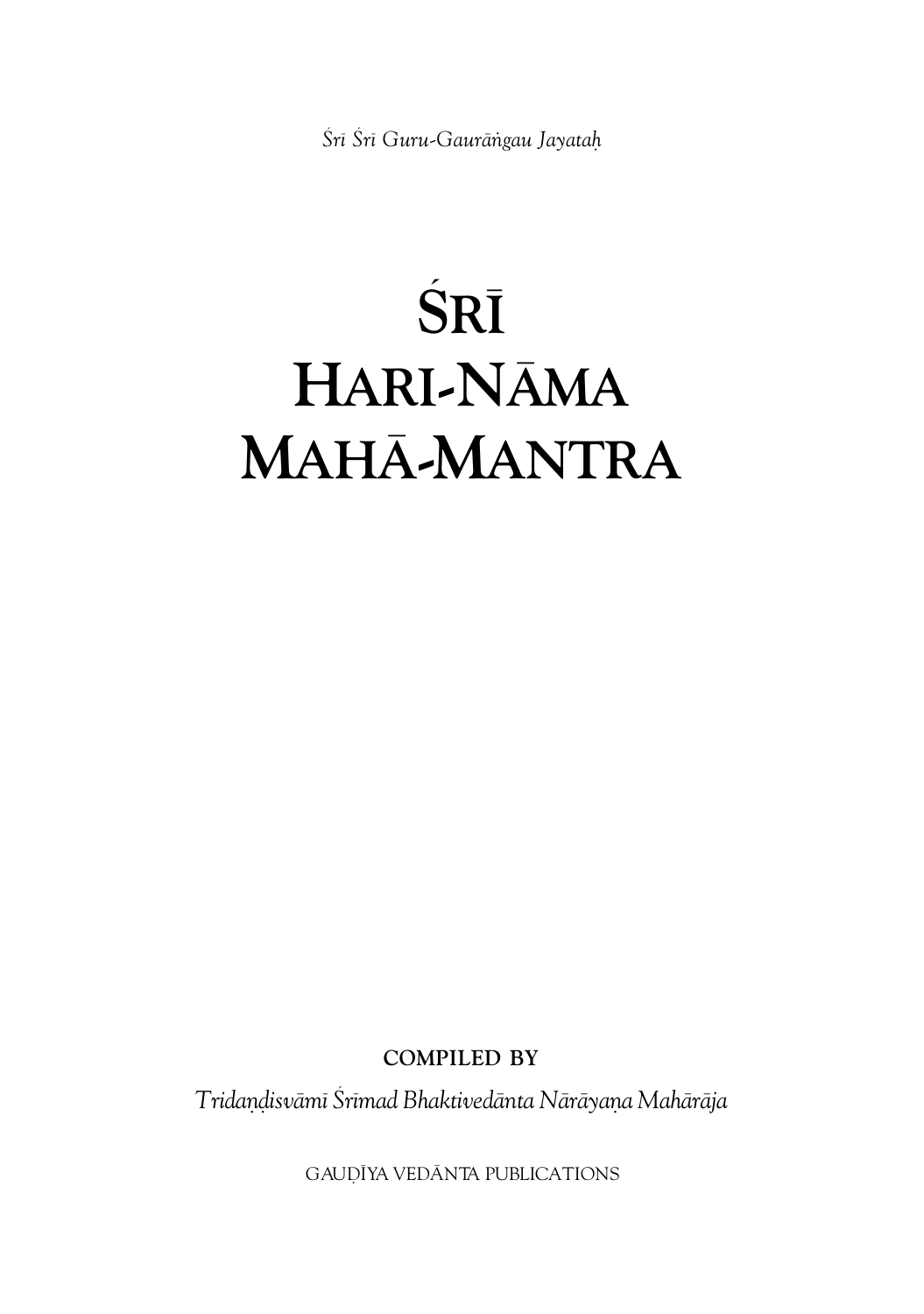#### Dedicated to

the Founder of the Śrī Gaudīya Vedānta Samiti and the best amongst the 10th generation of descendants in the Bhägavat-Paramparä from Śrī Krsna Caitanya Mahāprabhu

> Śrī Gurupādapadma Śrī Gaudīya Vedānta Ãcārya Kesarī Nitya-līlā Pravișța Om Vișņupāda Așțottarasata

> > Śrī Śrīmad Bhakti Prajñāna Keśava Gosvāmī Mahārāja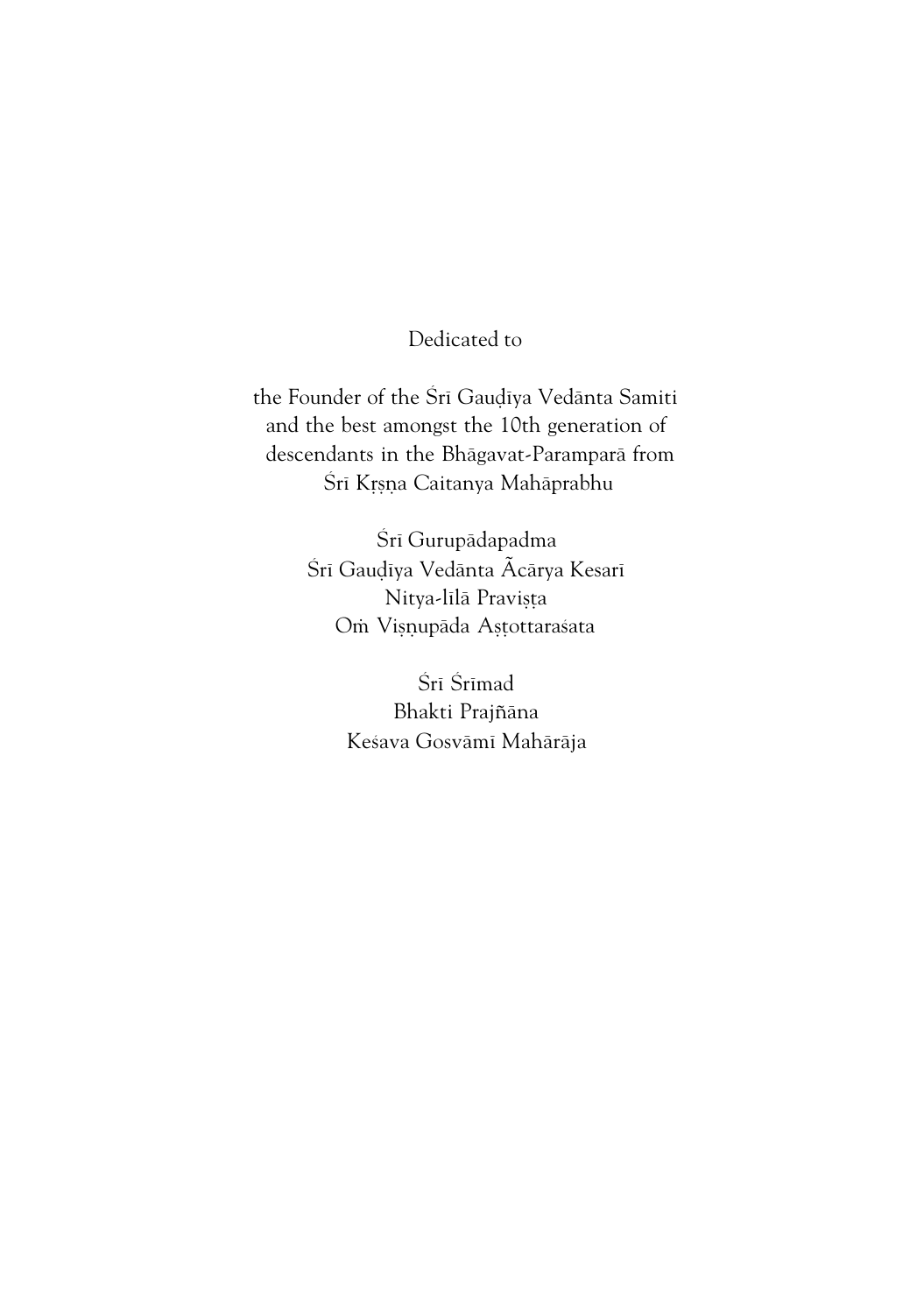#### ENGLISH TITLES BY ŚRĪLA BHAKTIVEDĀNTA NĀRĀYAŅA MAHĀRĀJA:

| The Nectar of Govinda-līlā                                       | Going Beyond Vaikuntha           |
|------------------------------------------------------------------|----------------------------------|
| Bhakti-rasāyana                                                  | Šrī Prabandhāvalī                |
| Šrī Šikṣāṣṭaka                                                   | Šrī Bhakti-rasāmrta-sindhu-bindu |
| Śrī Manaḥ-śikṣā                                                  | Bhakti-tattva-viveka             |
| Rays of The Harmonist                                            | Srī Gaudīya Gitī-Guccha          |
| The Essence of All Advice                                        | Srī Upadeśāmrta                  |
| The Pinnacle of Devotion                                         | Shower of Love                   |
| My Sikṣā-Guru and Priya-Bandhu                                   | Arcana Dīpikā                    |
| Gaudīya Vaisņavism vs. Sahajiyāism                               | Veņu Gīta                        |
| Secret Truths of the Bhagavata                                   | Srīmad Bhagavad-Gītā             |
| Šrī Šrīmad Bhakti Prajñāna Keśava Gosvāmī—His Life and Teachings |                                  |

#### Published by Gaudīya Vedānta Publications

| Śrī Rūpa-Sanātana Gaudīya Matha | Śrī Keśavajī Gaudīya Matha  |
|---------------------------------|-----------------------------|
| Sevā Kuñja, Vrndāvana           | Mathurā, U.P. 281001, India |
| U.P. 28112. India               | Tel: (0565) 409453          |
| Tel: (0565) 443270              | harekrishna@vsnl.com        |
| harekrishna@vsnl.com            |                             |
|                                 | Sri Sri Radha Govinda       |

Śrī Gour Govinda Gaudīya Matha 32 Handsworth Wood Road Birmingham B20 2DS, England Tel: 0121 682 9159 *gourgovinda@hotmail.com*

Sri Sri Radha Govinda Gaudiya Math 630 10th Avenue, San Diego, CA 92101 tel: 619 696 8969 *purebhakti@hotmail.com*

First Edition 2,000 copies Gaura Purnima 2001

All copyrights reserved by Gauḍīya Vedānta Publications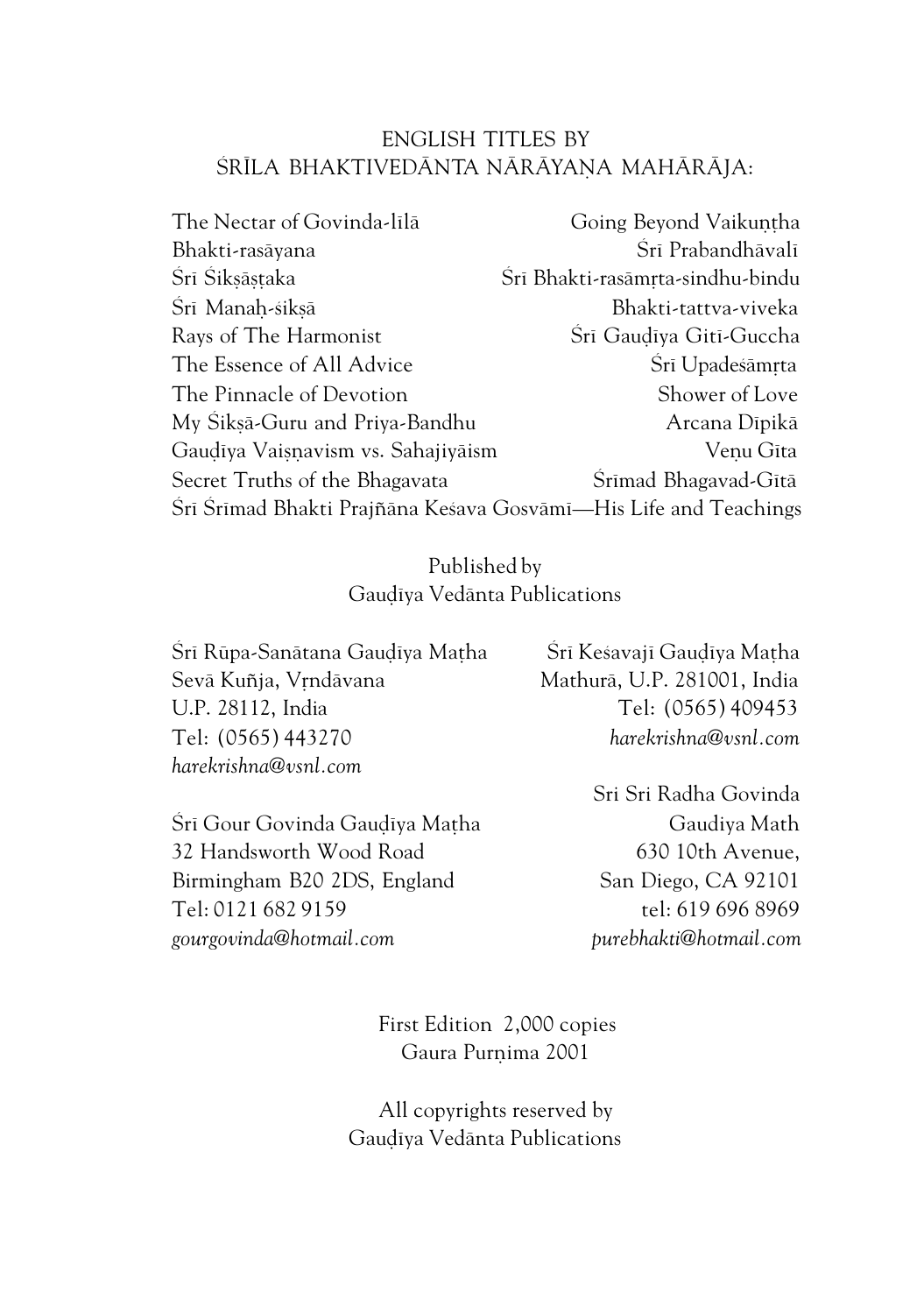#### **CONTENTS**

| SRĪ CAITANYA MAHĀPRABHU AND THE MAHĀ - MANTRA13              |  |
|--------------------------------------------------------------|--|
|                                                              |  |
|                                                              |  |
|                                                              |  |
|                                                              |  |
|                                                              |  |
|                                                              |  |
|                                                              |  |
|                                                              |  |
|                                                              |  |
|                                                              |  |
|                                                              |  |
| The Glories of Nāma as Described by the Ancient Ācāryas33    |  |
| The Glories of Chanting Nāma Exceed the Glories of           |  |
|                                                              |  |
|                                                              |  |
| The Superiority of Nāma Kīrtana Compared to Dhyāna and       |  |
|                                                              |  |
| Nāma is not Governed by Rules Regarding Time, Place or       |  |
|                                                              |  |
| Nāma Sankīrtana is the Sādhana and the Sādhya for Everyone36 |  |
| 'HARI-NĀMA' BY ŚRĪLA BHAKTIVINODA THĀKURA37                  |  |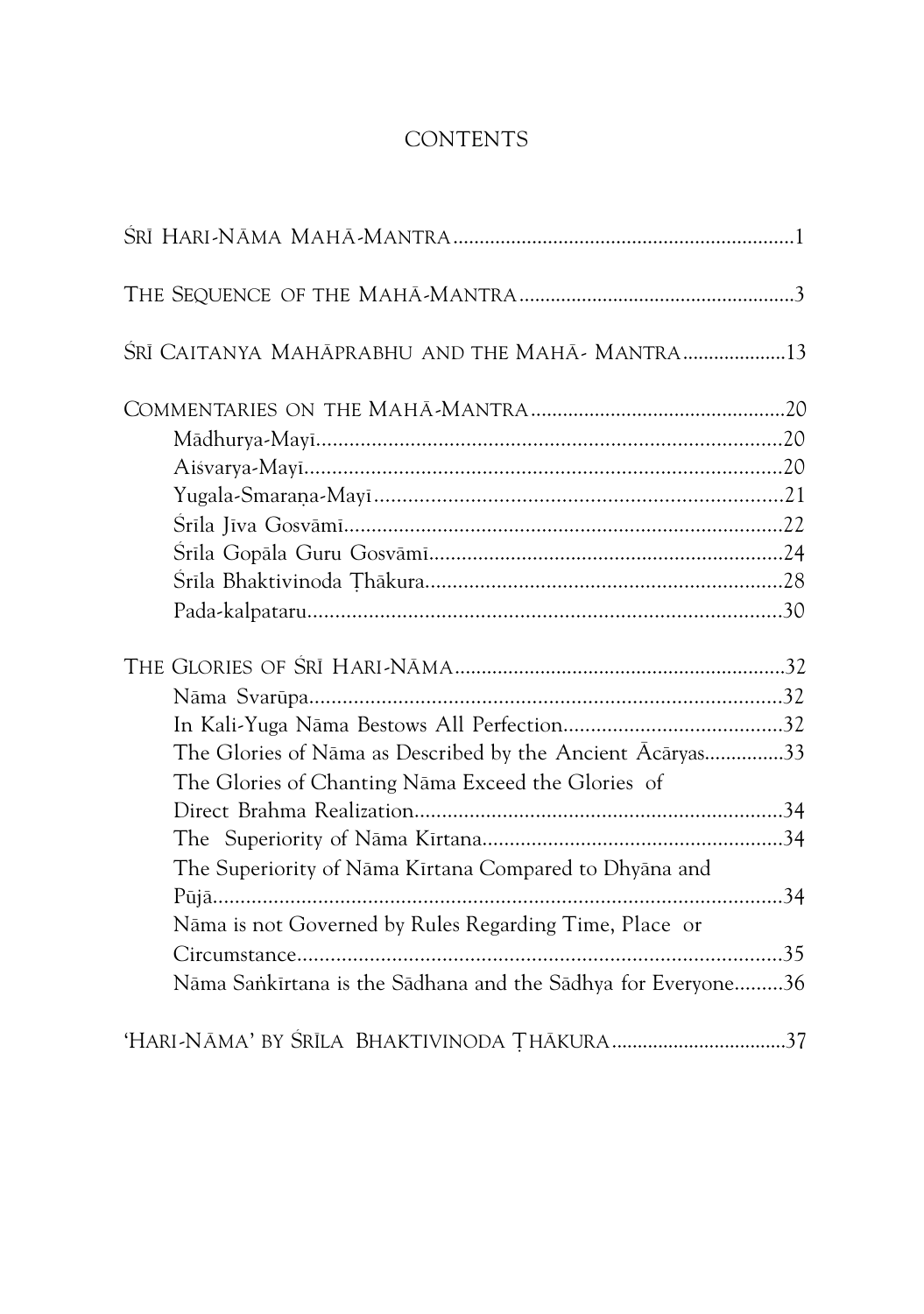### ÇRÉ HARI-NÄMA MAHÄ-MANTRA

*Hare Kåñëa Hare Kåñëa Kåñëa Kåñëa Hare Hare Hare Räma Hare Räma Räma Räma Hare Hare*

According to eternal *śāstras* such as the *Vedas*, *Upanisads*, Purāņas and Samhitās, the transcendental name (nāma brahma), hare krsņa *hare kåñëa kåñëa kåñëa hare hare hare räma hare räma räma räma hare hare* is the *mahä-mantra* (supreme *mantra*) for deliverance in Kaliyuga<sup>1</sup> . The primary occupational duty (*dharma*) of this age is to chant and perform *saìkértana* of this sixteen word *mahä-mantra.*

The name of Bhagavän is directly the form (*svarüpa* ) of Bhagavān. Bhagavān Śrī Krsna has filled His names with His sweet form, His sweet pastimes and all of His potencies. Bhagavän is the possessor of His name and is called *nämé.* Although He (*nämé*) and His name (*näma*) are nondifferent, in certain circumstances, the mercy of *näma brahma* exceeds that of *nämé brahma*. By His causeless mercy Svayam Bhagavān Šrī Krsna appears in the form of *näma* to deliver the conditioned souls. One who is most fortunate takes *dékñä* in the *çré hari-näma mahä-mantra* from a bona fide *guru* who himself is constantly absorbed in *çré hari-näma*. In this way he worships Śrī Bhagavān by performing congregational chant-

<sup>&</sup>lt;sup>1</sup> A yuga is defined as being one age within a cycle of four ages, in the life of a universe. They are named Satya, Treta, Dväpara and Kali. Each age has consecutively less good qualities, longevity, auspiciousness, etc. The final, most degraded age is Kali-yuga (the age of quarrel and hypocrisy), in which we are now living. This age lasts for 432,000 years of which 5,000 have already passed.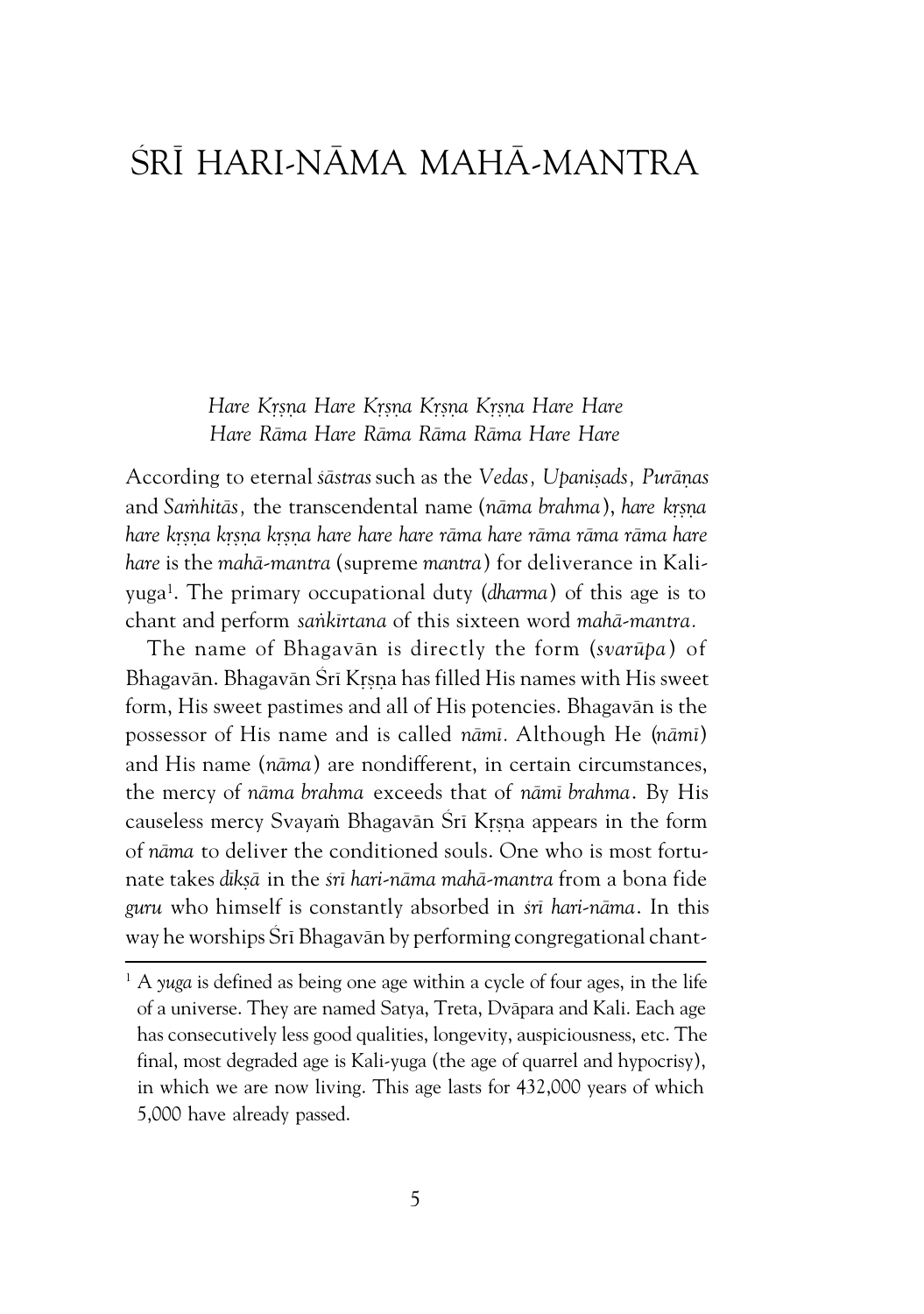ing of His names (*saìkértana*), daily chanting a fixed number of names (*japa*), and remembering Sri Bhagavān's name (*smarana*). *Çästra* states that in Kali*-*yuga it is more glorious to perform *näma* sankirtana loudly than to perform nāma smarana or *japa*.

> *japato hari-nämäni sthäna-çat-guëädhikaù ätmänaïca punäty-uccair japan çrotån-punäti ca*

*(Çré Näradéya, spoken by Çré Prahläda Mahäräja)*

"A person who chants *çré hari-näma* loudly is one hundred times superior to one who chants quietly. The person who chants quietly only benefits and purifies himself, whereas one who chants loudly also benefits and purifies all who hear him, such as animals, insects, birds, trees and creepers. Such entities cannot chant, but they can be delivered from the ocean of birth and death simply by hearing this *hari-näma*."

Thus, in this age of Kali, the crest-jewel of all kinds of *sädhana* is to perform *saìkértana* of the sixteen word *hari-näma mahä-mantra.* Śrī Caitanya Mahāprabhu is Pāvana-Avatārī, the most merciful *avatära* who purifies Kali*-*yuga. He therefore instructs us to perform *çré hari-näma saìkértana—kértanéya sadä hari*. (*Çré Çikñäñöaka* 3)

The *Brhad Nāradīya Purāna* clearly states:

*harer näma harer näma harer nämaiva kevalam kalau nästy eva nästy eva nästy eva gatir anyathä*

"To make spiritual progress in Kali-yuga there is no other way, there is no other way, there is no other way than by chanting the holy name, chanting the holy name, chanting the holy name."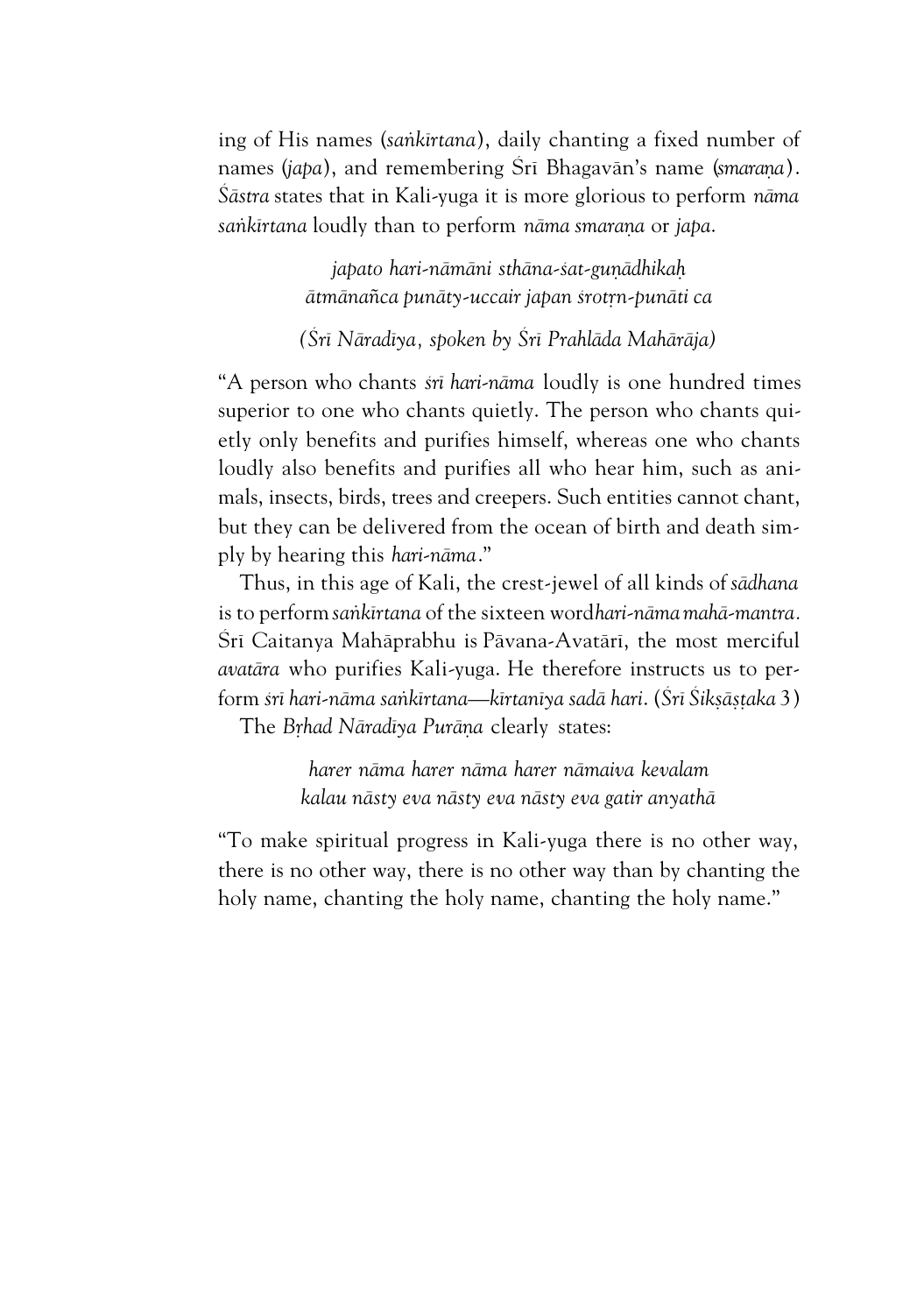# THE SEQUENCE OF THE MAHÄ-MANTRA

One school of thought says that the *mahä-mantra* should be chanted in the following sequence:

> *hare räma hare räma räma räma hare hare hare kåñëa hare kåñëa kåñëa kåñëa hare hare*

This understanding is based on the following points:

- 1) The *Kali-santarana Upanisad*, published by Venkatesh Press, Mumbai, states that this *mahä-mantra* begins with the words *hare räma hare räma räma räma hare hare* followed by *hare kåñëa hare kåñëa kåñëa kåñëa hare hare.*
- 2) In a book called *Kalyäëa* from Gorakhpura, the *mahä-mantra* is written in the above mentioned sequence.
- 3) Srī Rāma appeared in Tretā-yuga. Later Srī Krsņa appeared in Dväpara*-*yuga. It is therefore logical to chant *hare räma* first and then *hare krsna*.

The above mentioned views are both illogical and unfounded:

- 1) Earlier publications of the *Kali-santarana Upanisad* by Venkatesh Press, Mumbai, clearly state that the *mahä-mantra* begins with *hare krsna* and not with *hare rāma*. These earlier publications are still preserved in libraries in Calcutta and Jaipura.
- 2) *Kalyāna*, published by Gītā Press, Gorakhpura, is not a bona fide proof with which to support the above perspective.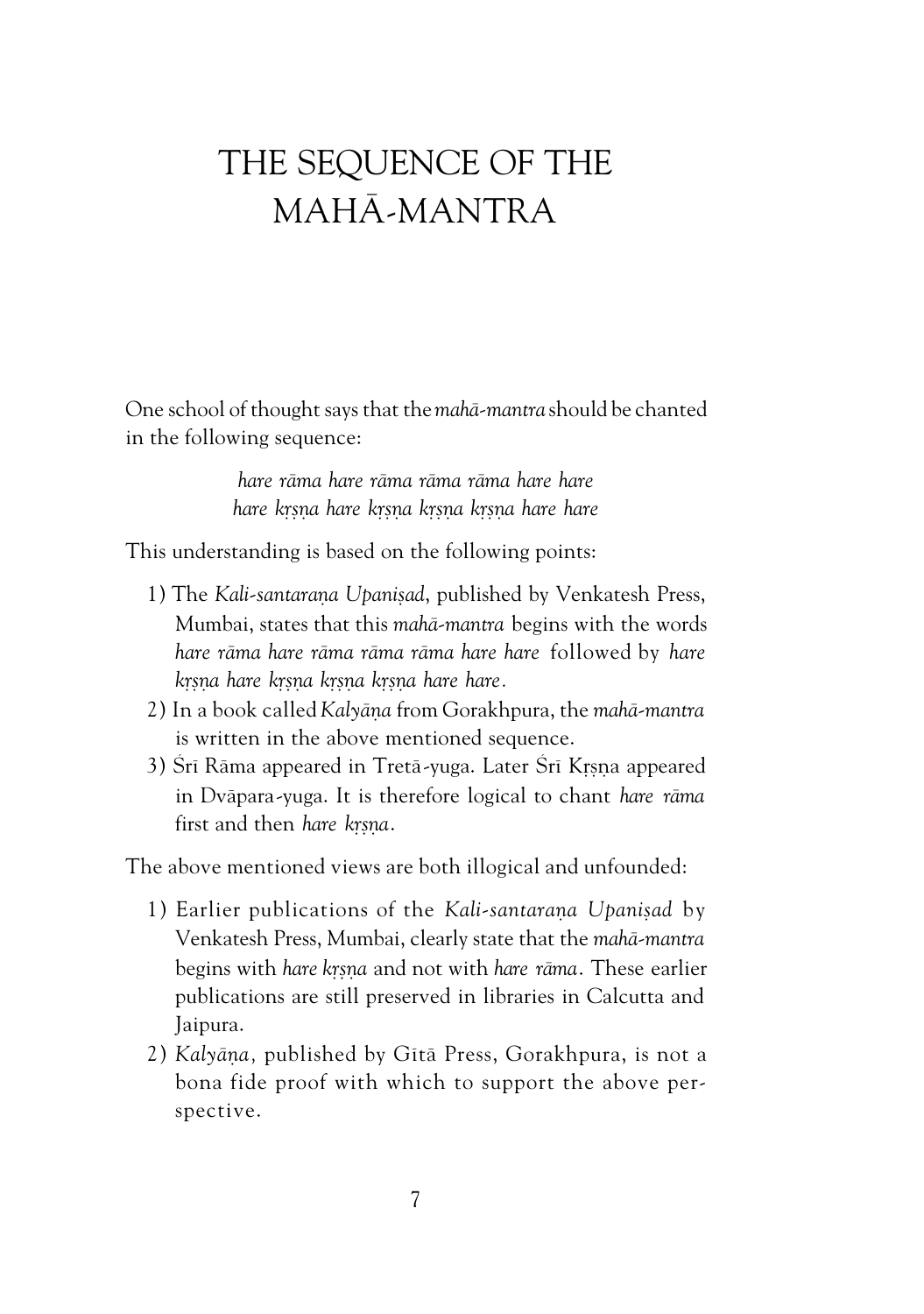3) That Tretä*-*yuga is followed by Dväpara*-*yuga has no effect on the eternal *mahä-mantra.* The *mahä-mantra* is beyond all *yugas* and time.

This topic can only be understood by chanting the *brahma mahämantra,* the deliverer of all *yugas.* Reference to Çré Bhagavän's names in the different *yugas* can found in the *Ananta-Samhitā*:

> Satya-yuga:  *näräyaëa parä vedäh näräyaëa parä kñaraù näräyaëa parä muktiù näräyaëa parä gatiù*

"Näräyana is declared the Supreme in all the *Vedas*. Näräyana is the supreme of all letters. Näräyana is the supreme liberation. Nārāyaņa is the supreme path."

> Tretä-yuga: *räma näräyaëa-änanta mukunda madhusüdana krsna keśava kamsāre hare vaikuntha vāmana*

"*He* Räma! *He* Näräyaëa! *He* Ãnanta! *He* Mukunda! *He* Madhusüdana! *He* Krsna! *He* Keśava! *He* Kaṁsāre! *He Hare! He* Vaikuntha! *He* Vämana!"

> Dväpara-yuga: *hare muräre madhu-kaitabäre gopäla govinda mukunda çaure yajïeça näräyaëa kåñëa viñëo niräñrayaà mäà jagadéça rakña*

"Hare, Muräre, Madhu-Kaitabäre, Gopäla, Govinda, Mukunda, Saure, Lord of all yajñas Nārāyana, Krsna, Visnu! He Jagadīśa, please protect me! I have no other shelter."

> Kali-yuga:  *hare kåñëa hare kåñëa kåñëa kåñëa hare hare hare räma hare räma räma räma hare hare ñoòa-çaitäni nämäni dvätrinçad varëa käni hi kalau yuge mahä-mantraù sammato jéva täraëe*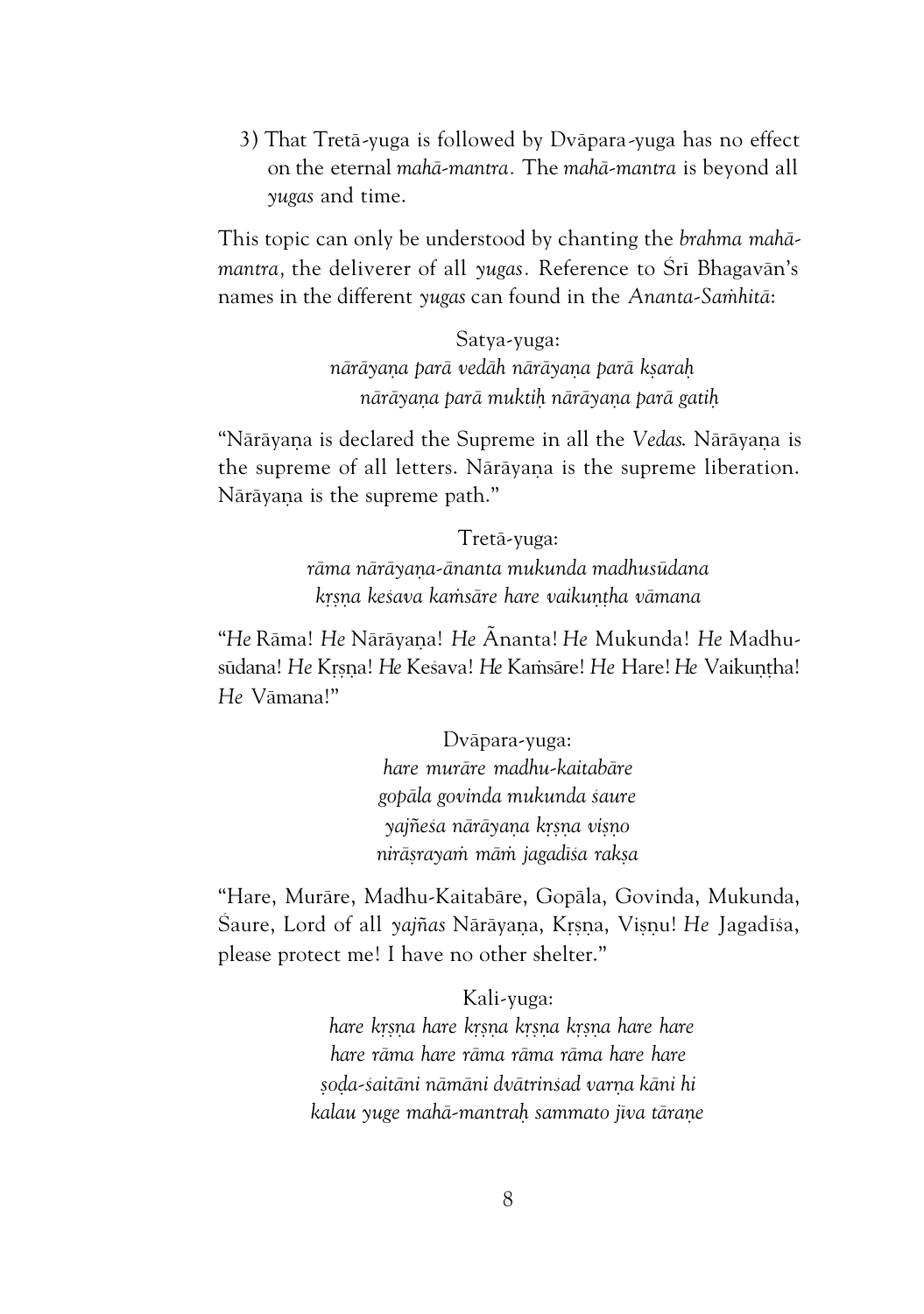"*Hare kåñëa hare kåñëa kåñëa kåñëa hare hare hare räma hare räma räma räma hare hare.*This *hari-näma mahä-mantra* consists of sixteen names and thirty-two syllables. In Kali-yuga this *mantra* can deliver all *jévas."*

Thus, in regard to the third point, it is evident that the *brahma mahā-mantra* (Krsna's name) was present as the deliverer even in Tretā-yuga, before the appearance of Krsna in Dvāpara-yuga, with names such as Mukunda, Madhusūdana, Krsna, Keśava and Kamsāri. Therefore, the advice and arguments given about the reversed sequence of the *mahä-mantra* are invalid.

The *slokas* of the *Ananta-Samhitā* clearly state that in the *Upansads*, such as the Kali-santarana Upanisad, the mahā-mantra is written in the following sequence: *hare krsna hare krsna krsna krsna hare hare hare räma hare räma räma räma hare hare*.

Näradajé received the *mahä-mantra* in this sequence from his *guru*, Brahmājī, and this tradition is still practiced today in the Brahmā Mädhava Gaudīya Vaisnava Sampradāya. In other *sampradāyas*, however, this *mahä-mantra* does not descend through the *guru paramparä,* and therefore its secret and sequence are unknown to persons in those *sampradäyas*. It is no wonder that they reverse the sequence of the *mahä-mantra* and begin it with *hare räma*.

Other bona fide *çästras* give evidence regarding the form of the *mahä-mantra*:

*çiñya syodaì mukha-sthasya harer-nämäni ñoòaça saàçrävyaiva tato dagdhän mantraà trai-lokya-mangalam*

#### *(Jïänämåta-sära)*

"Śrī Gurudeva should recite the sixteen word *hare krsna mantra* to the disciple before initiating him into the *gopäla mantra,* which brings auspiciousness to the three worlds. To receive this *gopäla mantra,* the disciple must sit facing north and receive the *mantra* in his right ear."

In *çästras* such as the *Brahma Yämala*, Lord Çiva describes the *svarüpa* (form) of the *mahä-mantra*: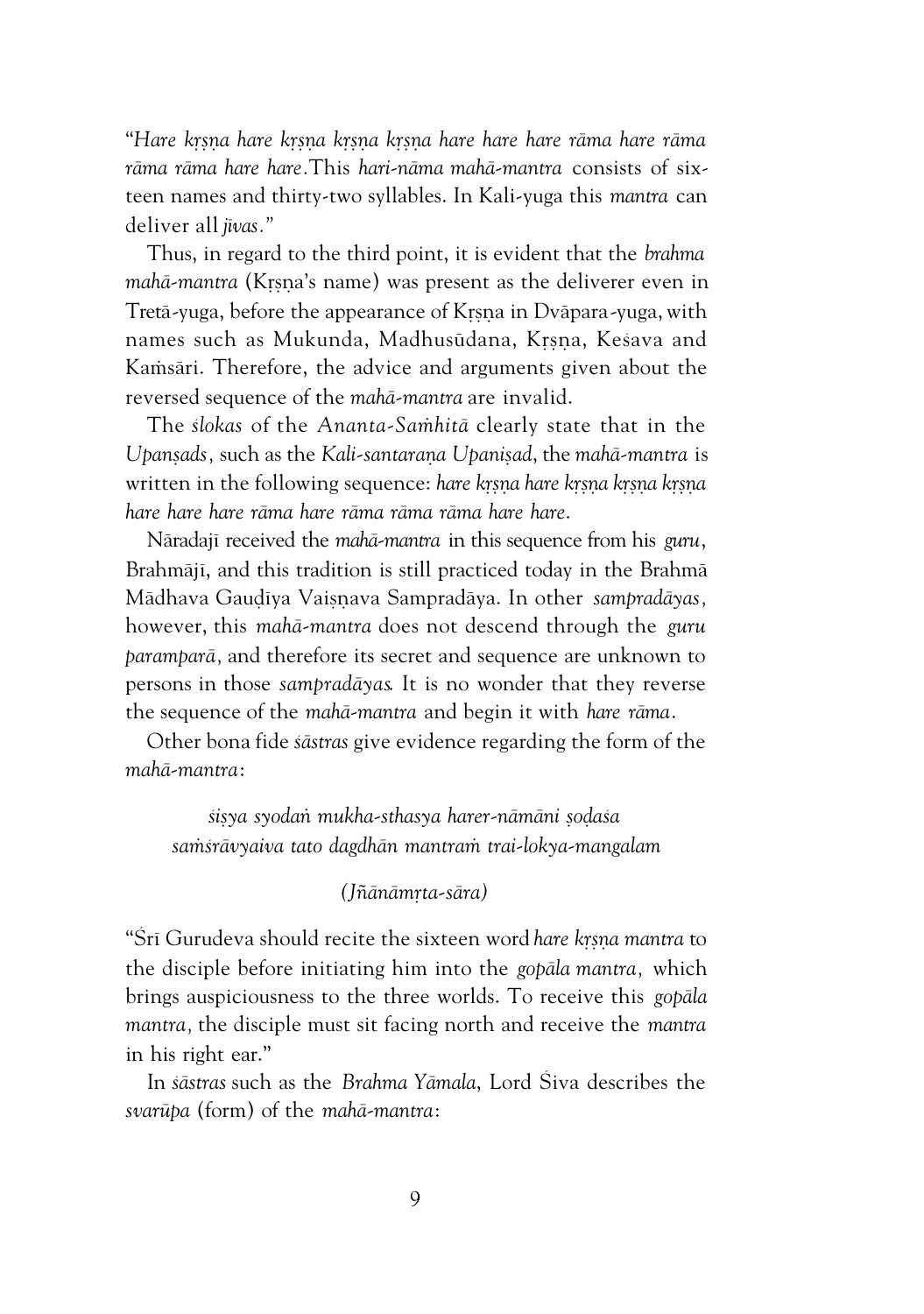*harià binä nästi kiïcat päpani-stärakaà kalau tasmäl-lokod-dhäräëa-ärthaà hari-näma prakäçayet sarvatra mucyate loko mahä-päpät kalau yuge hare-kåñëa-pada-dvandvaà kåñëeti ca pada-dvayam tathä hare-pada-dvandvaà hare-räma iti dvayam tad-ante ca mahä-devé räma räma dvayaà vadet hare hare tato brüyäd harinäma samud dharet* mahā-mantram ca krsnasya sarvapāpa pranāsakamiti

"He Mahādevī! Look! In Kali-yuga there is no easier way to eradicate sins than by *çré hari-näma*. It is therefore essential to propagate *çré hari-näma* among the general populous. The people in Kaliyuga can be easily liberated from the greatest hell by performing *saìkértana* of this *mahä-mantra*.To chant the *mahä-mantra*, first chant *hare krsna* twice, then chant *krsna* twice, then *hare* twice. After that, chant *hare räma* twice, then *räma* twice and again *hare* twice. One should chant, articulate and perform *sankértana* etc., of Śrī Krsna's *mahā-mantra*, which destroys all sins." This is described in these two stanzas.

The *Rädhä Tantra* states:

*çåëu mätarmahämäye viçva-béja-svarüpiëi hari nämno mahämäye kramaì vad sureçvari*

"A bhakta prays, He visva bija svarūpinī (seed of the whole universe)! Suresvari (who is worshipable by the demigods)! Mahämäyä! Mäta! Please hear my prayer and explain to me the sequence of the *mahä-mantra*.' "

In response to this, Devi says:

*hare kåñëa hare kåñëa kåñëa kåñëa hare hare hare räma hare räma räma räma hare hare dvätrià çadakñaräëyeva kalau nämäni sarvadam etanmantraà suta çreñöha prathamaà çåëuyännaraù*

"O best among sons! The *mahä-mantra* for Kali*-*yuga bestows all perfection. This *mahā-mantra*, Śrī Krsna *nāma*, is composed of six-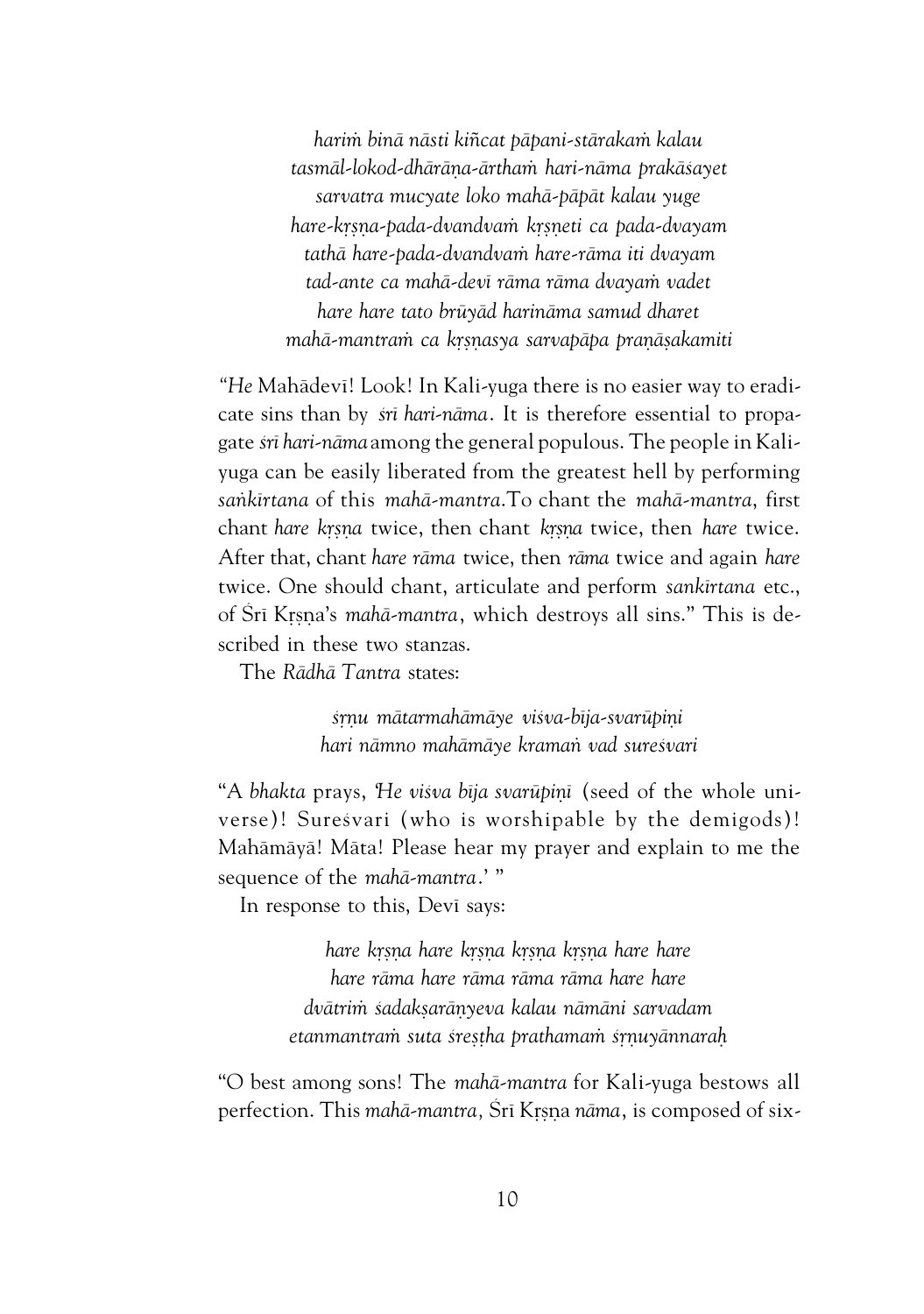teen names and thirty-two syllables: *hare krsna hare krsna krsna kåñëa hare hare hare räma hare räma räma räma hare hare*. Therefore, a person who desires his own welfare should first hear this *mahämantra* from his Gurudeva."

In the same *Rādhā Tantra*, Tripurā Devī also suggests:

*hari-nämnä vinä putra dékñä ca vi-phalä bhavet guru-deva-mukhäcchrutä hari-näma parä kñaram brāhmana-ksatra-vit-śūdrāh srutvā nām parā ksaram dékñäà kuryuù suta-çreñöha mahä-vidhyäsu-sundara*

"O best among sons, you are conversant with the greatest *jïäna*. Look! If you hear the *gopāla mantra* from Śrī Gurudeva before hearing the *hare krsna mahā-mantra*, the results of the *gopāla mantra* will become void. Therefore, persons of all *varnas*, such as *brāhmanas* and *ksatriyas*, *first have to hear this mahā-mantra from* Śrī Gurudeva before they accept initiation into the *gopāla mantra*."

The Padma Purāna also states:

*dväntrià-sad-akñaraà mantraà näma-ñoòa-çakänvitam* prajapan vaisnavo nityam rādhā-krsna-sthalam-labhet

"Any Vaisnava who constantly chants the *hare krsna mahā-mantra*, which is endowed with sixteen names consisting of thirty-two syllables, will certainly attain the abode of Śrī Śrī Rādhā Krsna in Goloka Vrndävana Dhäma."

In the *Rādhā Hrdya Khanda* of the *Brahmānda Purāna*, Romaharṣaṇa Sūta prays to Śrī Veda Vyāsa as follows:

*yattvayä kértitaà nätha hari-nämeti sanjitam mantraà brahma-padaà siddhi karaà-tad-vad-no-vibho*

"*He* Vibho! *He* Prabhu! Please instruct me in the *brahma svarüpa näma mantra* of Çré Hari which is the bestower of all perfections." In reply, Śrī Veda Vyāsa gives the following instruction:

> *gåhaëäd yasya mantrasya dehé brahma-mayo bhavet sadhyaù pütaù suräpo 'pi sarva-siddhi-yuto bha*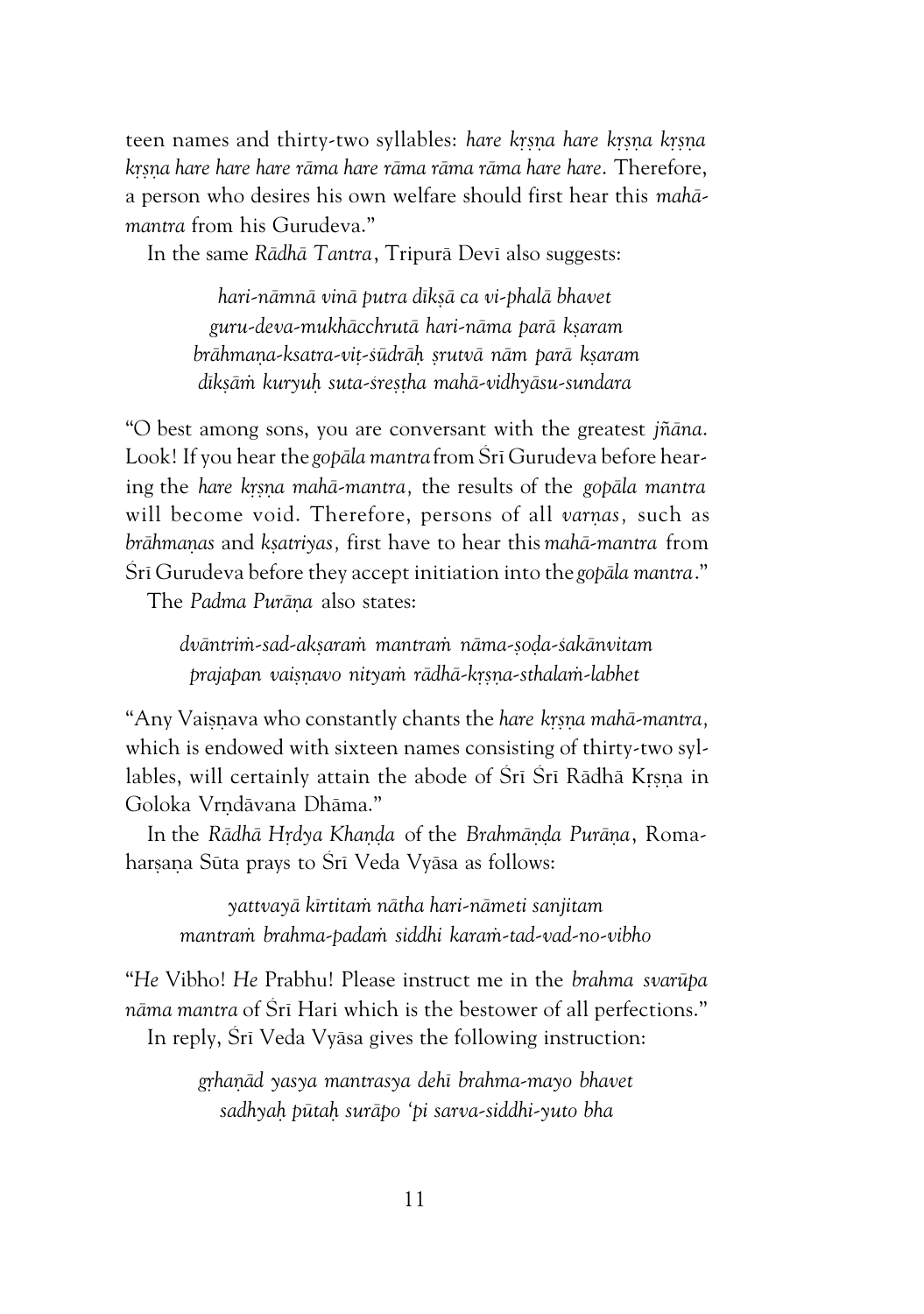*vet tad-ahaà te bhidhä-syämi mahä-bhägavato hamsi hare kåñëa hare kåñëa kåñëa kåñëa hare hare hare räma hare räma räma räma hare hare iti ñoòaçakaà nämnäà tri-käla kalmañäp-aham nätaù parataropäyaù sarva vedeñu vidhyate*

"O my son, I will certainly instruct you in that *mahä-mantra,* the acceptance of which a person in the bodily conception of life can be liberated and even a drunkard can quickly become purified and attain all perfection. I will instruct you because you are a *mahäbhägavata* and a suitable candidate. Just see! The sixteen word *mahā-mantra, hare krsna hare krsna krsna krsna hare hare hare rāma hare räma räma räma hare hare,* can destroy the sins of the three worlds. The four *Vedas* do not mention a method for achieving liberation from material bondage superior to the chanting of this *mahä-mantra."*

*Ananta Saàhitä* also states:

*hare kåñëa hare kåñëa kåñëa kåñëa hare hare hare räma hare räma räma räma hare hare soòasautäni nämäni dvätrià-çad varëa-käëi hi kaläu yuge mahä-mantraù sammato jéva-täraëe utsåa-jyaitan-mahä-mantraà ye tvanyat kalpitaà padam mahä-nämeti gäyanti te çästra-guru-laìi-ghanaù*

"All *sästras* agree that the *hare krsna mahā-mantra*, which is composed of sixteen names and thirty-two syllables, is the illustrious *mantra* to deliver the *jévas* in Kali*-*yuga. Those who neglect this *mahä-mantra* and accept any other process, due to their own imagination or the imagination of others, are actually disobeying *guru* and *sästra*. If someone asks, 'Why is this sixteen word *hare krsna mantra* the *mahä-mantra*?' then the following answer is given. 'Among all of Krsna's names, no name other than Hari can easily take away sins, great misfortune and ignorance. No name other than Krsna can deliver *prema.* And no name other than Rāma can bestow liberation.' This is why the *mahä-mantra* is composed of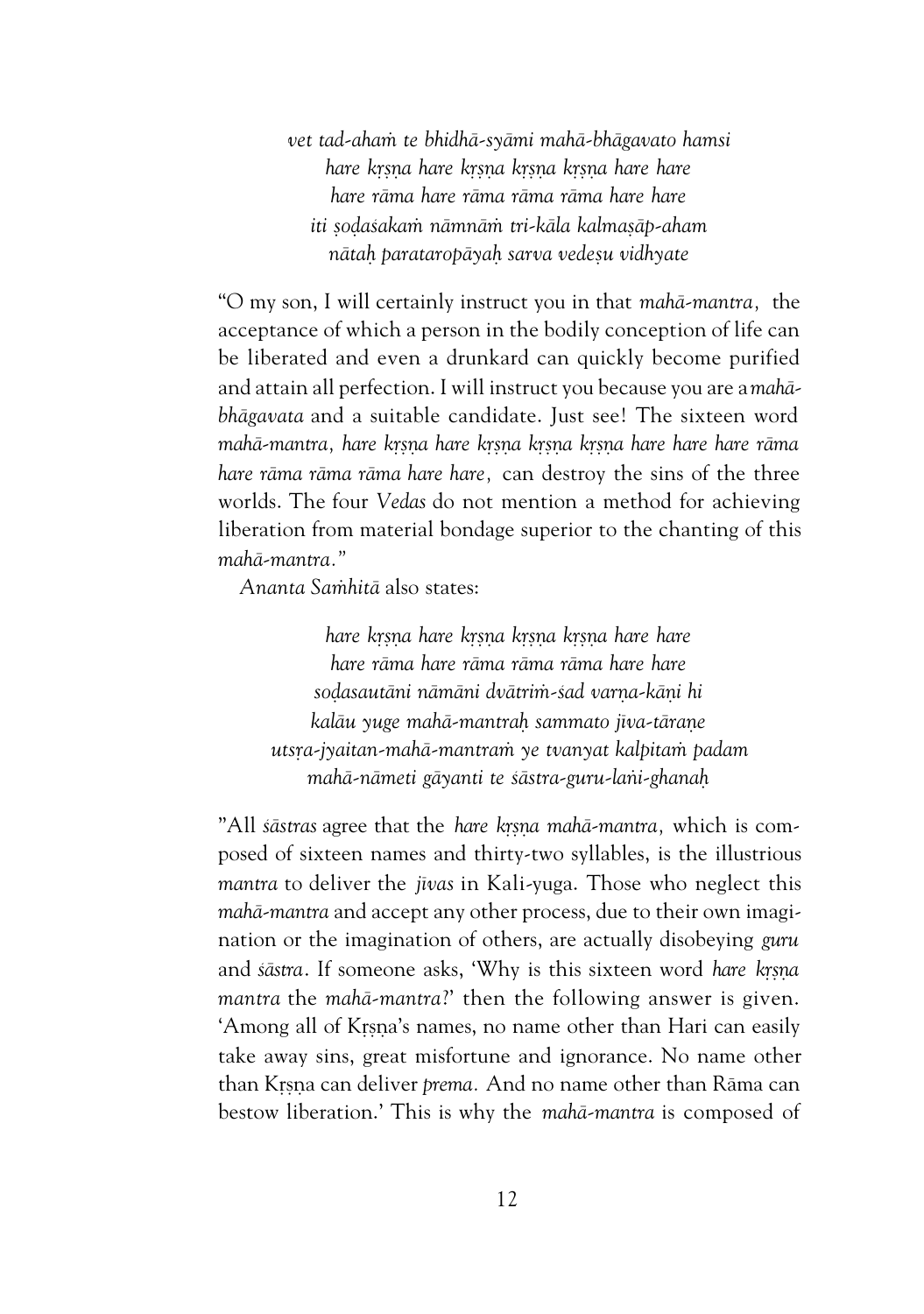these three primary names. Secondly, these sixteen names are an invocation. Om, namah, klīm, svāhā, etc., are not required to make the *mantra* more potent. For this reason it is called the *mahä-mantra*." The *Sanat Kumära Saàhitä* states:

> *hare kåñëau dvirä-våttau kåñëa tädåak tathä hare hare räma tathä räma tathä täòrak hare punaù hare kåñëa hare kåñëa kåñëa kåñëa hare hare hare räma hare räma räma räma hare hare*

This means first chant *hare krsna* twice, then *krsna* twice, followed by *hare* twice. Then chant *hare räma* twice, *räma* twice and then *hare* twice. By this we get the *mahā-mantra*, *hare krsna hare krsna kåñëa kåñëa hare hare hare räma hare räma räma räma hare hare.*

In the *Yajur Vediya*, the *Kali-santarana Upanisad* also describes the *svarüpa* and glories of the *mahä-mantra* in this way:

*hariù auà. dväparänte närado brahmäëaà jagäm kathaà bhagavan!* gām paryatan kalim santare yam-iti. sahovāc brahmā sādhu prsto-smi sarva-srūti-rahasyam gopyam tac-chranu yenakali-samsāram tarisyasi. bhagavat ādi-purusasya nārāyanasya nāmoc-cārana-matrena nirdhūt*kalir-bhavti. näradah punaù papraccha. tannäm kimiti? sa hoväc hiraëya-garbhah, "hare kåñëa hare kåñëa kåñëa kåñëa hare hare, hare räma hare räma räma räma hare hare." iti soòaçakam nämnäm kali* kalmasa nāśanam. nātah parataropāyah sarva vedesu drśyate. iti sodaśa*kalä-våtasya jévasya ävaraëa-vinäçanam. tataù prakäçate para-brahma maghäpäye ravi-rañim-maëdalé-veti. punar-näradaù papraccha. bhagavan! ko sya vidhi-riti? sa hoväc näsya vidhi-riti. sarvadä çücir*sūcrvā pathan brahmanah slokatām samī-patām saru-patām sāyu*jyatämeti.*

"At the end of Dvärapa*-*yuga, Çré Närada went to Çré Brahmä, and, after offering his obeisances inquired, 'O Lord, how can I cross beyond the influence of this age of Kali while wandering on this earthly planet?'

"Brahmājī replied, 'O son, you have asked an excellent question. Please hear the most confidential secret of the entire *Vedas*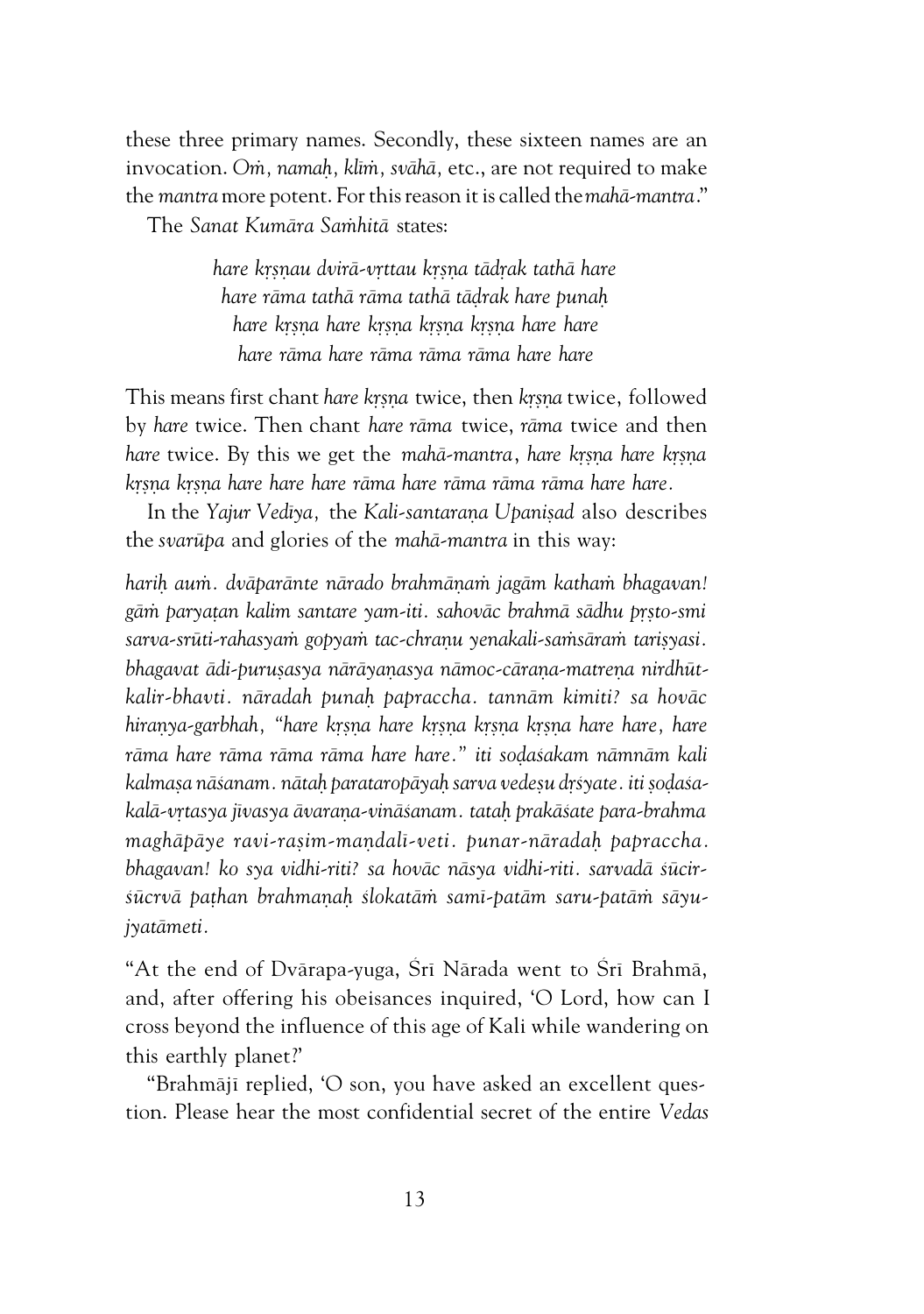by which you can easily cross this world of Kali. By uttering the name of that *ādi purușa* who is Bhagavān Srī Nārāyaņa (Krsņa), the personality of Kali*-*yuga begins to tremble.'

"Nāradajī further inquired, 'Which name of Śrī Bhagavān and what is its *svarüpa*?'"

"In reply Brahmäji said, *'Hare krsna hare krsna krsna krsna hare hare hare räma hare räma räma räma hare hare.* In this way this *mahä-mantra,* which is composed of sixteen names, can completely destroy all the sins of Kali*-*yuga. A superior *sädhana* does not appear in the entire *Vedas*. The *mahä-mantra* is covered by sixteen qualities, which means that it can destroy the five gross elements (*païca bhuta* ) and the eleven senses which cover the *jéva*. Parabrahma then manifests before the *jīva*, just as the sun's rays shine brightly after a covering of cloud is removed.'

"Nāradajī then asked, 'Oh Lord, what are the rules and regulations for chanting this *mahä-mantra*?'

"Brahmājī said, 'There are no rules and regulations for chanting this *mahä-mantra*. One can chant in a pure or an impure state. Moreover, by clearly pronouncing this *mahä-mantra,* one can attain *brahma* (*salokya, samépya, sarüpya* and *säyujya*)*.* Not only that, one can attain *kåñëa-prema,* the fifth goal of human life (*païca puruñärtha*).' "

Śrī Bhakti-chandrika, 7th Patal states:

*atha mantra-varaà vakñye dvätrim-çad-akñarä anvitam sarva-päpa-praçamanaà sarva-durväsanä analam catur-varga-paradaà saumyaà bhaktidaà prema-pürvakam durbuddhi-haraëaà çuddha-sattva-buddhi-pradäyakam sarva-arädhyaà sarva-sevyaà sarveñäm käma-pürakam sarva-adhikär-samyuktam sarva-lokaika-bändhavam sarva-akarsaëa-samyuktaà duñöa-byädhi-vinäçanam dékñä-vidhi-vihénaà ca käla-äkäla-vivarjitam väë-mätreëärcitaà bähma-püja-avidhyan-apekñakam jihvä-sparçan-mätreëa sarveñäm phala-däyakam deça-kälä-niyamitaà sarva-vädisusammatam*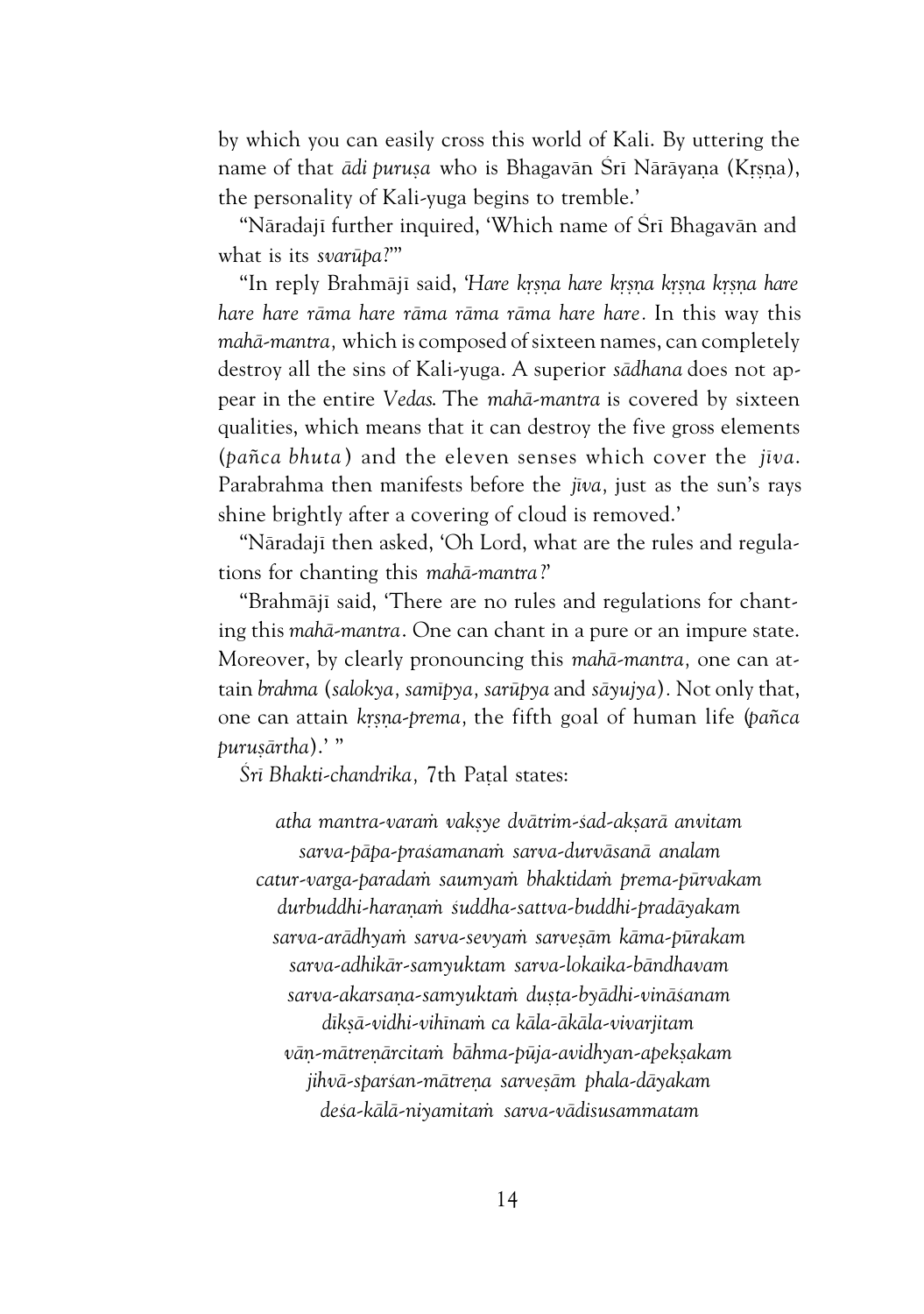"This *mahä-mantra* is endowed with thirty-two syllables and can destroy all sins. Just as fire destroys, this *mahä-mantra* can destroy all evil habits and bestow *dharma, artha, kāma* and *moksa*. Its beautiful form (*svarüpa*) is capable of stealing all of one's foolish, ignorant mentality, and it is the giver of *çuddha sattvika* intelligence. It bestows the symptoms of *prema-bhakti.* It is worshipable and is worthy of being served by all. *Çré näma* fulfills everyone's desires. All are qualified to serve this *mahä-mantra*, meaning all are qualified to perform *saìkértana* of the *mahä-mantra*. This *mahä-mantra* is the personal well-wisher of everyone and is endowed with the potency to attract all. It is the destroyer of all afflictions. It does not consider the rules of *dékñä*, and is not restricted by time. The *mahä-mantra* is worshipped just by saying it. No external paraphernalia is required. It is capable of giving results simply by its contact with the tongue, without considering the rules pertaining to time, place and circumstance."

The Pippläda branch of the *Athärva Veda* states:

*svanäma-müla-mantreëa sarvaà hlädayati vibhuù* sa eve mūlam-mantram japati haririti krsna iti rāma iti

"That *mahä-mantra,* which is composed of the name, form, etc., of Śrī Krsna, the origin of all *avatāras*, is making everyone joyful. He Himself, in the form of Śrī Krsna Caitanya Mahāprabhu, is clearly chanting the *hare krsna mahā-mantra*, the source of all *mantras.*"

The following *çloka* explains the result of performing *kértana* of the *mahä-mantra*:

*mantro guhmaù paramo bhakti-vedhyaù näm-änanya-ñöävañöa ca çobhanänitäni nityaà japanti dhéräste vai mäyäm-atita-ranti nänye paramaà mantraà parama-rahasyaà nityamävartayanti*

"The *mahä-mantra* is most confidential and can only be understood through *bhakti.* Eight of its sixteen charming words are *hare krsna* and the other eight, *hare rāma*. Therefore, only those intelligent persons who constantly chant these names will be liberated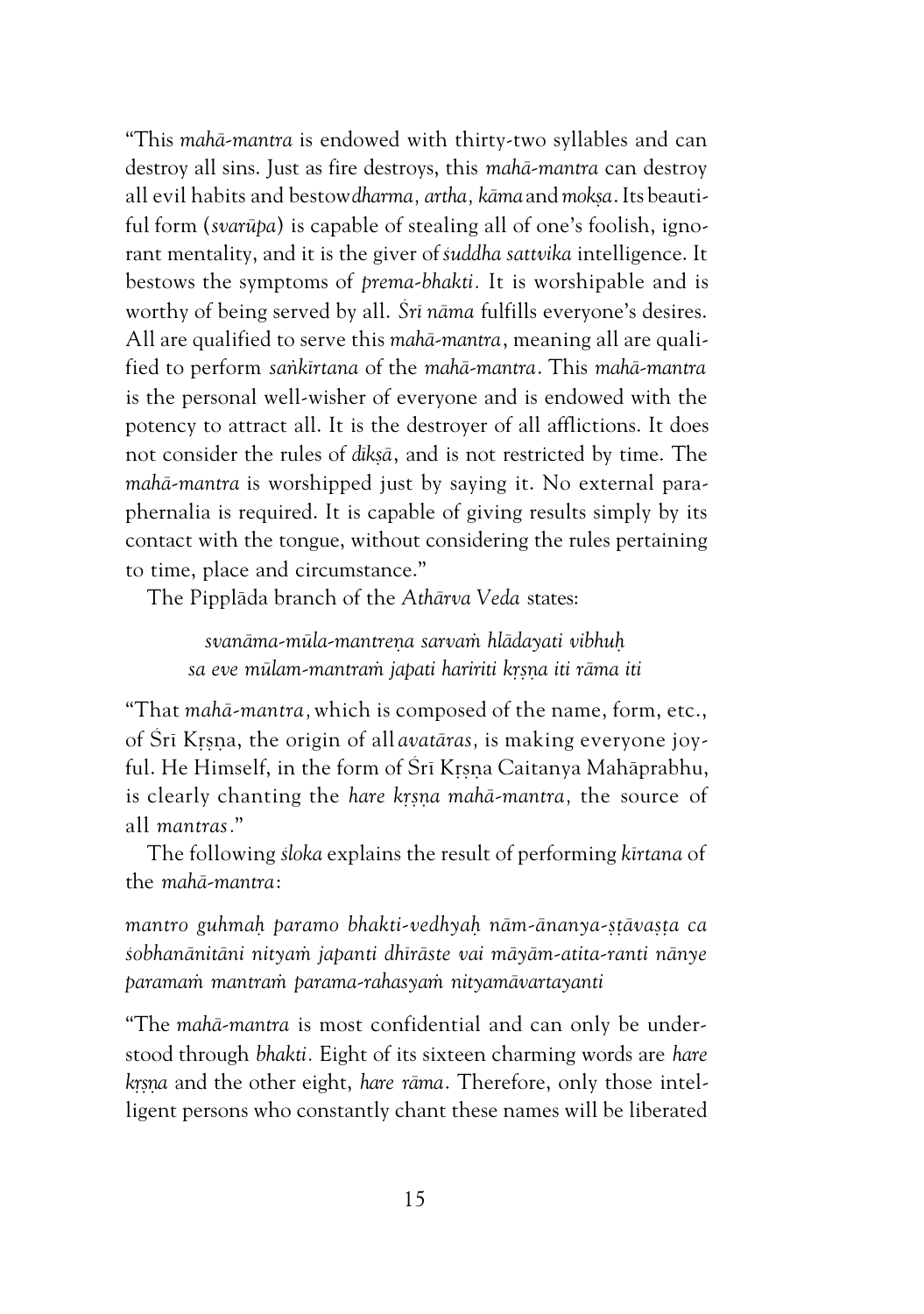from *mäyä—*and not others. That is why intelligent persons always chant, perform *kértana* of and remember the *mahä-mantra*."

In the *Brahmända Puräna* (Northern Division, Chapter 6) Pipplāda mentions that Vŗṣabhānu Mahārāja once prayed to Kratu Muni, "O Lord, if you want to favour me, then please donate to me the names of Hari." At that moment the saintly Kratu Muni gave him the sixteen name *mahä-mantra*. Therefore, an intelligent person should constantly perform *saìkértana* of this *mahä-*

*mantra*: *näma saìkértanaà tasmät sadä käryaà vipaçcitä.*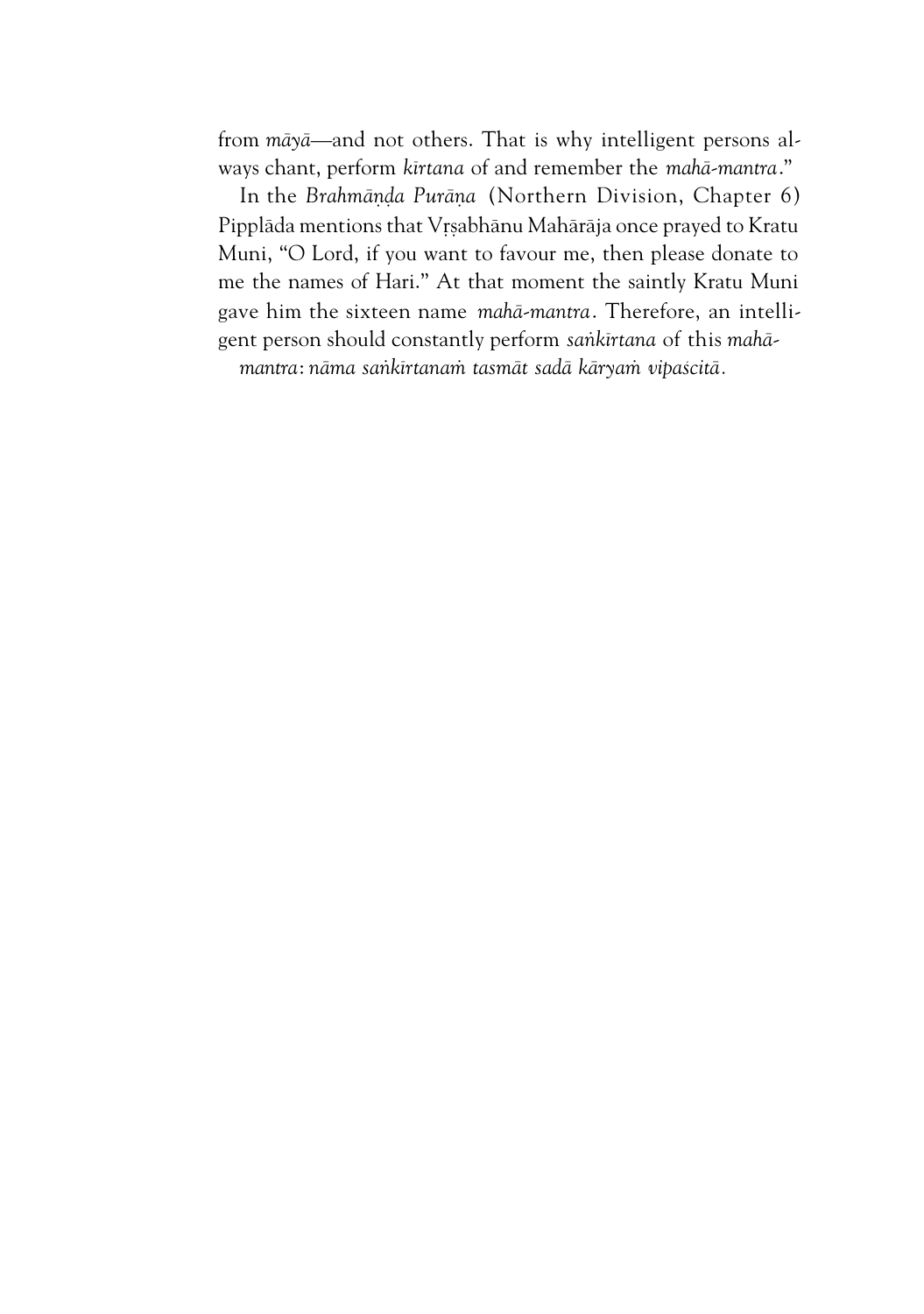# ŚRĪ CAITANYA MAHĀPRABHU AND THE MAHÄ-MANTRA

Śrī Caitanya Mahāprabhu, who established the chanting of *śrī harinäma saìkértana,* instructs the *bhaktas* to perform *saìkértana* of the *mahä-mantra*.

Śrī Vāsudeva Sārvabhauma Bhattācārya says:

*viñëëa-cittän kali-ghora-bhétän sanvékñya gauro hari-näma-mantraà svayaà dadau bhakta-janän samä-diçat saìkértaya dvaà nanu nåtya-vädhyaiù*

"Out of His causeless mercy, Śrī Caitanya Mahāprabhu Himself gave the *mahä-mantra* to the helpless, fearful *jévas* of this Kaliyuga, and directed His devotees by saying, 'O *bhaktas*, you should collectively perform *saìkértana* by singing and dancing.' "

> *harer-näma-prasädena nistaret pätaké janaù upadeñöä svayaà kåñëa caitanyo jagadéçvaraù kåñëa-caitanya-devena hari-näma-prakäçitam yena kenäpi tat-praptaà dhanyo' sau loka-pävanaù*

"By the mercy of *hari-näma*, a sinner can also be delivered because the instructor of *śrī hari-nāma* is the Lord of the universe, Svayam Śrī Krsna Caitanya Mahāprabhu. Therefore, a person who is fortunate enough to receive this *hari-näma,* which has been inaugurated by Šrī Krsņa Caitanya Mahāprabhu Himself, can also purify others by his association."

The great poet Śrila Kavi Karnapūra states in his epic poem, *Caitanya-Caritä* (11-54):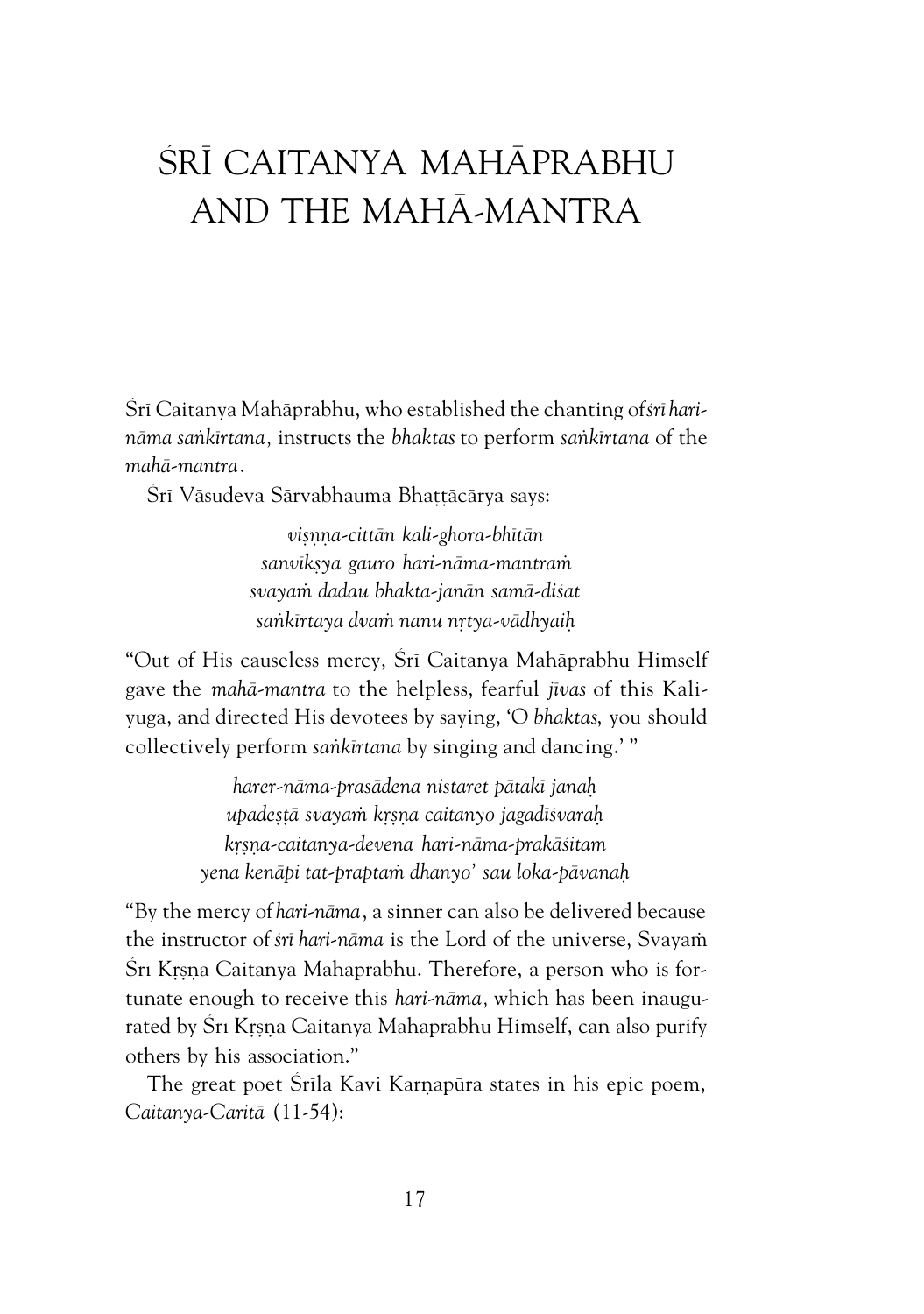*tatah çré gauräìgah samavadadtir pramudito hare kåñëa hare kåñëa kåñëa kåñëa hare hare hare räma hare räma räma räma hare hare*

"At the time of Çré Caitanya Mahäprabhu's *sannyäsa* ceremony, the barber who had been asked to shave Him felt morose and was perturbed. Although he held the razor in his hand, he could not bring himself to shave off Śrī Caitanya Mahāprabhu's beautiful hair. Instead he simply wept. Śrī Caitanya Mahāprabhu, who was fully immersed in *rädhä-bhäva,* became deeply pleased and said, 'O Barber! You must constantly and loudly chant hare krsna hare *kåñëa kåñëa kåñëa hare hare hare räma hare räma räma räma hare* hare.' Upon hearing these instructions from Śrī Mahāprabhu, that barber began to chant, and, although he continued to weep in distress, he proceeded to shave off Mahäprabhu's hair. He became so absorbed in chanting the *mahä-mantra* that he manifested horripilation (*romaïca*) and his bodily hairs stood erect (*pulaka*)."

*Caitanya Maìgala* states:

*bähu prasäriyä prabhu brähmaëe tulilä tära ghare bhakti bhare gäna äraàbhilä brāhmanera ghara yena haila vrndāvana hari-näma çunibäre äise sarva-jana hare kåñëa hare kåñëa kåñëa kåñëa hare hare hare räma hare räma räma räma hare hare*

"Once Mahāprabhu visited the home of a *brāhmana* and embraced him. The *kértana* that followed made that home become just like Vrndävana and a multitude of people gathered to hear and chant the *mahā-mantra*: *hare krsna hare krsna krsna krsna hare hare hare räma hare räma räma räma hare hare.*"

*Caitanya Maìgala* also states:

*hare kåñëa näma prabhu bole nirantara prasanna çré mukhe hare kåñëa kåñëa bali vijaya hailä gauracandra kutühalé*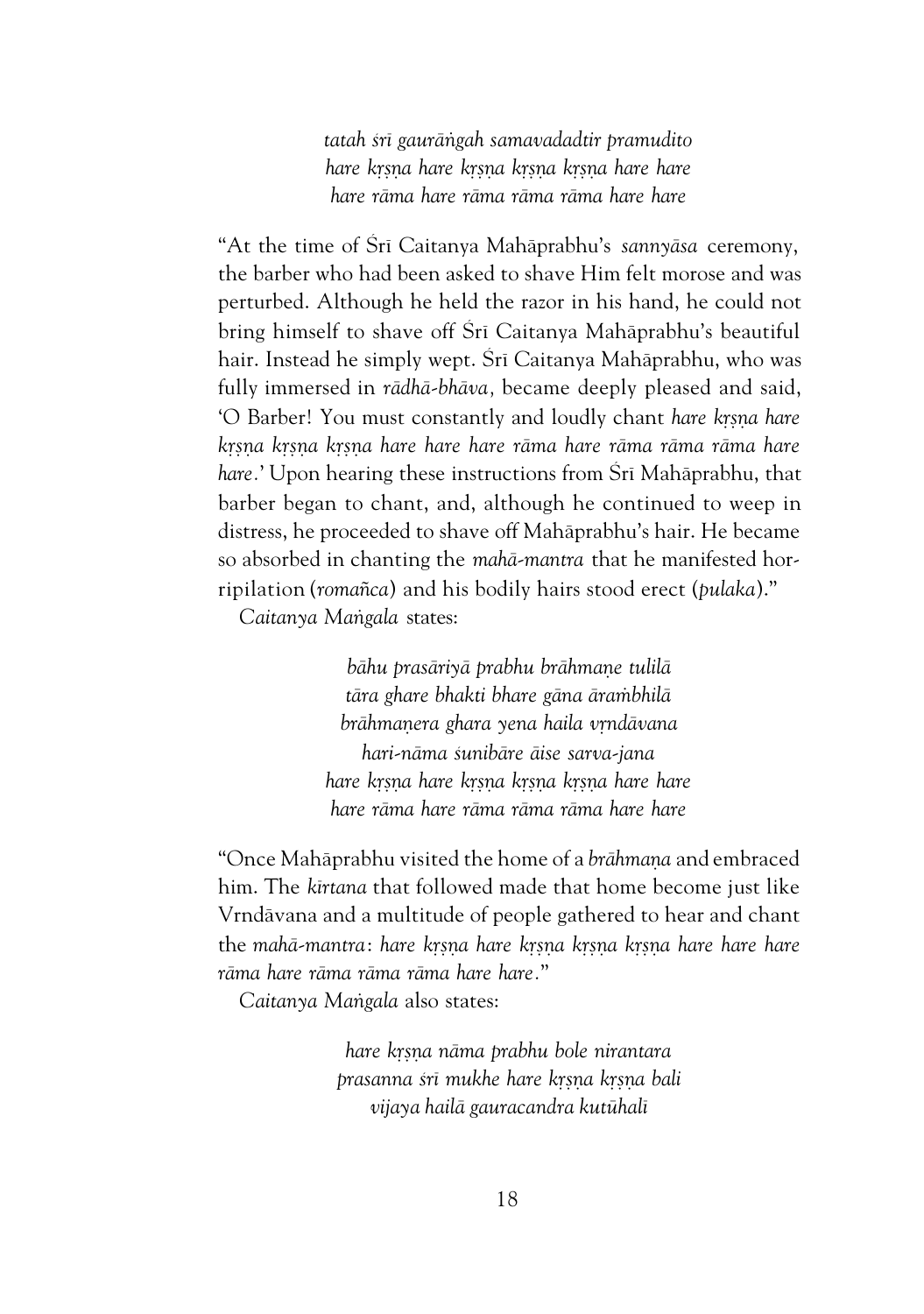*hare kåñëa hare kåñëa bali prema sukhe pratyakña haila äsi advaita-sammukhe*

"Śrī Caitanya Mahāprabhu is always chanting *śrī nāma*. One day when He came to the home of Advaita Ãcaryä, His face filled with pleasure as He chanted the *hare krsna mahā-mantra*."

Caitanya-caritāmrta states:

*kåñëa näma mahä-mantra ei t'svabhäva yei jape täre kåñëe upajaye bhäva*

*(C.c.Ãdi-lélä 7.83)*

"The nature of the *hare krsna mahā-mantra* is such that when a person chants it, he immediately develops his loving ecstatic relationship with Krsna."

> *kåñëa viñayaka premä—parama purusärtha yära äge tåëa-tulya cäri puruñärtha*

> > *(C.c. Ãdi-lélä 7.84)*

"When the four goals of human life, *dharma* (perfectly performing one's occupational duty)*, artha* (accumulating wealth)*, käma* (satisfying one's sensual desires) and *mokṣa* (attaining liberation), stand before *krsna prema*, the fifth and topmost goal, they appear as insignificant as straw in the street."

> *"pancama puruñärtha-premänand amåta sindùu brahmädi änanda yära nahe eka bindu"*

> > *(C.c. Ãdi-lélä 7.85)*

"The pleasure derived from *dharma, artha, käma* and *mokña* appear like a drop in the ocean in the presence of a person who has developed *bhäva*."

*"kåñëa-nämera phal' premä, sarva çästre kaya"*

*(C.c. Ãdi-lélä 7. 86)*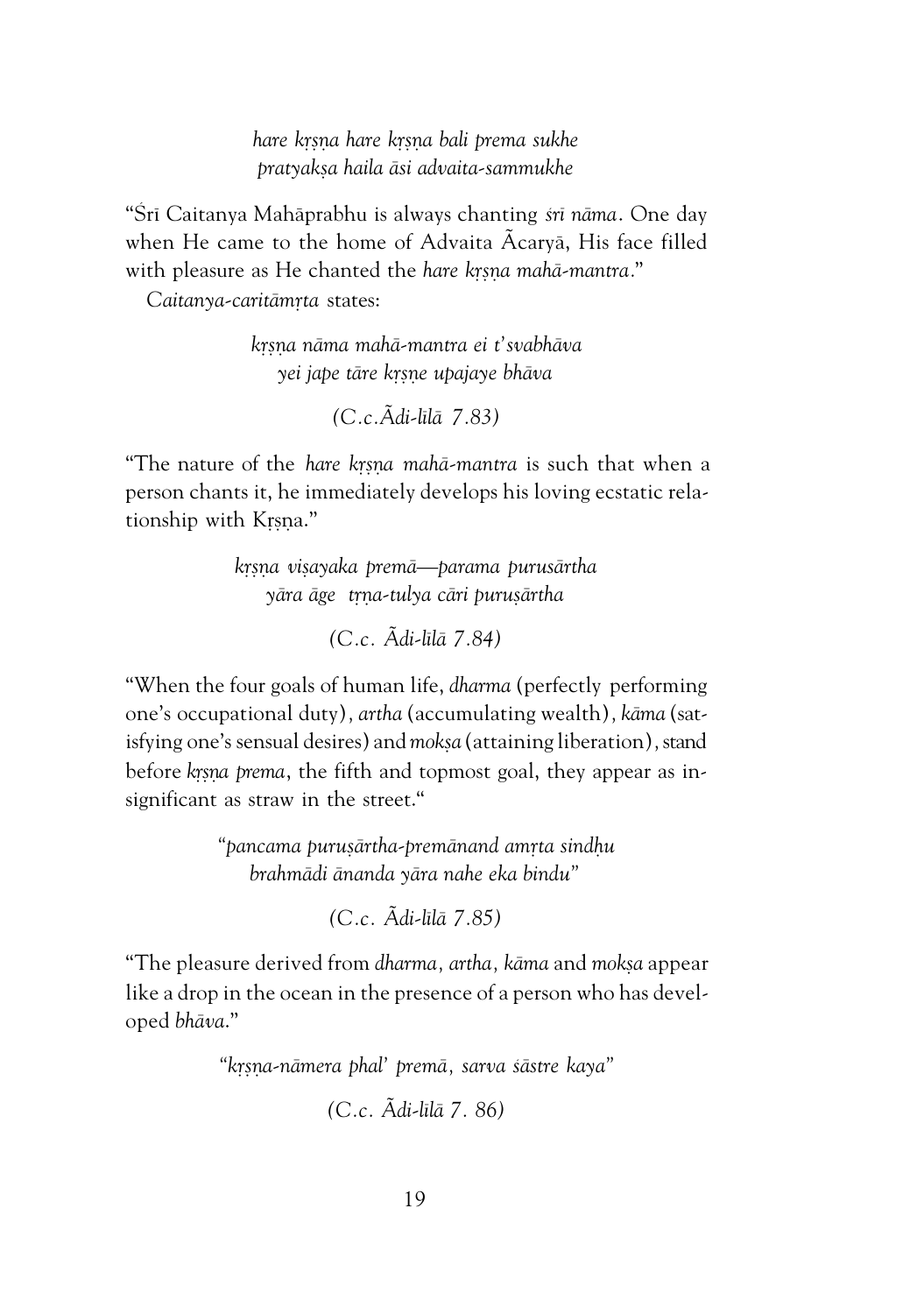"The conclusion of all *çästra* is that one should awaken his dormant krsna-prema."

> *kali-käle näma rüpe kåñëa-avatära näma haite haya sarva-jagat-nistära*

> > *(C.c. Ãdi-lélä 17.22)*

"The holy name of Bhagavān, the *hare krsna mahā-mantra*, is His *avatära* in this age of Kali. Just by chanting this name, one associates with Śrī Krsna directly. Anyone who does this is certainly delivered."

> *avatari' caitanya kaila dharma pracārana kali käle dharma—kåñëa-näma-saìkértana*

> > *(C.c. Madhya-lélä 11.98)*

"Śrī Caitanya Mahāprabhu has descended in Kali-yuga to propagate the *dharma* of the age, chanting the holy names of Krsna."

> *saìkértana-yajïe täìre kare ärädhana sei ta sumedhä ära—kali-hata-jana*

> > *(C.c. Madhya-lélä 11.99)*

"A person who worships Śrī Caitanya Mahāprabhu by performing *saìkértana* should be considered to possess great intelligence. It is understood that one who does not perform *saìkértana* has no intelligence and is a victim of Kali."

> *nirantara kara kåñëa-näma-saìkértana heläya mukti päbe, pabe prema-dhana*

> > *(C.c. Madhya-lélä 25.154)*

"Always chant *krsna-nāma* and you will very easily achieve mukti. Finally you will receive the treasure of *krsna-prema*."

> *eka 'nämäbhäse' tomära päpa doña yäbe ära 'näma' la-ite kåñëa-caraëa-päibe*

> > *(C.c. Madhya-lélä 25.199)*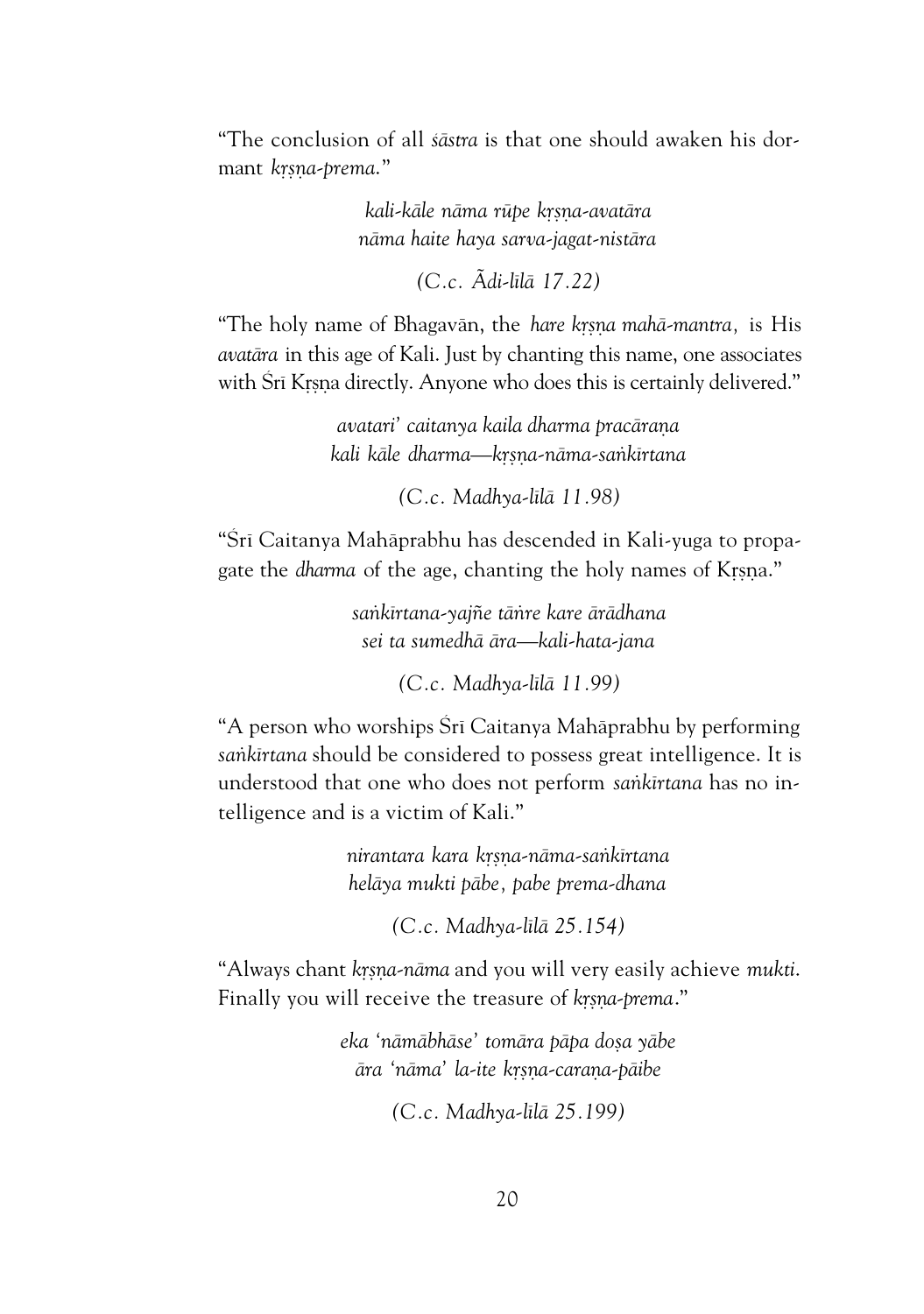"Begin to chant the *hare krsna mahā-mantra* and, at the stage of *nämabhasa,* when your chanting is almost pure, all your sinful reactions will be removed. When you perfectly chant *hare krsna*, you will attain the shelter of Śrī Krsna's lotus feet."

*nämera phale kåñëa-pade prema upajaya*

*(C.c. Antya-lélä 3.178)*

"The result of chanting *näma* without offence is that a person will awaken his ecstatic love for the lotus feet of Krsna."

*kali-kälera dharma—kåñëa-näma-saìkértana*

*(C.c. Antya-lélä 7.11)*

"In Kali-yuga the *dharma* is to chant *krsna-nāma-sankīrtana.*"

*harñe prabhukalena suna svarüpa-räma-räya näma-saìkértana-kalau parama upäya*

*(C.c. Antya-lélä 20. 8)*

"In great jubilation Śrī Caitanya Mahāprabhu said, 'My dear Svarüpa Dämodara and Rämänanda Räya, understand that the easiest way to attain *moksa* in this age of Kali is by chanting *hari-näma*.' "

> *saìkértana-yajïe kalau kåñëa ärädhana sei ta sumedhä päya kåñëera caraëa*

> > *(C.c. Antya-lélä 20.9)*

"In this age of Kali, the system for worshipping Krsna is to perform *yajïa* by chanting Çré Bhagavän's name. Someone who does so is considered to be intelligent, and he will definitely attain the lotus feet of Krsna."

> *näma-saìkértane haya sarvänatha-näça sarva-çubhodaya kåñëa-premera ulläsa*

> > *(C.c. Antya-lélä 20.11)*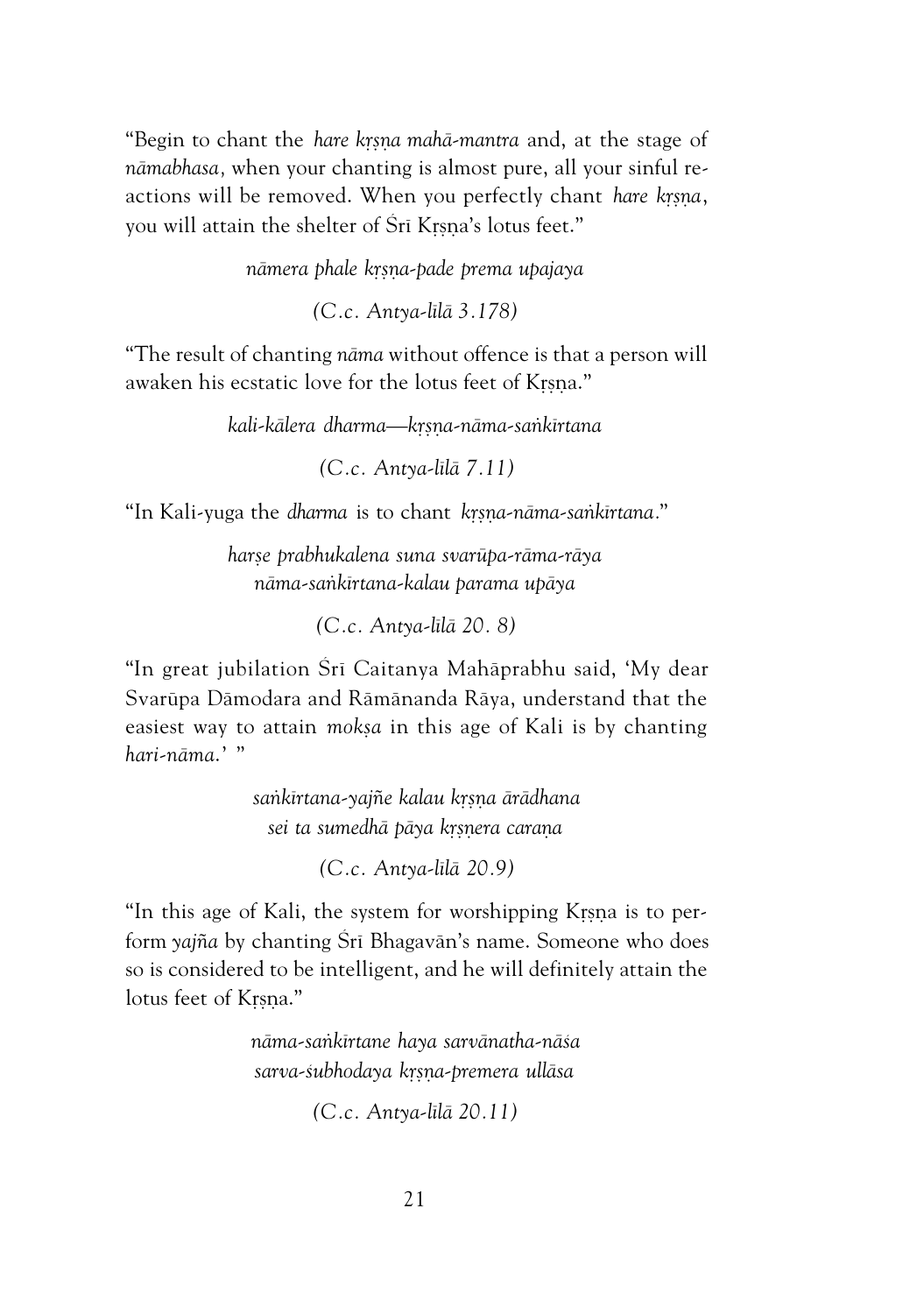"By chanting *kåñëa-näma*, one can eradicate all *anarthas*. In this way all good fortune is awakened and the flow of *krsna-prema* begins."

> *khäite çuite yathä tathä näma laya käla-deçä-niyama nähi sarva siddhi haya*

> > *(C.c. Antya-lélä 20.18)*

"One who chants the name while eating or sleeping, regardless of time or place, attains all perfection."

> *ei-mata haïä yei kåñëa-näma-laya çré kåñëa-caraëe täìra prema upajaya*

> > *(C.c. Antya-lélä 20.26)*

"A person will definitely awaken *prema* for the lotus feet of Çré Krsna if he chants *krsna-nāma* like this."

Śrīla Raghunātha dāsa Gosvāmī states in the introduction to his commentary on the *mahä-mantra*:

> *ekadä kåñëavirahäd dhyäyanté priyasangamam manoväñpaniräsärthaà jalpatédaà muhurmuhuha hare kåñëa hare kåñëa kåñëa kåñëa hare hare hare räma hare räma räma räma hare hare yäni nämäni virahe jajäpa värñabhänavé tänye va tadbhävayukto gauracandro jajäpa ha çré caitanya-mukhod gérëa hare kåñëeti varëakaù majjayanto jagat premëi vijayantäà tadä vayäù*

"Once, Śrīmatī Rādhikā was feeling overwhelming distress due to separation from Her beloved Çyämasundara and She meditated upon meeting Him. To remove Her fire of separation, She began to chant the *hare krsna mahā-mantra.* Śrī Caitanya Mahāprabhu, who is absorbed in the mood of Śrīmatī Rādhikā, also chanted these names. Thus, Krsna's sixteen names consisting of thirty-two syllables, the *hare krsna mahā-mantra*, came from the lotus mouth of Çré Caitanya Mahäprabhu. May this *mahä-mantra*, which makes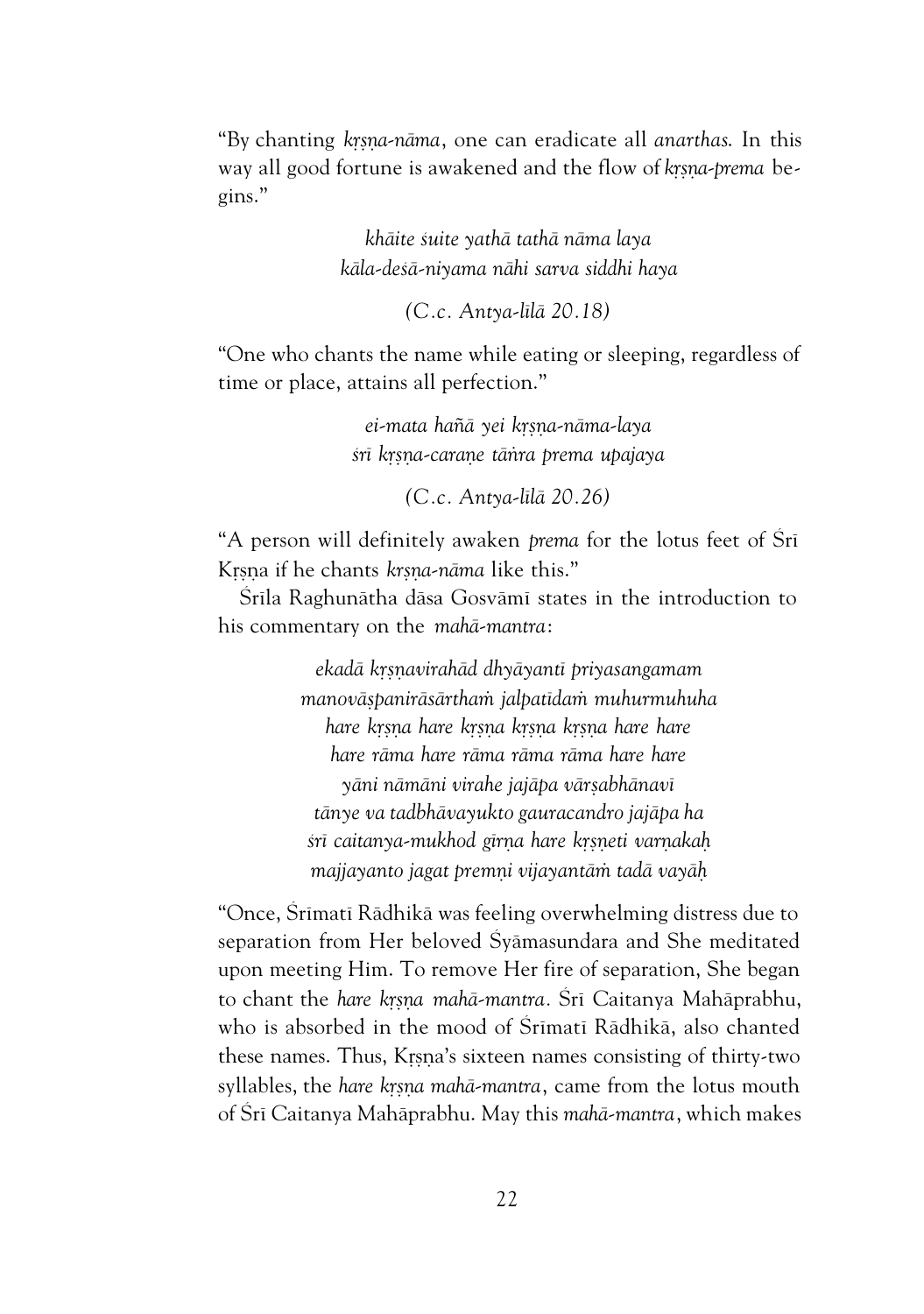the entire universe become absorbed in *krsna-prema*, be graciously and conspicuously present above all else. *Jaya ho*! *Jaya ho*! Let there be complete victory for the *mahä-mantra*!"

Reference to the *mahā-mantra* is also found in the *Brahmānda* Purāna, Uttara-khanda, 6.55:

> *hare kåñëa hare kåñëa kåñëa kåñëa hare hare hare räma hare räma räma räma hare hare*

"The three names, Hare, Krsna, and Rāma, which are in the vocative case, comprise the *mahä-mantra."*

The following *çlokas* from *Caitanya Bhagavata* also show the supremacy of *hari-näma*: (*Ãdi* 14.137,139-143), (*Madhya* 6.117), (*Madhya* 23.74-78) and (*Madhya* 28.28).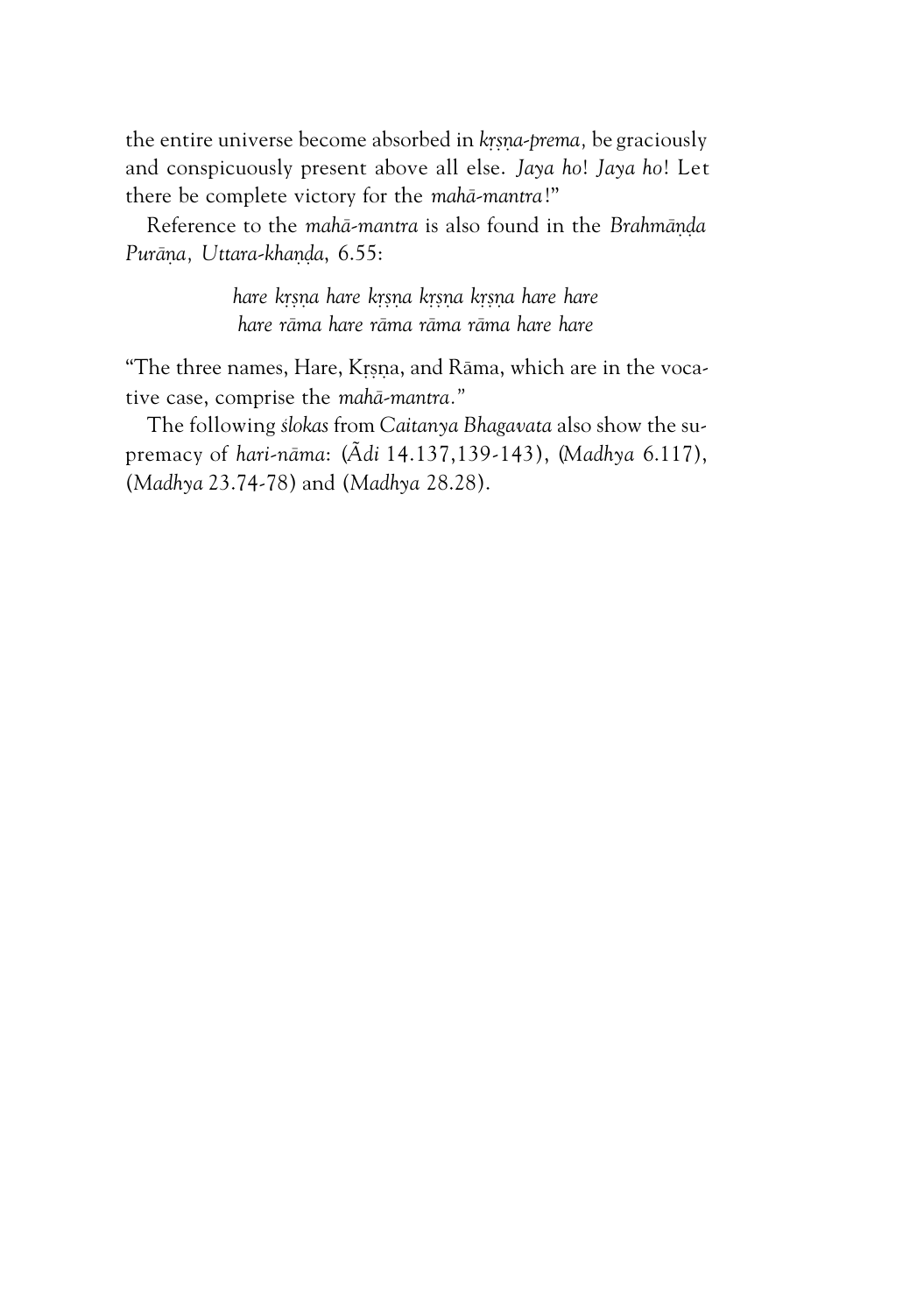## COMMENTARIES ON THE MAHÄ-MANTRA

#### MÄDHURYA-MAYÉ

The *mahä-mantra* consists of three words. Each word is in the vocative case<sup>2</sup>, meaning it is a 'calling out', or an address. These words are Hare, Krsna and Rāma.

> *vijïäpya bhagavat-tattvaà cid ghanänandi vigraham haratyavidhaà tatkäryamato haririti småtaù änandaikasukhaù çrémän çyämaù kamala locanaù gokulänando nandandanaù kåñëa éryate vaidagdhé säräsarvasvaà mürtalélä dhidaivatam çré rädhäà ramaya nityaà räm ityabhidéyate*

> > *(Brahmānda Purāna)*

"Srī Bhagavān is sac-cid-ānanda-vigraha, the embodiment of eternity, knowledge and bliss. Because He is able to eradicate all ignorance, the term Hari (one who takes away) is an appropriate way to remember Him. It is only lotus-eyed Nanda-nandana, Srī Syämasundara, the bestower of bliss to the residents of Gokula, who is referred to as Krsna (the all-attractive one). Śrī Krsna is the *lilā-vigraha* (personification of pastimes) and the crest-jewel of all expertise and wisdom. Because He eternally enjoys conju-

 $^{\rm 2}$  The vocative case means to call out or to address someone. In Sanskrit grammar the last letter of a name will sometimes change in the vocative case e.g. 'Lalita', becomes 'Lalite'. The same rule applies to Harä, which becomes Hare. The names Krsna and Räma remain the same.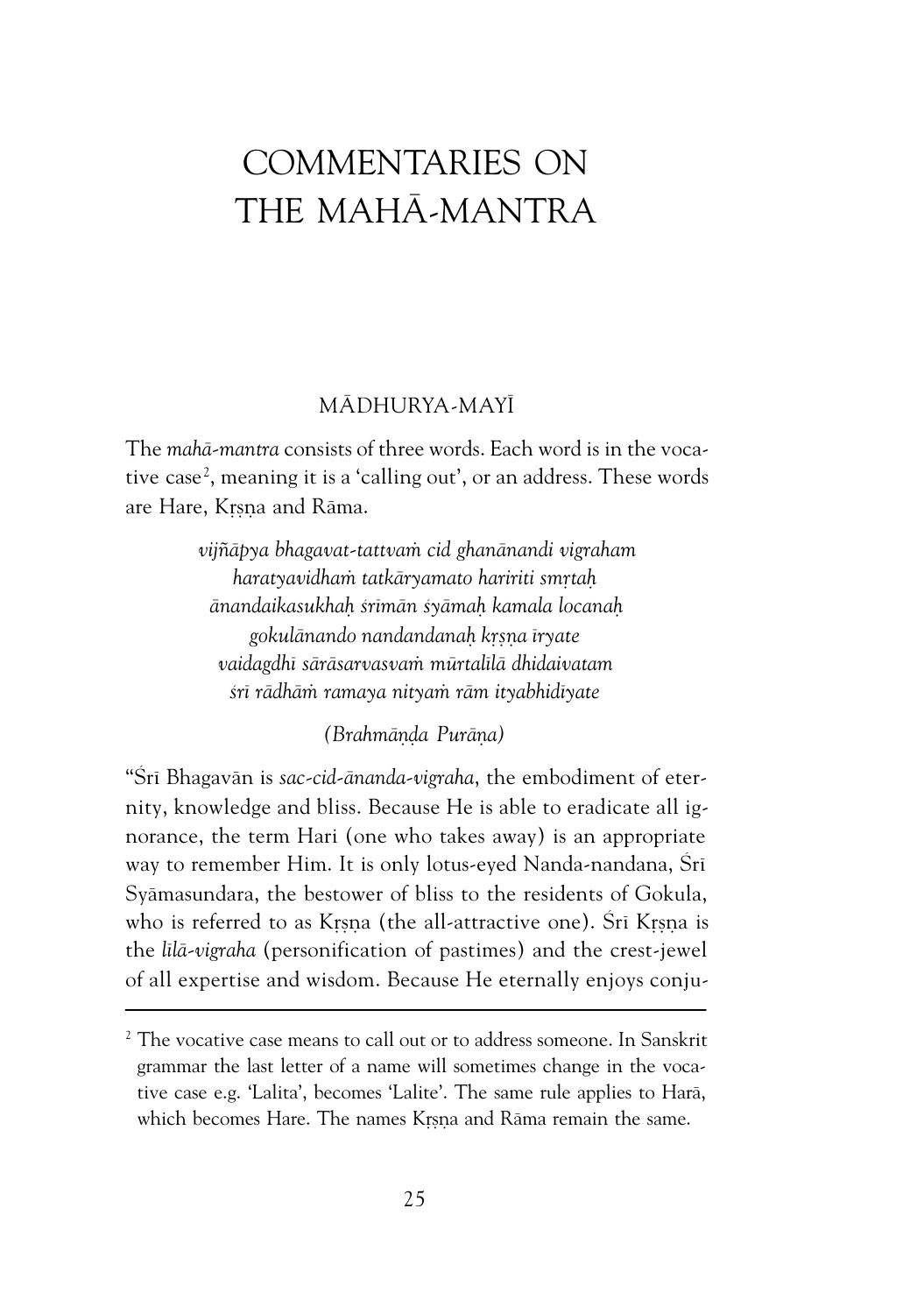gal pastimes with Śrīmatī Rādhīkā, He is also known as Rāma (the enjoyer)."

#### AIÇVARYA-MAYÉ

The *Ãgama çästra* states:

*harati trividhaà täpaà janmakoöi çtod bhavam papaà ca smaratäà yasmät tasmäd dhaririti småtaù kåñirbhüväckaù çabdo ëaçca nirvåtivä-cakaù tayoraikyaà paraà brahma kåñëa ityabhidhéyate ramante yogino 'nante satyänande cidät mani iti rämapade näsau paraà brahmä 'bhidéyate*

"Bhagavān Śrī Krsņa is known as Hari because He destroys the three-fold afflictions of countless births as well as the sinful activities performed by the body, mind and words of those devotees who remember Him. Krs means 'all attractive' and *na* means 'joyful'. The combination of these syllables refers to Śrī Krsna, the all-attractive *parabrahma*. *Yogés* on the transcendental platform derive great joy by meditating upon Him as the infinite form of supreme bliss (*nityänanda-svarüpa*), and as He who has a transcendental form (*cinmaya svarüpa*). For this reason, He is called Räma (the supreme enjoyer)."

#### YUGALA-SMARANA-MAYĪ

*Çruti çästra* states:

mano harati krsnasya krsna hrādasvarupiņī *tato harä çré rädhaiva tasyäù saàbodhanaà hare apagåhma trapäà dharmaà mänaà vrajastriyaù veëunä karñati gåhät tena kåñëa' bhidhéyate ramayatyaniçaà rüpa lävaëyair vraja yoñitäm manaù paìcendriyaëéha rämastasmät prakértitaù*

"Śrī Rādhā is the *hlādinī śakti* (pleasure potency) of Śrī Krsna. She is known as Harä (one who steals away) because She can capti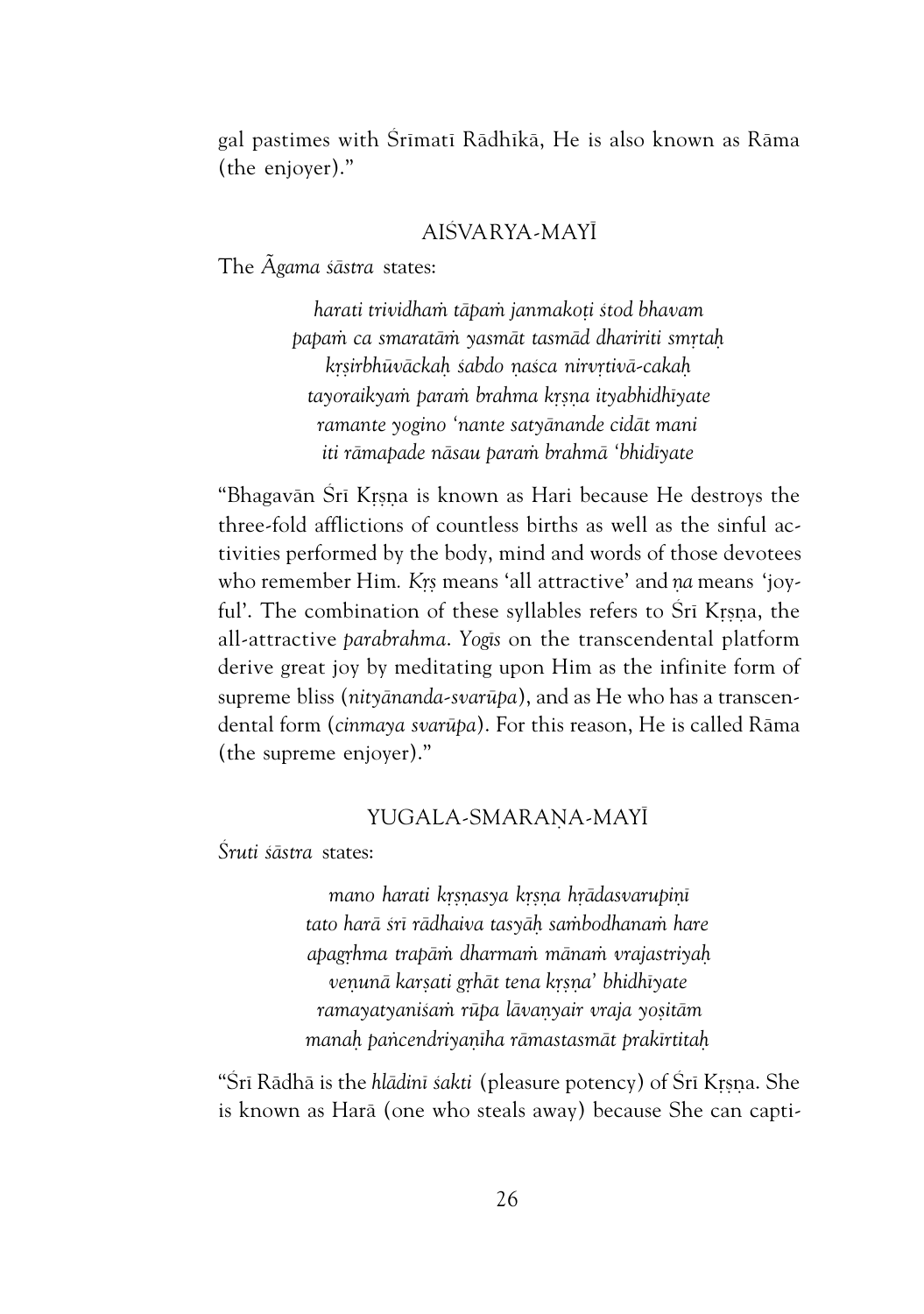vate Kåñëa's mind. Harä is addressed as Hare. *Vraja-räja-kumära,* the son of the King of Vraja, is known as Krsna. Because the sound of His flute is so attractive to the cowherd damsels, they lose their natural shyness, sense of *dharma*, pride, composure and leave their households. Therefore, He is known as Krsna. The extraordinary beauty of His form (*rūpa-lāvanya*) always surcharges the minds and senses of the cowherd damsels with ever-increasing bliss. For this reason He is glorified as Räma."

#### COMMENTARY BY ŚRĪLA JĪVA GOSVĀMĪ

**HARE—**Sri Krsnacandra's transcendental beauty captivates the minds of all, but Śrīmatī Rādhikā captivates the mind of Śrī Krsna by exercising Her unrivalled cleverness. Therefore, She is known as Harä. The vocative case of Harä is Hare.

**KRSNA—**Srī Hari, who is adorned with qualities which bewilder the three worlds, attracts Śrīmatī Rādhikā by His youthful beauty and the sweet sound of His flute.Therefore, He is called Krsna, the all-attractive one.

**HARE—**Śrī Krsna kidnapped doe-eyed Śrīmatī Rādhikā, taking Her to a secluded *kuñja* within the *rāsa-mandala*. This has been learned from the words of *mahā-purusas*. Therefore, Rādhikā is known as Harä. Harä in its vocative case becomes Hare.

**KRSNA—The magnificent effulgence that emanates from His** limbs can convert gold into *syāma varna* (a dark sapphire lustre). That Rādhā-Ramana Śyāmasundara is called Krsna.

**KRSNA—**Śrī Hari manifested Śyāma Kunda, the topmost of all *sarovaras,* in the forest of Vraja near Govardhana. He did this in accordance with the desire of His beloved Śrī Rādhikā, and He attracted all *tirthas* to it. Learned people, who call Him Krsna, understand this deep secret.

**KRSNA—Although His pastimes on the banks of the Yamuna in** Våndävana bewilder the world, the all-attractive *dhéra-lalita-näyaka*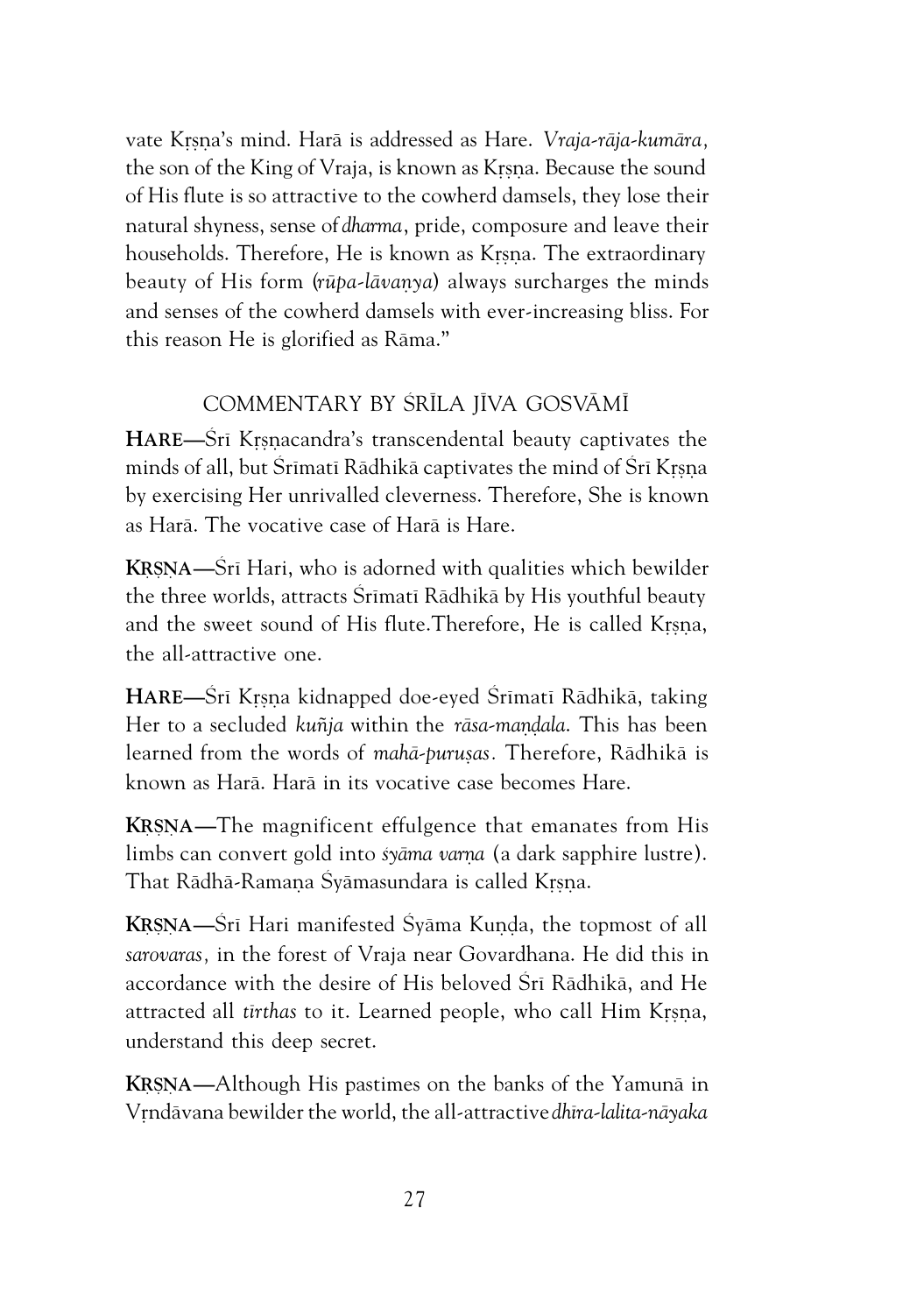Çré Hari is attracted by the transcendental *mahäbhäva* of Çré Rādhikā. That is why learned people call Him Krsna.

**HARE—Whilst living in Vraja, Šrī Krsna stole the life force of** the strong bull-like demon, Aristäsura, and at that very moment Çrématé Rädhikä, in great jubilation, loudly chanted "Hari Hari!" For this reason Śrī Rādhā is known as Harā. Harā is addressed as Hare.

**HARE—**Sri Rädhikä sings the pastimes of Sri Krsna in indistinct tones and sometimes, out of intense affection, She sings loudly. Therefore, when learned scholars discriminate between *rasas*, they refer to Her as Harä. Harä is addressed as Hare.

**HARE—In** Vrndāvana, Šrī Rādhikā is so absorbed in playful pastimes and *rasa,* that She steals away the flute which falls from the hands of Śrī Krsna.This is why Rādhikā Devī is known as Harā. The address for Harä is Hare.

**RAMA—S**ri Krsna, crest-jewel of the ingenious, knows the art of embracing. He is known as Rāma because He wanders with Śrī Rädhikä, playing and enjoying with Her in the *kuïjas* of Govardhana.

**HARE—**Çré Rädhikä is most merciful. She steals all the miseries of the *bhaktas* and daily bestows inner happiness upon them. Thus, She is known as Harä and is addressed as Hare.

**RÄMA—**The minds of the *bhaktas* who perform *bhajana* wander in the topmost ocean of bliss, Śrī Krsna. For this reason that Śyāmasundara *vigraha, Śrī Krsna, is known as Rāma*.

**RÄMA—**In the *kuïjas* Çrématé Rädhikä pleases Çré Hari with Her *prema* . Therefore, according to the definition of *ramayati*  $\bar{a}$ nandayati, 'He who gives happiness', He is called Rāma. Śrī Krsna is known as Rāma because He unites with Śrī Rādhā.

**RÄMA—**When Çré Kåñëa, the giver of pleasure to the *bhaktas,* saw all the Vrajaväsis fearful and weeping, He swallowed the for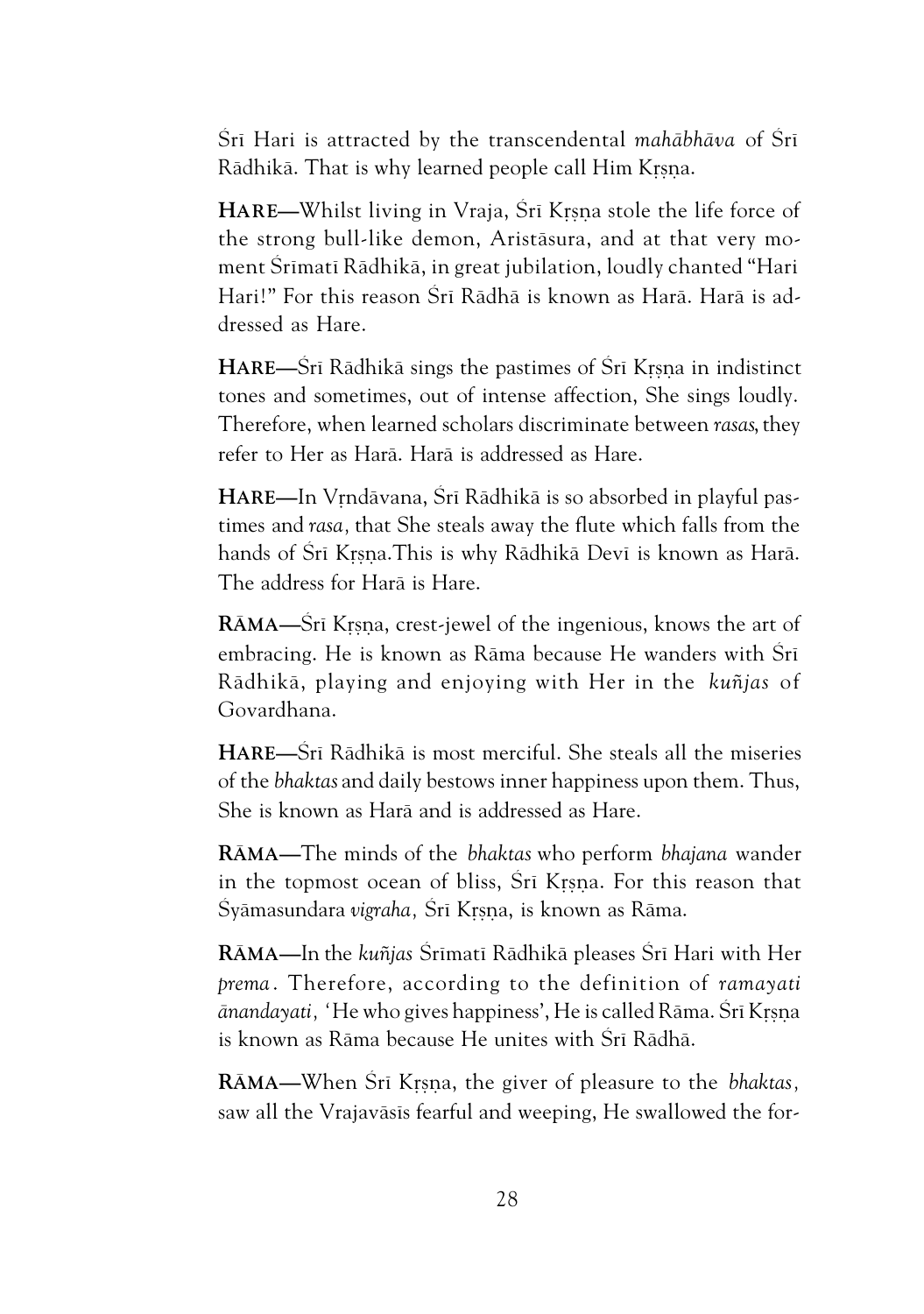est fire, thus giving them great pleasure. Therefore, Sri Krsna, who arranges for His *bhaktas* to enjoy with Him*,* is called Räma.

**HARE—**Srī Krsna went to Mathurā Purī to kill Kaṁsa and other demons. His sole intention was to return to Vraja and meet with Śrī Rādhikā. She attracts Śrī Krsna from *dhāmas* like Mathurā and brings Him to Vraja. For this reason She is called Harä (one who steals). Harä is addressed as Hare.

**HARE—**Çré Nanda-nandana came from Mathurä and Dvärakä to steal away all the miseries of the Vrajavāsīs. That Nanda-nandana, who is endowed with pastimes that captivate the mind of Śrī Rädhikä, is called Hari. The word Hari becomes Hare in the vocative case.

> *Thus ends the commentary on the mahä-mantra by Çréla Jéva Gosvämé*

#### COMMENTARY BY ŚRĪ GOPĀLA GURU GOSVĀMĪ

*Mahä-bhägavatas* eternally remember the all-blissful *çyäma kiçora vigraha*, Śrī Rādhā-Ramana, who can destroy ignorance as well as material existence arising from ignorance.

When *mahä-bhägavatas* see that their disciples are qualified, meaning that they are grateful, silent, victorious over their senses, pure-hearted and above all, that their hearts are full of attachment (*anurāga*) to Śrī Śrī Rādhā-Ramana, they bless them by mercifully giving them the *hare krsna mahā-mantra*, which is composed of three words.

**HARE—**Fire can burn anything, even without our desiring it to burn. Similarly, Prabhu can remove all the sins of a person with a wicked mind regardless of his mood in remembering Him. Thus His name is Hari, He who steals away.

*Sac-cid-änanda vigraha* Bhagavän reveals His *tattva* in the hearts of those who chant and remember His names. Simultaneously, He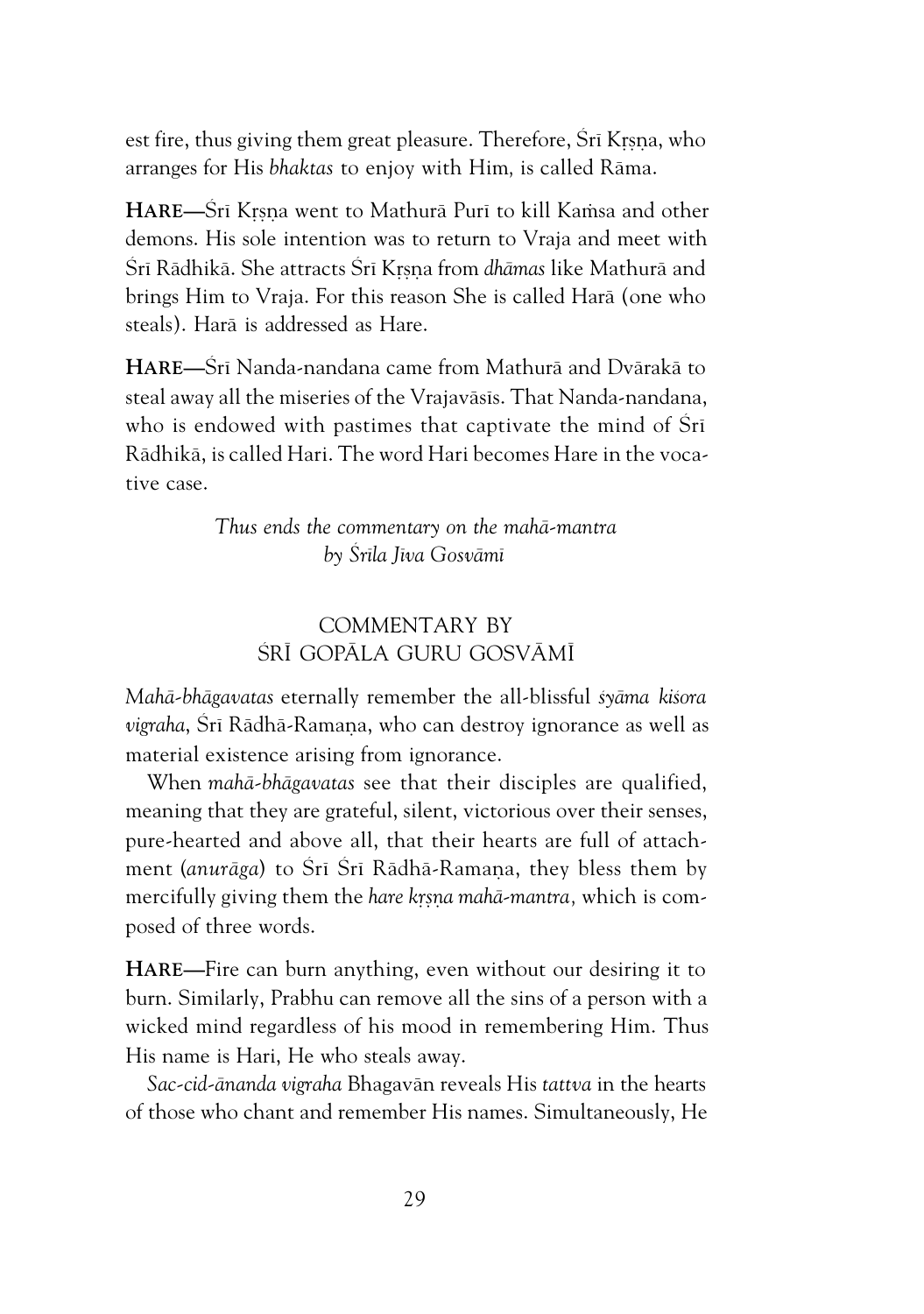destroys the ignorance that lies there. That Prabhu is remembered by the name Hari.

He is called Hari because He removes the threefold miseries of the moving and non-moving living entities. The minds of worldly people are captivated by hearing and chanting His transcendental qualities. Therefore, His name is Hari. His sweet beauty captivates the minds of millions of *kämadevas* (Cupids). Thus the Prince of Vraja, Śrī Krsna, is known as Hari. The vocative form of Hari is Hare.

To fulfill the loving pleasure of *rāsa*, Śrīmatī Rādhikā captivates the mind of Krsna by Her form, qualities and by the nourishment of Her *prema*. Thus, gentle persons talk and sing about the *hlādini sakti* of Śrī Krsna, Vrsabhānu-nandinī Śrī Rādhā, by using the name Harä. Harä is addressed as Hare.

**KRSNA—The verb krs means all-attractive and** *na* **means all-bliss**ful. When combined, they indicate the all-attractive and blissful *parabrahma, known by the name Śrī Krsna.* 

That Śrī Govinda, whose body is eternal, full of knowledge and bliss, who is primeval and the cause of all causes, is known by the name Krsna.

The son of King Nanda, who has lotus eyes and a dark blue complexion, is the only source of bliss for the residents of Gokula. He is referred to as Krsna.

**RAMA**—Sankaraji said to Pārvatī, "He Devī! By pronouncing the first syllable of the word Räma (*rä*) all sins leave the body, and when one chants the syllable *ma,* the door of the mouth closes so they cannot re-enter.

*Yogés* meditate on *parä-tattva*, the transcendental, unlimited truth and the embodiment of pleasure. That *parä-tattva parama brahma* is known as Räma.

The predominating deity (*adhisthātri deva*) of all *rasa* filled pastimes, the crest-jewel of the clever, *rasika śekhara* Śrī Krsna, eternally enjoys with Šrīmatī Rādhikā. Thus, He is referred to as Rāma.

Śrī Krsna attracts the mind of Śrī Rādhikā and thus enjoys performing pastimes with Her. He is, therefore, known as Räma. In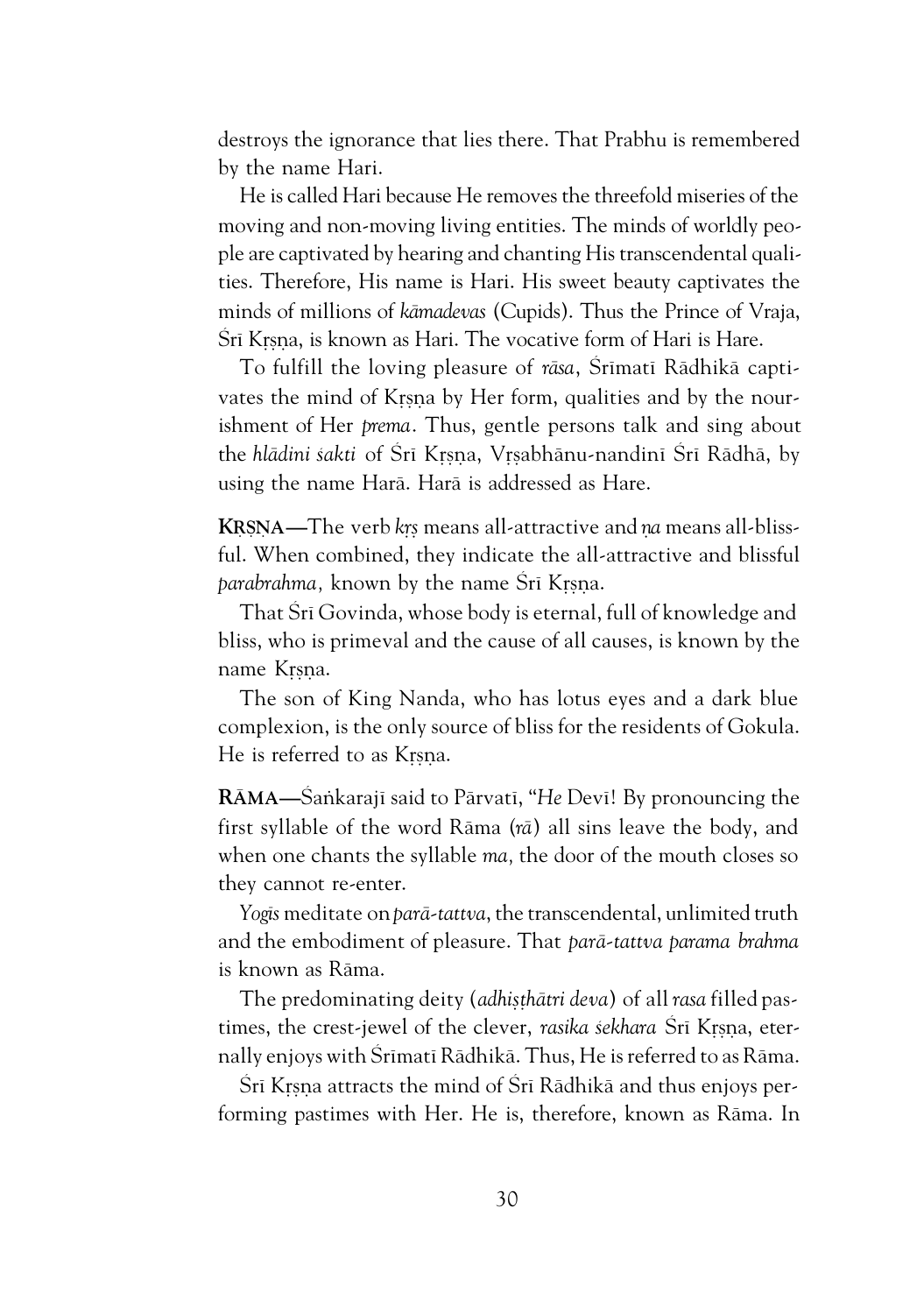the *Krama-dipikā*, Śri Krsna spoke to Candramā, the moon. "Rädhä's name is superior to hundreds of My names. Even I do not know what benefit awaits that person who always chants and remembers Śrī Rādhā."

**HARE—**krsnasya mano haratīti harā rādhā, tasyāh sambodhane he hare: Śrīmati Rādhikā, who steals the mind of Krsna, is called Harā. The vocative of Harä is Hare.

**KRSNA—**rādhāyā manah karstīti krsnah tasya sambodhane he krsna: Krsna means He who attracts the mind of Śrī Rādhā. The address to Him is '*He* Krsna!'

HARE—*krsnasya lokalajjädharyärdi sarvam haratiti harā rādhā*, tasyāh *saàbodhane he hare*: Çré Rädhika causes Kåñëa to lose (*harä*) all His reputation as shy, sober, patient and modest, etc. The address to Her is '*He* Hare!'

**KRSNA—**rādhāyā lokalajjādhaiyārdi sarva karstīti krsnah, tasya *saàbodhane he kåñëa*: He who attracts Çrématé Rädhikä in such a way that She loses all Her shyness and patience is called Krsna. The address to Him is '*He* Krsna!'

**KRSNA—**yatra yatra rädhā tisthati gacchati vā tatra tatra sā paśyati *kåñëo maà spåçati, balät kancukädikaà sarvaà hartéti kåñëaù, tasya* sambodhane he krsna: Wherever Śrīmati Rādhikā stands or goes, She sees Śrī Krsna touching Her and forcibly attracting Her. For this reason He is called Krsna (the all-attractive) and addressed '*He* Krsna!'

**KRSNA**—punarharsatām gamyati vanam karstīti krsnah, tasya s*ambodhane he krsna*: He gives pleasure to Srī Rādhā, who again ventures to the forest of Vrndävana, being attracted irresistibly by the sound of His flute. For this reason He is called Krsna and addressed '*He* Krsna!'

HARE—yatra krsno gacchati tisthati vā tatra tatra paśyati rādhā *mamägre pärçveà sarvatra tiñöhati viharati iti harä rädhä, tasyäù*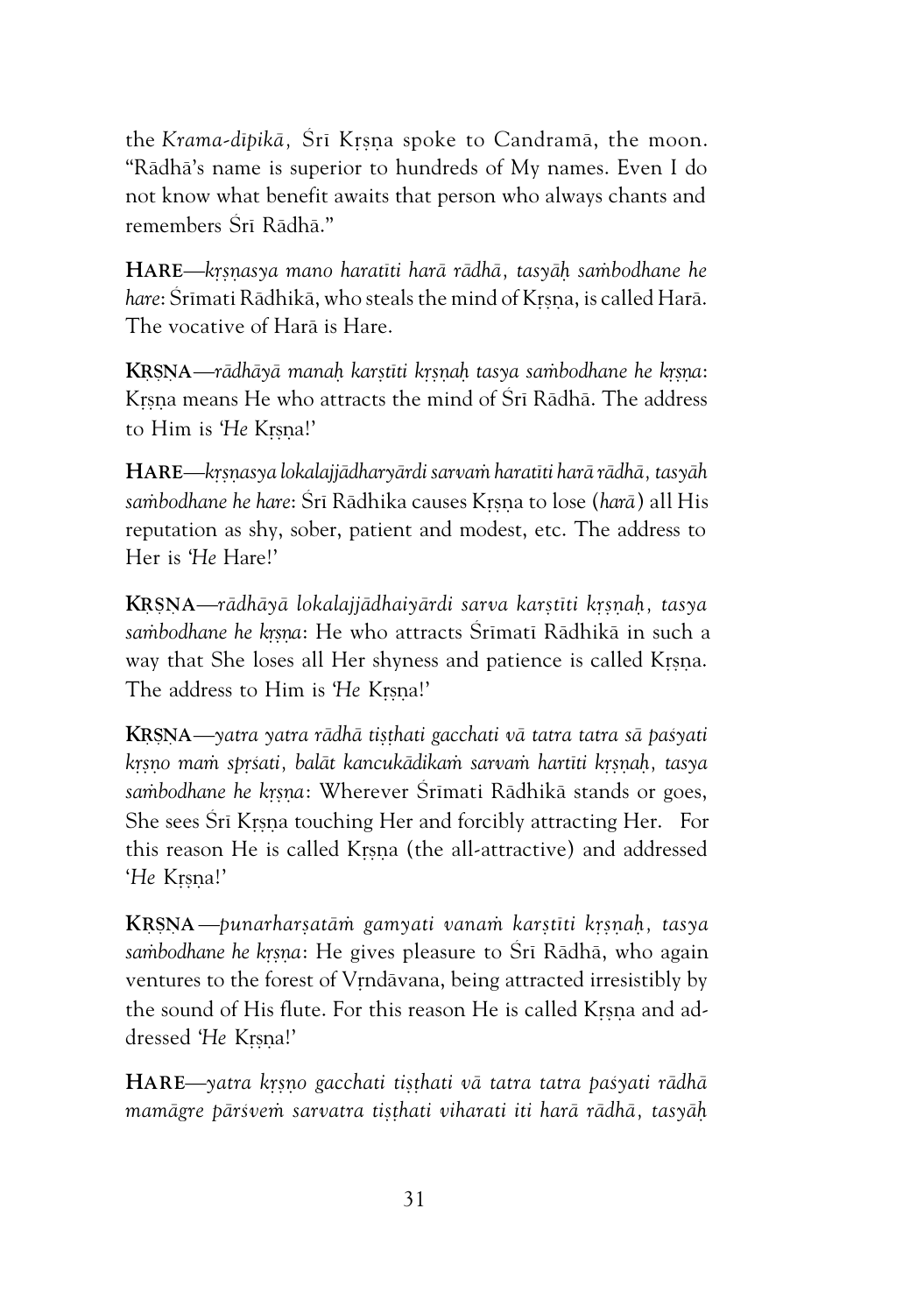sa*mbodhane he hare: Śrī Krsna sees Rādhā next to Him wherever* He stands or moves—in every direction—and hence His consciousness becomes captivated by Her. Therefore, She is called Harä. The address to Her is '*He* Hare!'

**HARE**—*punastaà kåñëaà harati svasthanam abhisärayaté harä rädhä,* tasyāḥ sambodhane he hare: She again steals away Krsņa to a secret rendezvous, therefore, the address to Her is Harä. Harä changes to Hare in the vocative case.

HARE—krsnam vanam harati vanamāgamayatīti harā rādhā, tasyāsambodhane he hare: Šrī Rādhā forcibly takes Krsna to the forest groves of Vrndävana. Thus, Śrī Rādhika is called Harā. The address to Her is '*He* Hare!'

**RAMA—***ramayati tam narmani riksanādi neti rāmah, tasya* sambodhane he rāma: Śrī Krsna's smile, laughter and glance create pleasure for Śrīmatī Rādhikā, and therefore, His name is Rāma. He is addressed '*He* Räma!'

**HARE—**tātkālikam dhairyāvalam bānādikam krsnasya haratīti harā *rädhä tasyäh sambodhane he hare*: The association of Çré Rädhikä causes Krsna to suddenly lose His composure. Therefore, She is Harä. The address to Her is '*He* Hare!'

**RÄMA**—*cumban-stanä karñaëä linganädibhiù ramate, iti rämaù tasya* sambodhane he rāma: Krsna enjoys Śrī Rādhā through confidential caresses, embraces, etc. The address to Him is '*He* Räma!'

**RÄMA***—punastaà puruñocitaà kåtvä ramayatéti rämaù, tasya* sambodhane he rāma: Krsņa is He who enjoys conjugal pastimes with His consort, Srī Rādhā, by making Her play the dominant role in love. He is thus called Räma (the enjoyer), and is addressed '*He* Räma!'

**RA***MA*—punastatra ramate it rāmah, tasya sambodhane he rāma: Because He repeatedly enjoys pleasure, He is called Räma and is addressed '*He* Räma!'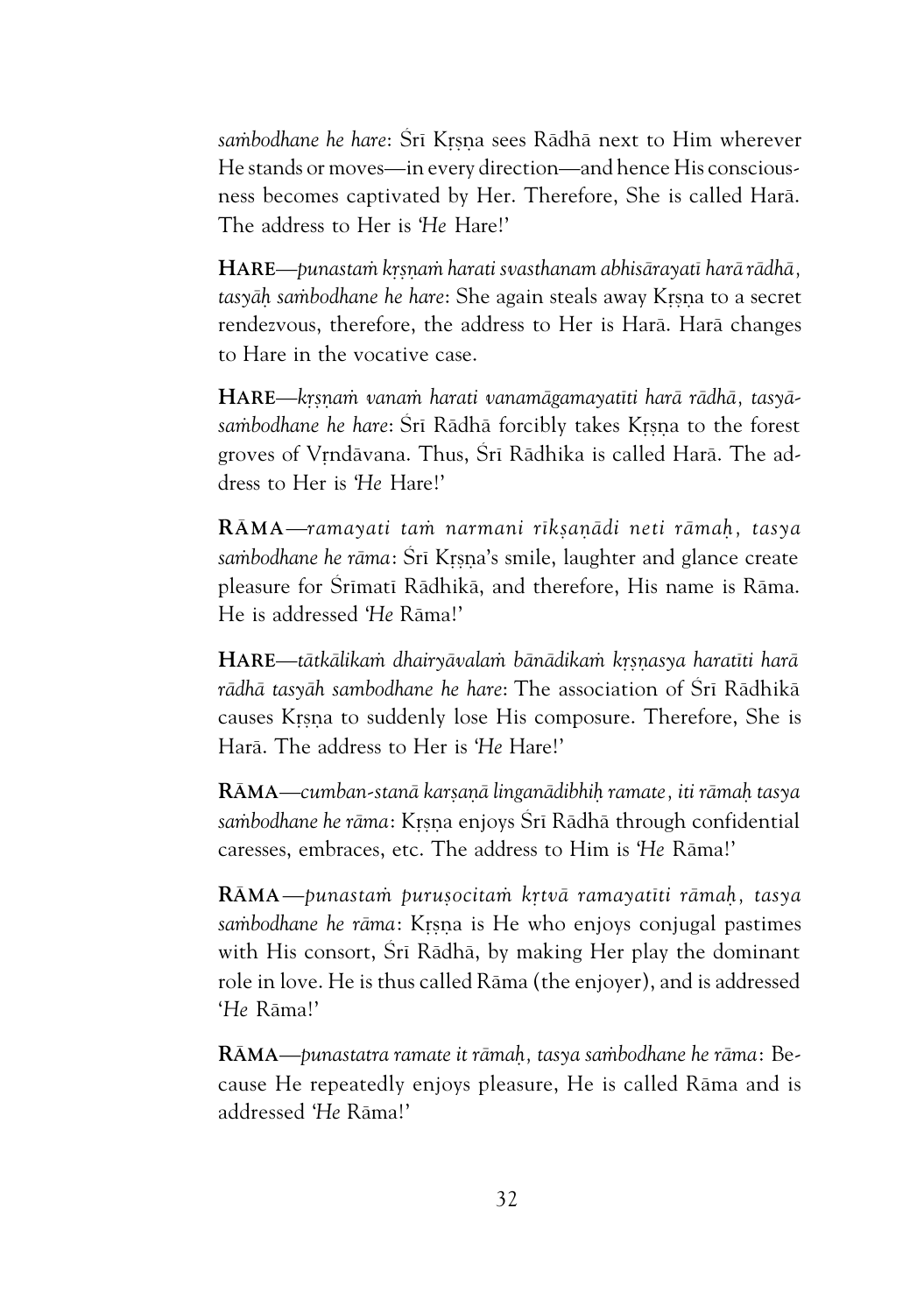**HARE—***punah rāsānte krsnasya mano hratvā gaccatīti harā rādhā, tasyäù saàbodhane he hare*: As *räsa-lélä* concludes and She has captured Śrī Krsna's mind, She goes away. She is therefore called Harā. She is addressed '*He* Hare!'

**HARE**—*rädhäyä mano hratvä gaccatéti hariù kåñëa, tasya saàbodhane he hare:* Similarly, Šrī Krsna, at the conclusion of *rāsa-līlā* also captures Śrī Rādhikā's mind. Thus He is called Hari. The address to Kåñëa here is '*He* Hare!'

> *Thus ends the commentary on the mahä-mantra by Çré Gopäla Guru Gosvämé*

#### **COMMENTARY** BY ŚRĪLA BHAKTIVINODA THĀKURA

*HE* **HARE!—***maccintaà håatvä bhava bandha nänmo caya*: *He* Hare! Please captivate my mind and release me from material existence.

**HE KRSNA!**—*maccit tamākarsa: He* Krsna! Please attract my restless mind towards You.

*HE* **HARE!—***svamadhuryaëa mac cinttam hara*: *He* Hare! Captivate my mind with Your spontaneous *mädhurya*.

*HE* **KÅÑËA!—***svabhaktadvärä bhajana jnändänana maccittaà* sodhaya: He Krsna! Please make my mind pure with the knowledge of *bhajana* as given by Your *bhaktas* who understand the science of *bhakti-tattva.*

*HE* **KRSNA!—***nāma rūpa guna līlādisu mannistham kuru: He* Krsna! Please make me have staunch faith in Your name, form, qualities and pastimes.

**HE KRSNA!—***rucirbhavatu me: He* Krsna! May I develop a taste for Your name, form, qualities and pastimes.

*HE* **HARE!—***nija sevä yogayaà maà kuru*: *He* Hare! Please make me qualified to serve You.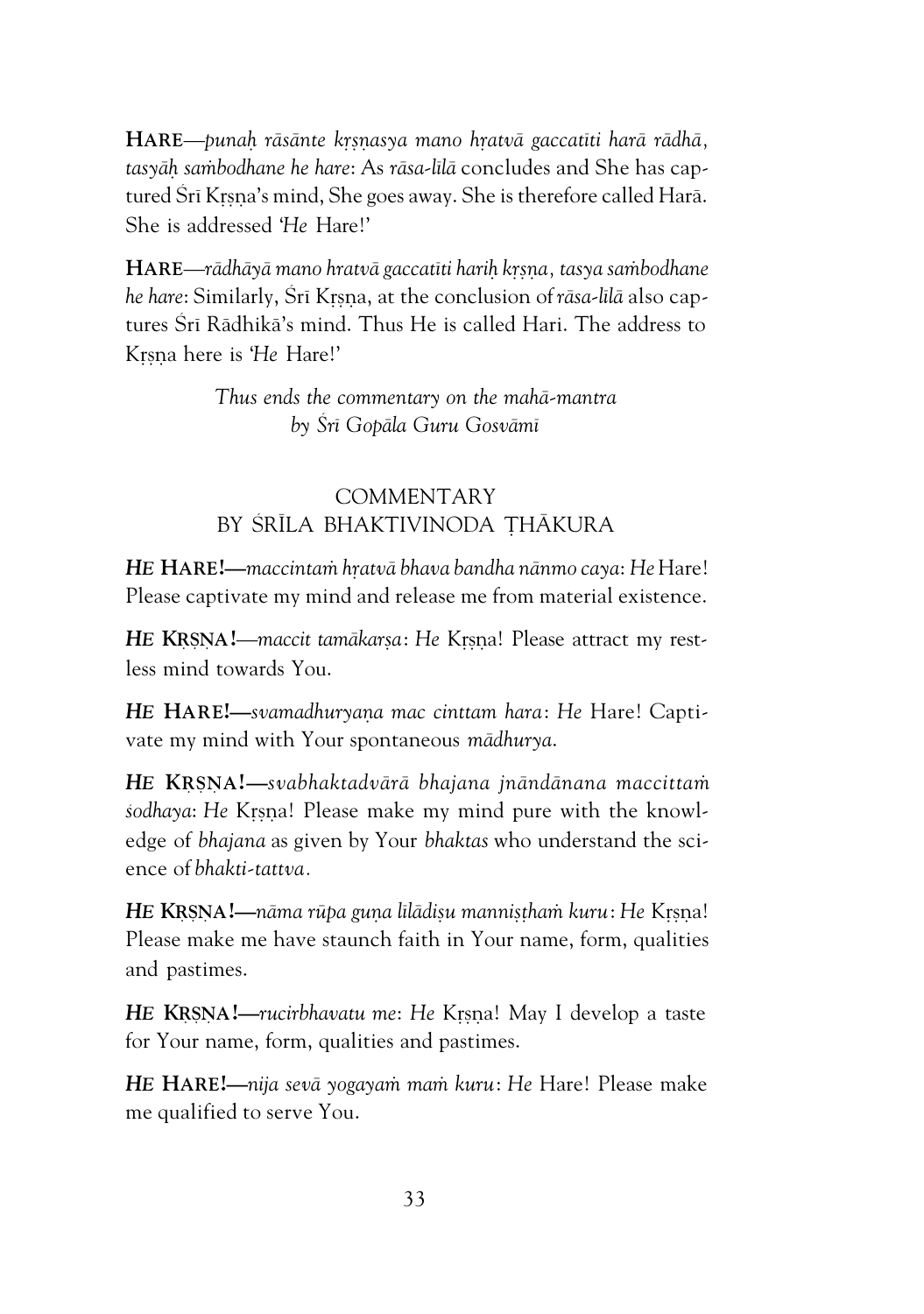*HE* **HARE!—***svasevä mäde çaya*: *He* Hare! Please make me qualified and order me to serve You.

*HE* **HARE!—***svapreñöhena sah sväbhéñöa léläà çrävaya*: *He* Hare!Please make me hear of Your sweet pastimes with Your dearmost *bhaktas*.

*HE* **RÄMA!—***preñöhayä sah sväbhéñöaléläà mäm çrävaya*: *He* Räma! Rädhikä-Rämana! Make me hear Your most cherished pastimes and Your sweet affectionate voice in Goloka in the company of You and Your beloved Rädhikä.

*HE* **HARE!—***ñvapreñöhena sah sväbhéñöaléläà maà darçaya*: *He* Hare! Śrīmatī Rādhike! Please give me *darśana* of Your dearest pastimes with You and Your beloved Śrī Krsna.

*HE* **RĀMA!—** *preșthayā sah svābhīṣṭalīlām mam̀ darśaya: He* Rāma! Rädhikä-Rämana! Please reveal to me Your pastimes with Your beloved.

*HE* **RAMA**<sup>*!—
nāma rūpa guna līlā smaranādisu mām yojaya: He*</sup> Räma! You who perform pastimes with Your eternal associates, please engage me in remembering Your name, form, qualities and pastimes.

HE RĀMA!—*tatra mam nija sevā yogayam kuru!* O You who give pleasure to Your eternal associates, Çyäma! Please make me qualified to serve You while remembering Your name, form, qualities and pastimes.

*HE* **HARE!—***maà svängé kåtya ramasva*: *He* Hare! Please accept this fallen, wicked person and play with me as I deserve.

*HE* **HARE!**—*mayä sah ramasva*: *He* Hare! Please perform Your transcendental sports with me. This is my only prayer at Your lotus feet.

*(Çré Caitanya Çikñämåta)*

*Thus ends the commentary of Çré Sacidänanda Bhaktivinoda Öhäkura*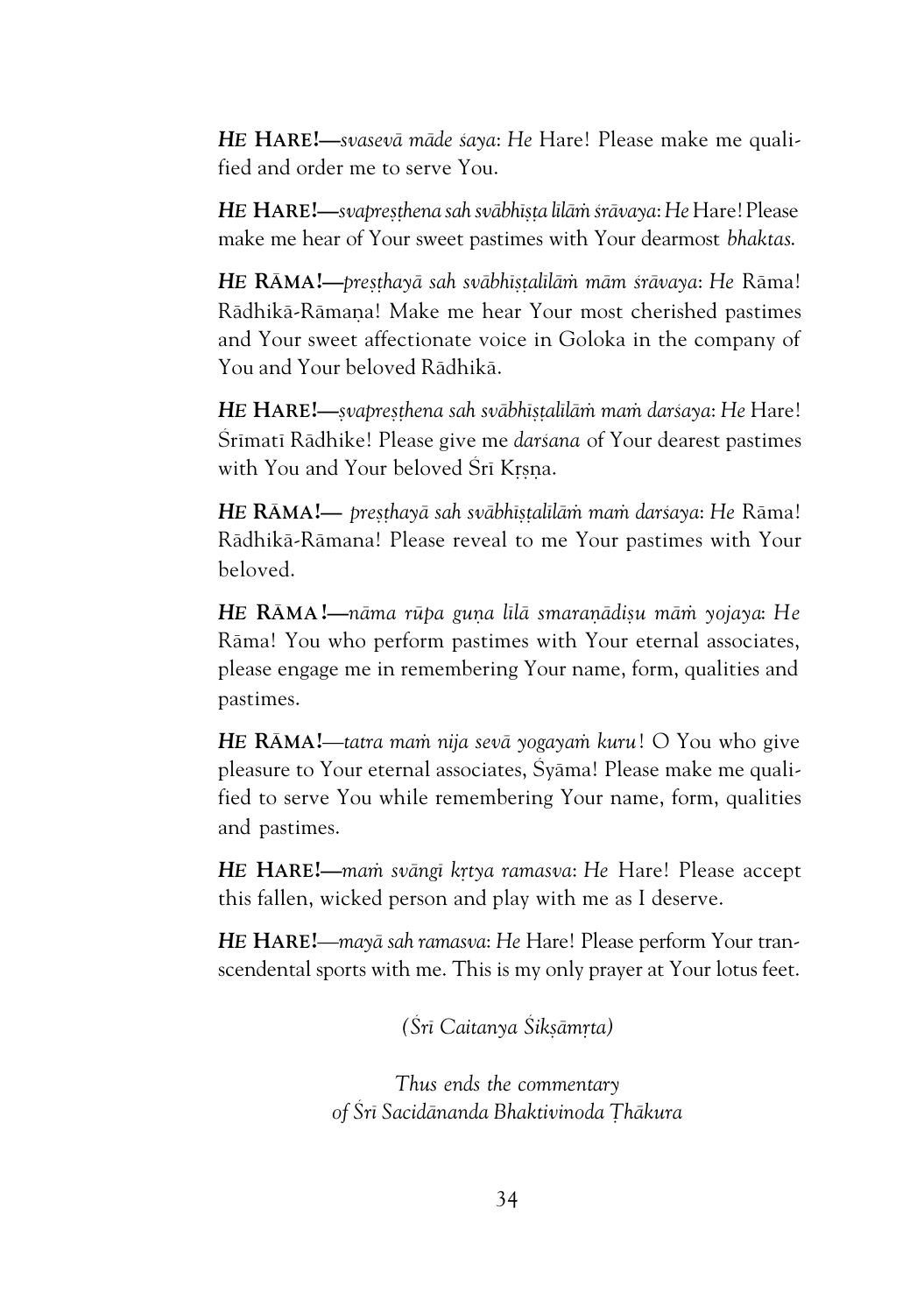#### COMMENTARY IN THE PADA-KALPATARU

*nara harinäma antare acchu bhävaha habe bhava sagare pära dhara re çravaëe nara harinäma sädare cintämaëi uha sära yadi kåta-päpi ädare kabhu mantraka räja çravaëe kare päna çré kåñna caitanya bale haya tacchu durgama pāpa tāpa saha trāna karaha gaura-guru-vaisëava-äçraya laha nara harinäma-hära saàsäre näma lai suktåi haiyä tare äpämara duräcära ithe kåta-viñaya-tåñëa pahuïa-näma-härä 'yo dhäraëe çrama-bhära kutåñna jagadänanda kåta-kalmaña kumati rahala kärägära*

"O brother! When you have internally realized this *hari-näma,* you can cross the ocean of birth and death (*saàsara*)*.*

"O brother! When this *hari-näma* is very respectfully placed in the ear, it can be drunk, heard and absorbed because its very essence is *cintämaëi.* Even if sinful persons or kings drink *çré näma* by respectfully hearing this *mantra,* then Caitanya Mahäprabhu says that all of their sins will be vanquished along with all the miseries in the burning fire of this material world (*adhyätmika, adibhautika* and *adhidaivika*).

"O brother! Please take the shelter of Gaura, Guru, and Vaisnavas and take this garland of *śrī hari-nāma*. Even the most wretched and sinful will find relief in chanting this *hari-näma,* and all their material desires and endeavours will be revealed as so much useless labour. Jagadänanda says that any sinful person whose mentality is wicked and who has innumerable mundane desires will always reside in this material jail, but, by chanting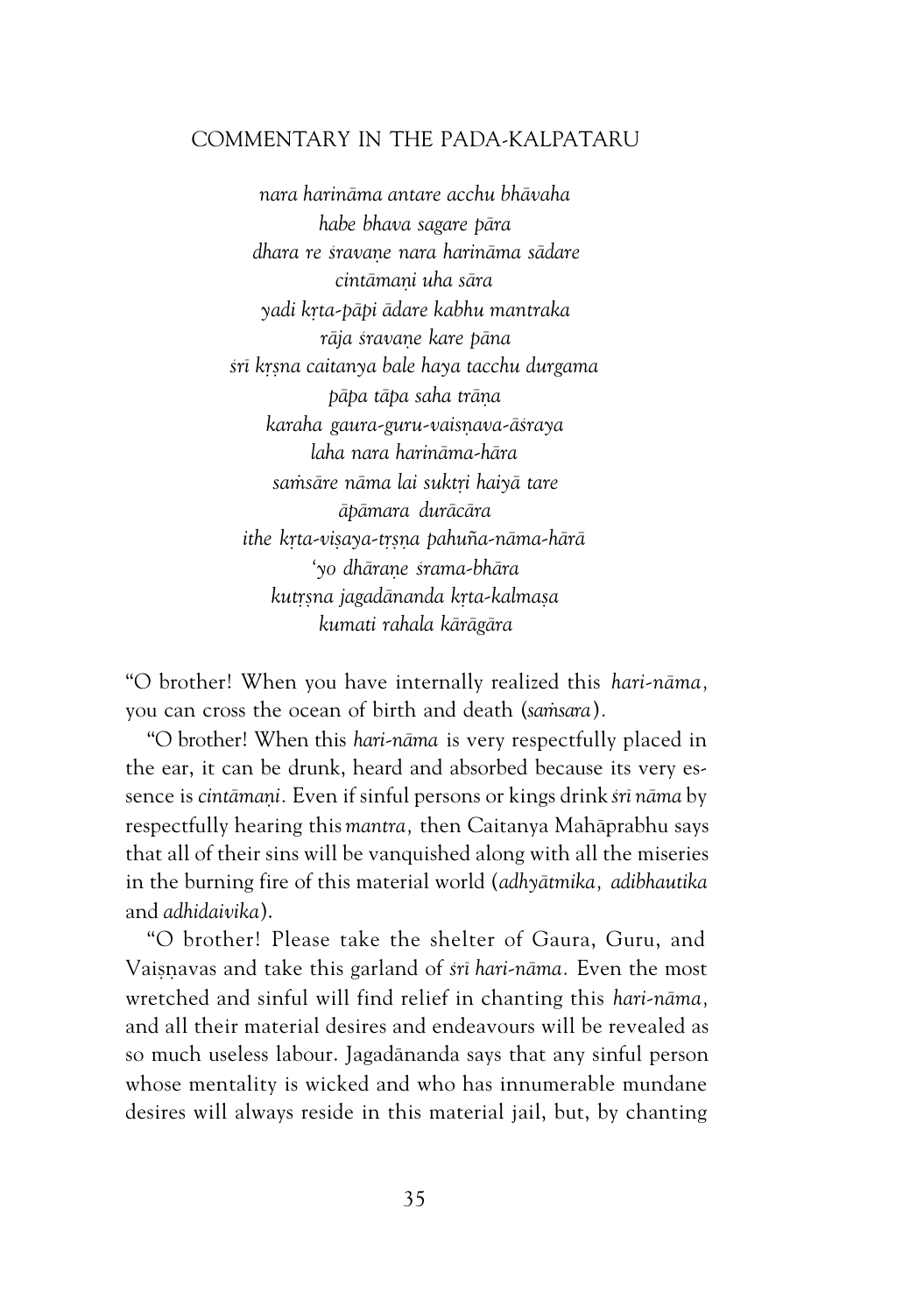*çré hari-näma,* one will leave all *mäyä* and reach the lotus feet of Śrī Gaurāṅga and Śrī Śrī Rādhā-Krṣṇa."

> *(Pada-kalptaru Gaura pada Tarangiëé, Taranga, uchhväsa 2, pada 59)*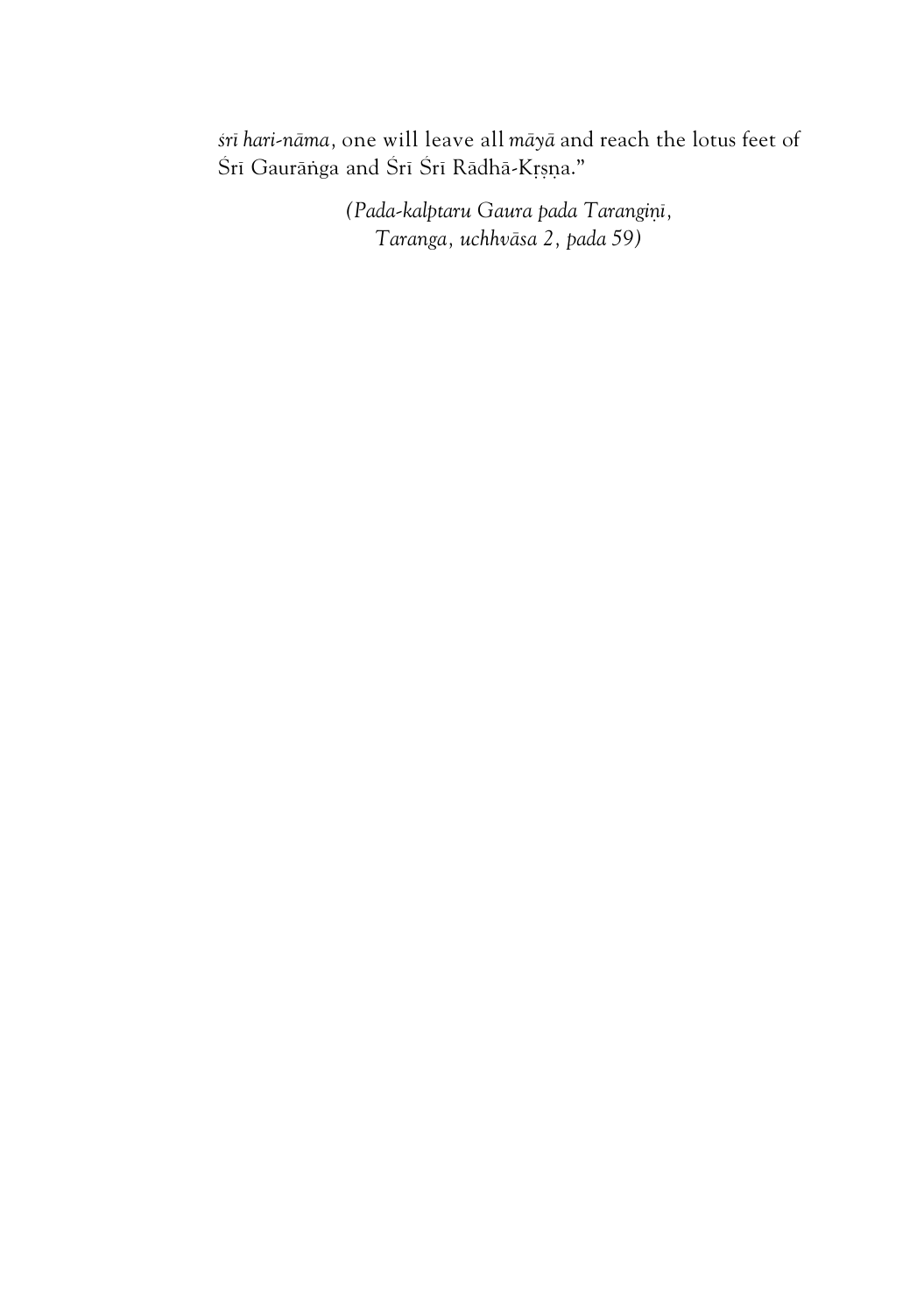|              |                | pāra<br>sāra<br>pāna<br>hāra<br>cāra         |                                               |             |                |                       | pāra          |    |                                                                                        |
|--------------|----------------|----------------------------------------------|-----------------------------------------------|-------------|----------------|-----------------------|---------------|----|----------------------------------------------------------------------------------------|
| re           | ha             | re                                           | ha                                            | ma          | ņā             | ma                    | ņā            | ಇಾ |                                                                                        |
| be bhavasāga | $\min$ āmaņi u | ja šravane ka<br>pāpa tāpa sa<br>nara harinā |                                               |             | āpāmara du     | yo dhārane śra        | ti rahala kā  |    |                                                                                        |
| ha           | re             | rā                                           | ma                                            | ha          | re             | rā                    | ma            |    |                                                                                        |
| achu bhāvaha | ri-nāma sāda   | <i>sabhu</i> mantraka-                       | ya tuchu durga<br>va āsraya la<br>ti haiyā ta |             |                | pahum-nāma-hā         | ta-kalmasa ku |    | Hare Krsna Hare Krsna Krsna Krsna Hare Hare<br>Hare Rāma Hare Rāma Rāma Rāma Hare Hare |
| re           | ha             | re                                           | ha                                            |             | sna<br>kr      | șna<br>kr             |               |    |                                                                                        |
|              |                |                                              | bale                                          | yai         | $\mathfrak{m}$ | tr.                   |               |    |                                                                                        |
| ri-nāma anta | sravane nara   | ta-pāpi āda                                  | caitanya                                      | gaura-guru- | nāma lai       | $\sim$ $no(2a)$ - $a$ | jagadānanda   |    |                                                                                        |
| ha           | re             | $\mathbf{k}$ r                               | șna<br>ha                                     |             |                | $\mathbf{k}$ r        | ma            |    |                                                                                        |
| nara         |                | dhara<br>yadi<br>śrīkṛ<br>kara               |                                               |             | samsā re       | ithe                  | kutr          |    |                                                                                        |

This illustration reveals the Hare Krsna mahā-mantra concealed *This illustration reveals the Hare Kåñëa mahä-mantra concealed* within the Pada-kalpataru song on the opposite page. *within the Pada-kalpataru song on the opposite page.*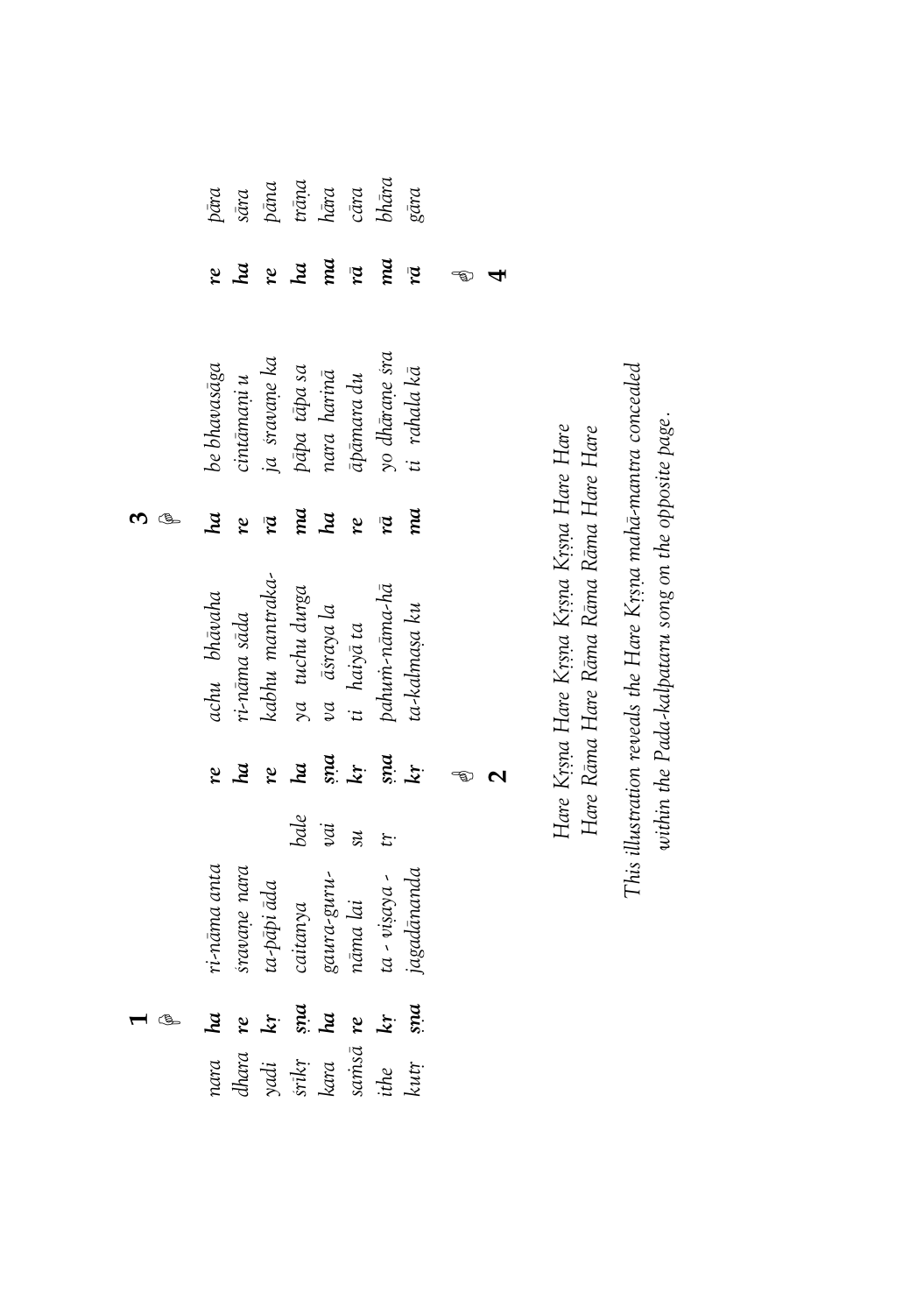### THE GLORIES OF ŚRĪ HARL-NĀMA

One can find an abundance of glorification of Śrī Bhagavān's name in *çästra.* A portion of those glories will be mentioned here.

#### NÄMA SVARÜPA

*näma cintämaniù kåñëaç caitanya-rasa-vigrahaù pürnaù çuddho nitya-mukto 'bhinnatvän näma-näminoù*

(Bhakti-Rasāmrta-Sindhu Eastern Division, 2nd Wave 108)

"There is no difference between *nāma* (Krsna's name) and *nāmī* (Krsna) because *krsna-nāma* is *cintāmani svarūpa* (giving all transcendental good fortune), and Svayam Krsna is *caitanya rasa vigraha* (the form of transcendental *rasa*), complete, beyond *mäyä* and eternally liberated."

#### NÄMA BESTOWS ALL PERFECTION IN KALI-YUGA

kaler dosa-nidhe rājann asti hy eko mahān gunah *kértanäd eva kåñëasya mukta-saìgaù paraà vrajet*

*(Çrémad Bhägavatam 12.3.51)*

"My dear King, although Kali-yuga is an ocean of faults, there is still one good quality in this age. Simply by chanting the *hare* krsna mahā-mantra, one can become free from material bondage and attain Bhagavän."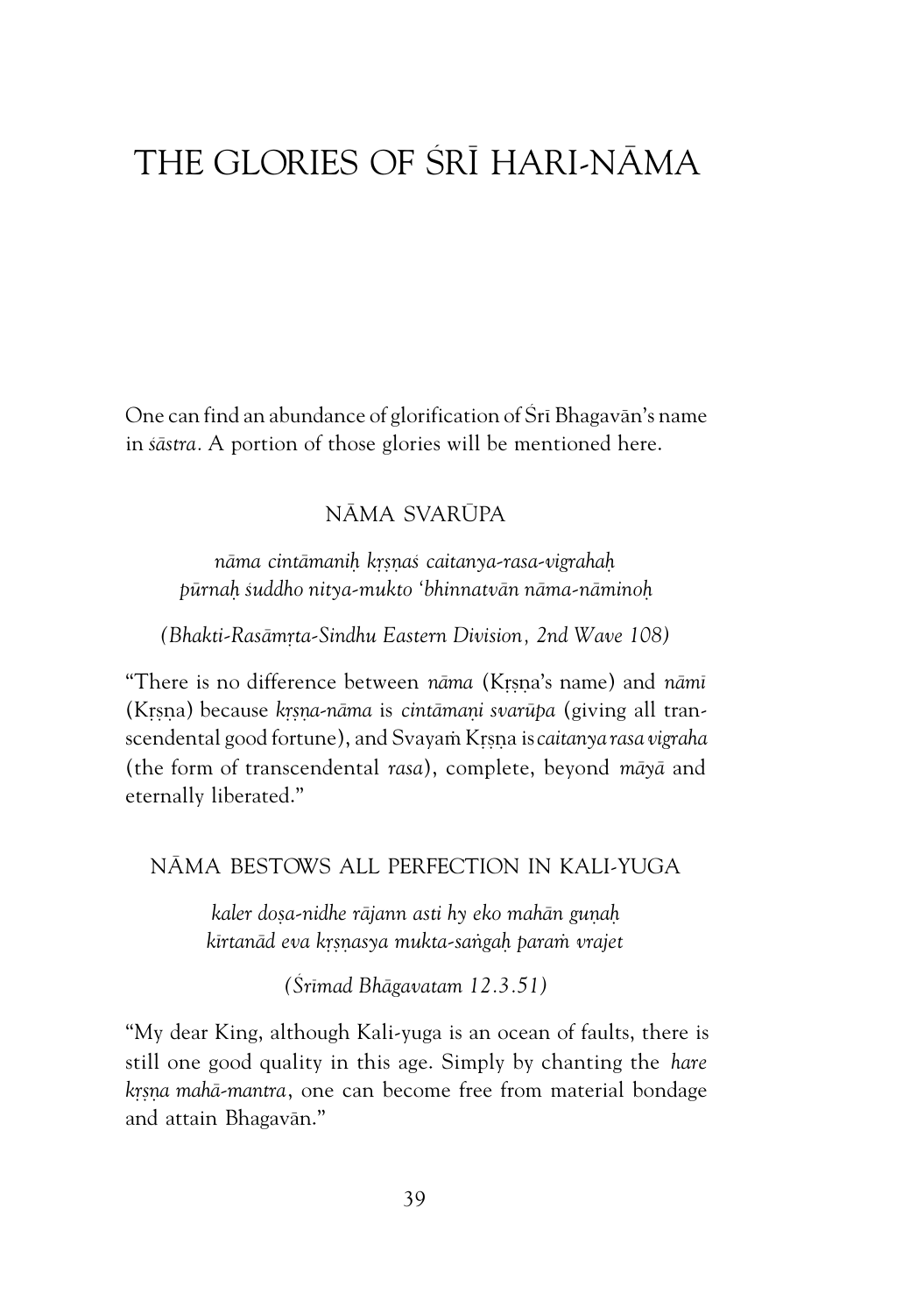*kåte yad dhyäyato viñëuà tretäyäà yajato makhaiù dväpare paricaryäyäà kalau tad dhari-kértanät*

*(Çrémad Bhägavatam 12.3.52)*

"The result which is attained in Satva-vuga by meditating on Śrī Bhagavän (*dhyäna*), in Tretä-yuga by performing opulent *yajïas*, and in Dväpara*-*yuga by performing *arcana*, is easily available in Kali-yuga by performing *hari-näma kértana*."

> *kali-käle näma-rüpe kåñëa-avatära näma haite haya sarva-jagat-nistära*

*(Caitanya-caritämåta Ãdi 17.22)*

"In Kali-yuga, the *avatära* of Çré Kåñëa comes in the form of His name. Simply by chanting this name, the entire world can be delivered."

> *näma vinä kali-käle nähi ära dharma sarva-mantra-sära näma ei çästra-marma*

> > *(Caitanya-caritämåta Ãdi 7.74)*

"In Kali-yuga there is no other *sädhana* but to chant *hari-näma.* It is the essence of all Vedic *mantras*, and the purport of all *çästra*."

> THE GLORIES OF NÄMA AS DESCRIBED BY THE ANCIENT ÃCÄRYAS

*aàhaù saì harate khilaà sakådudayädeva-sakal-lokasya* tarani riva timir-jalandhi jayati jaganmangalam harernāma

*(Padyavalé 16 sankhäy dhåta Çrédhara Svämé çloka)*

"All glories to *hari-näma*, which is auspicious for the entire world! Just as the rising sun dissipates all darkness, if *hari-näma* rises just once, it can destroy all of a person's sins."

> *äkåñöih kåtacetasaà sumanasämucchäöanaà cäàhasä macaëòalamamukalo kasulabho vaçyaçca mukti çriyaù*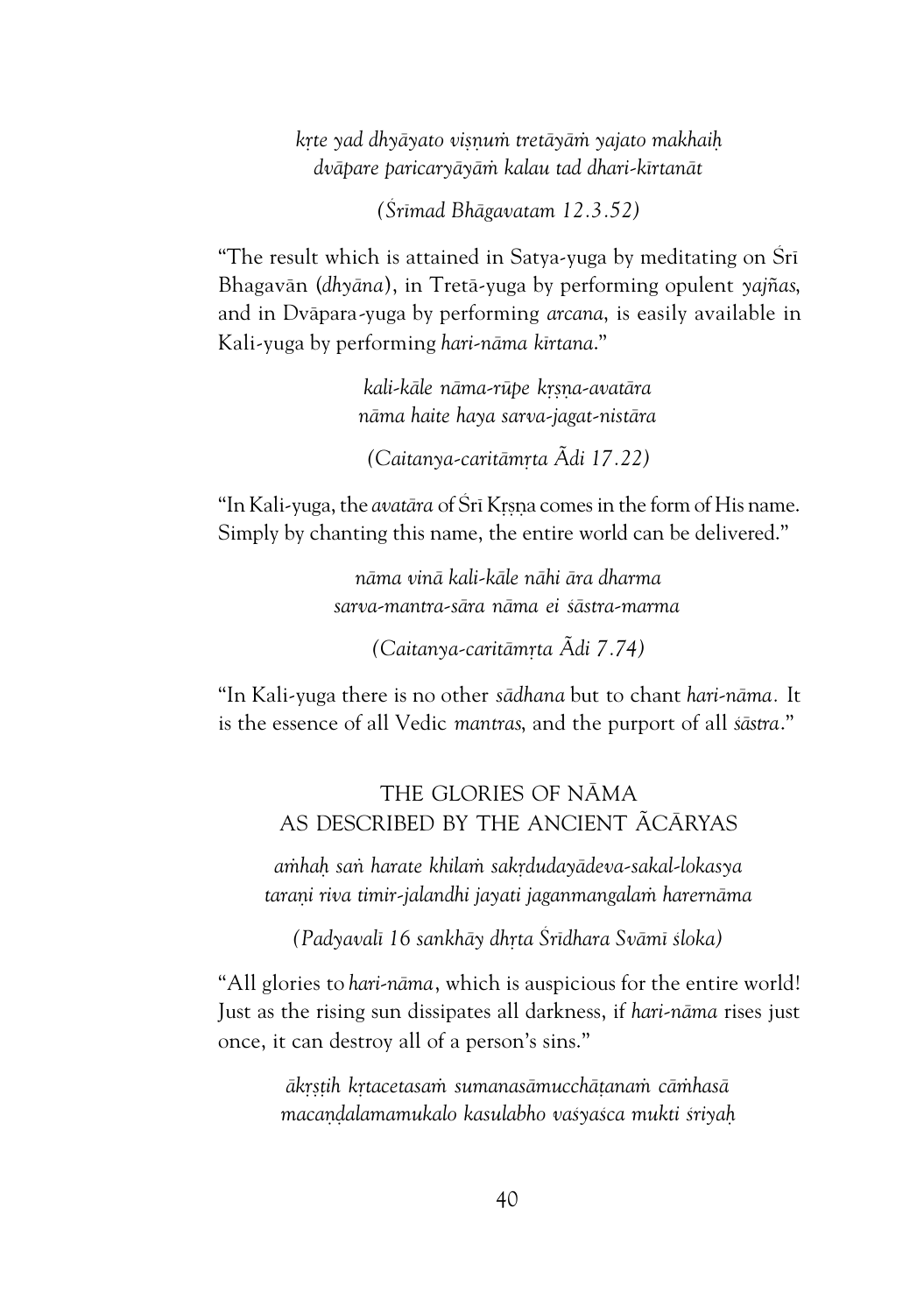*no dékñäm na ca satkriyaà na ca puraçcaryäm manägékñate* mantro yam rāsanāsprgeva phalati *srī krsna nāmātmakah* 

#### *(Padyavalé 18)*

"The minds of those who are *gunatita* (beyond the three modes) are attracted to *nāma*. That Šrī Krsna *nāma svarūpa* (Krsna in the form of the *mahä-mantra*) is easily accessible to those who are lower than *cāndālas* and also captivates the opulence of *mukti*. It awards results even by its initial contact with the tongue. It does not consider whether or not a person has taken *dékñä,* performed pious activity, or taken vows of austerity."

#### THE GLORIES OF CHANTING NÄMA EXCEED THE GLORIES OF DIRECT BRAHMA REALIZATION

*yad-brahma-säkñät-kåti-niñöhayäpi vinäçam äyäti vinä na bhogaiù apaiti näma ! sphuraëena tat te prärabdha-karmeti viranti vedaù*

*(Çré Kåñëa Nämäñöakam 4, Çréla Rüpa Gosvämé)*

"O *näma*! The *Vedas* loudly declare that a *bhakta's* fructified sinful reaction (*prärabdha karma*), which cannot be eliminated even by resolute meditation on impersonal *brahma,* is at once mitigated by Your appearance on the tongue even without his undergoing any suffering."

#### THE SUPERIORITY OF NÄMA KÉRTANA

*adhicchat-smaraëaà visëorvahräyäsena sädhyate oñöhaspandanamatreëa kirttanstu tato varam*

*(Hari-bhakti-viläsa, 11/236 Vaiñëava Cintämaëi Väkya)*

"Although Visnu is the deliverer of all sins, remembrance of Him is only attained after a person has endeavoured with great difficulty over a prolonged period of time. But those who spontane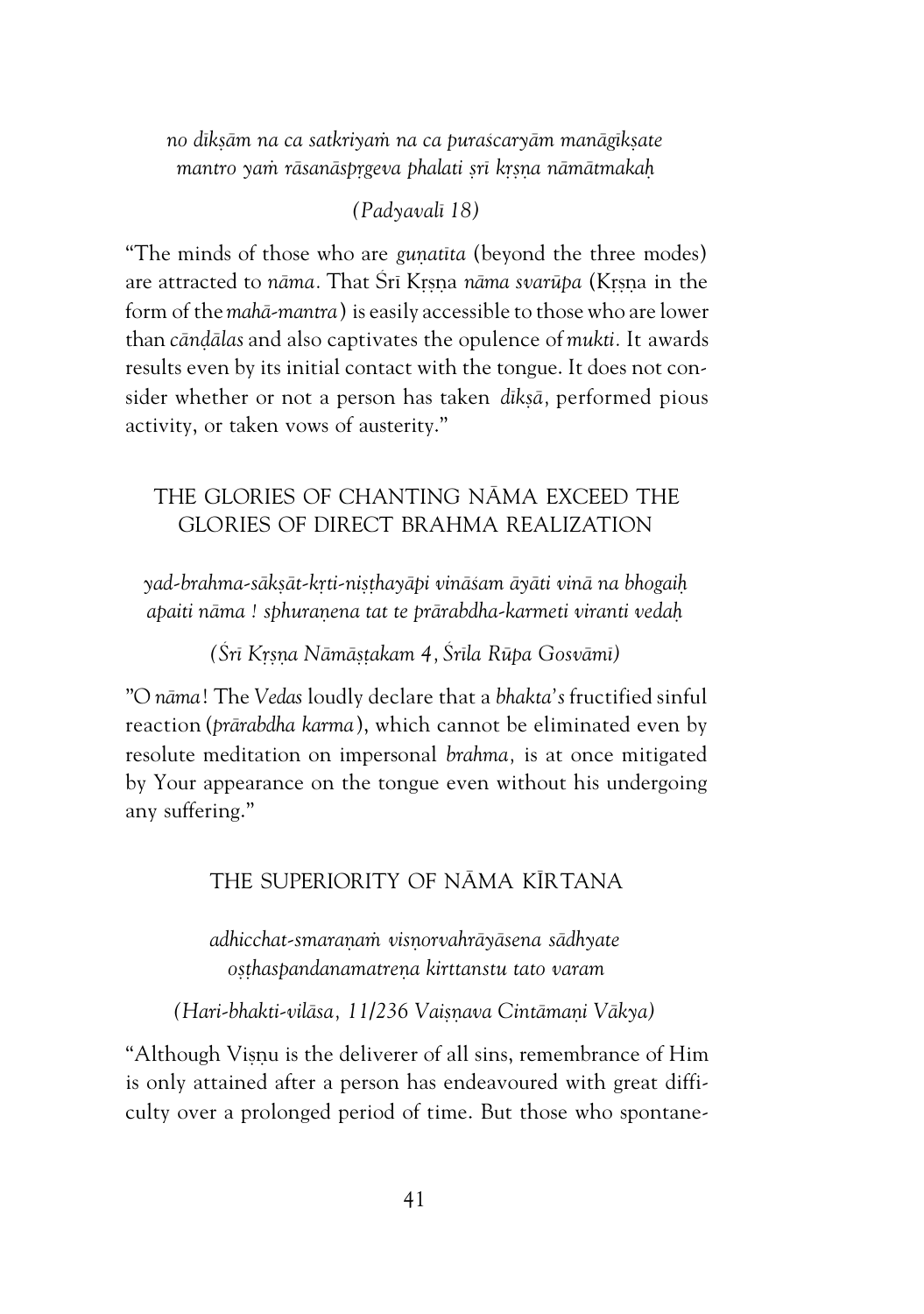ously perform *visnu-kirtana* are superior to them because, by *nāmakértana,* or rather by *nämäbhäsa* (a shadow of *näma*)*,* one can be liberated from bondage to this material world."

#### THE SUPERIORITY OF NÄMA-KÉRTANA COMPARED TO DHYÄNA & PÜJÄ

*jayati jayati nämänanda-rüpaà muräre viramita-nija-dharma-dhyäna-püjädiyatnam katham api sakådättaà muktidaà präëinäà yat paramamåtam ekaà jévanaà bhüñaìaà me*

*(Çré Båhad-Bhägavatamåtam 1.1.9, Sanätana Gosvämé)*

"All glories, all glories to Śrī Krsna Murāri's name, the embodiment of divine bliss! It halts the cycle of birth and death and relieves one of all painful endeavours in practicing religion, meditation, charity, deity worship and austerity. It awards liberation to one who utters it even once. *Krsna-nāma* stands alone as the supreme nectar and sole treasure of my life."

> *yena janmaçtaiù pürväà väsudevaù samarcitaù tanmukhe harinämäni sadä tiñöhanti bhärata*

*(Hari-bhakti-viläsa 11. 237 çästra väkya)*

"O great descendant of Bharata! The name of Śrī Hari will remain eternally on the lips of those who have performed *arcana* of Väsudeva in their previous hundred births."

#### NÄMA IS NOT GOVERNED BY RULES REGARDING TIME, PLACE OR CIRCUMSTANCE

*na deçaniyamo räjan na kälaniyamastathä vidhyate nätra sandeho viñëonärmänukérttane kälo 'sti däne yajïe ca snäne kälo 'sti sajjape viñëuh sankérttane kälo nastyatra påthivétale*

*(Hari-bhakti-vilāsa 11th vibhagha. 206 sankhyā dhrta)*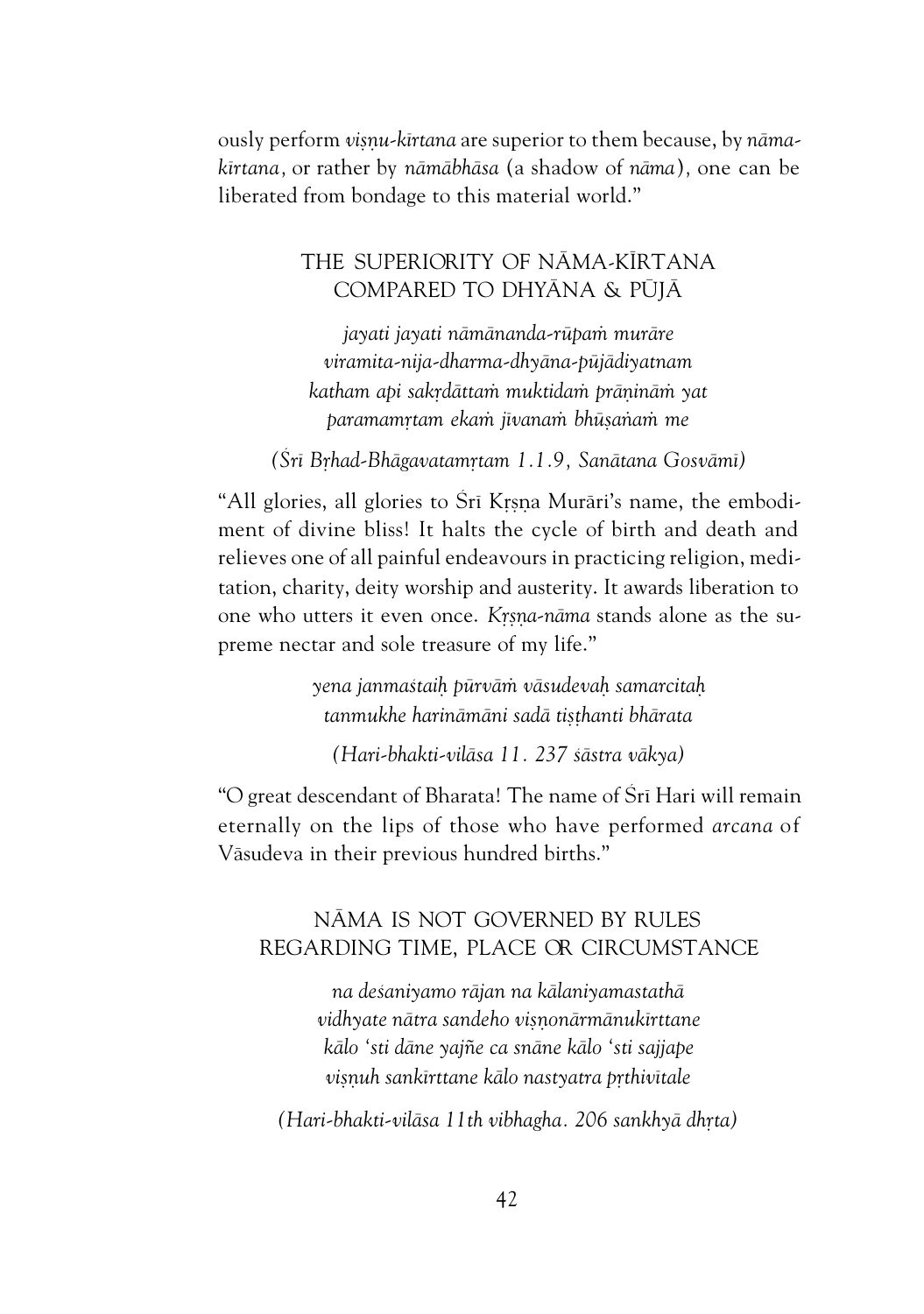"O King! It is stated unequivocally that time and place are not considered in the performance of *kirtana* of *Sri* Viṣṇu's names. Such rules apply to giving in charity, performing *yajïa*, and chanting other types of *japa.* On this earth planet, however, such consideration does not apply to the performance of *sankirtana* of Sri Visnu's names."

> *na deçaniyamastastin na kälani yamastathä nocchiñöadau niñedho 'sti çré harernämni nalubdhaka*

*(Hari-bhakti-viläsa 11th vibhäga. 202 Viñëo dharmottara-väkya)*

"O Hunter! Time and place are not considered in the performance of *kértana* of Çré Hari's name*.* Although a persons mouth may be full of foodstuffs or he may be in an unclean state, he is not prohibited from performing *näma-kértana*."

> *madhura madaram etan maìgaläm maìgalänäà sakala-nigama-vallé sat-phalaà cit-svarüpam sakåd api parigétaà çraddhayä helayä vä* bhrguvara! nara-mātram tārayet krsna nāma

*(Hari-bhakti-vilāsa 11. 234 sankyādhrta Skanda Purāna vakya)* 

"*Krsna-nāma* is the sweetest of the sweet and the most auspicious of all that is auspicious. It is the flourishing creeper, the eternal, fully ripened fruit of the Bhägavata, and the embodiment of knowledge, *cit-sakti*. O best of the Bhrgu dynasty! Even if someone chants the holy name only once, with faith or indifference (*helä*), he is immediately delivered from this ocean of birth and death!"

#### NĀMA SANKĪRTANA IS THE SÄDHANA AND THE SÄDHYA FOR EVERYONE

*etan nirvidyamänänäm icchatäm akuto-bhayam yoginäà nåpa nirëétaà harer nämänukértanam*

*(Çrémad Bhägavatam 2.1.11)*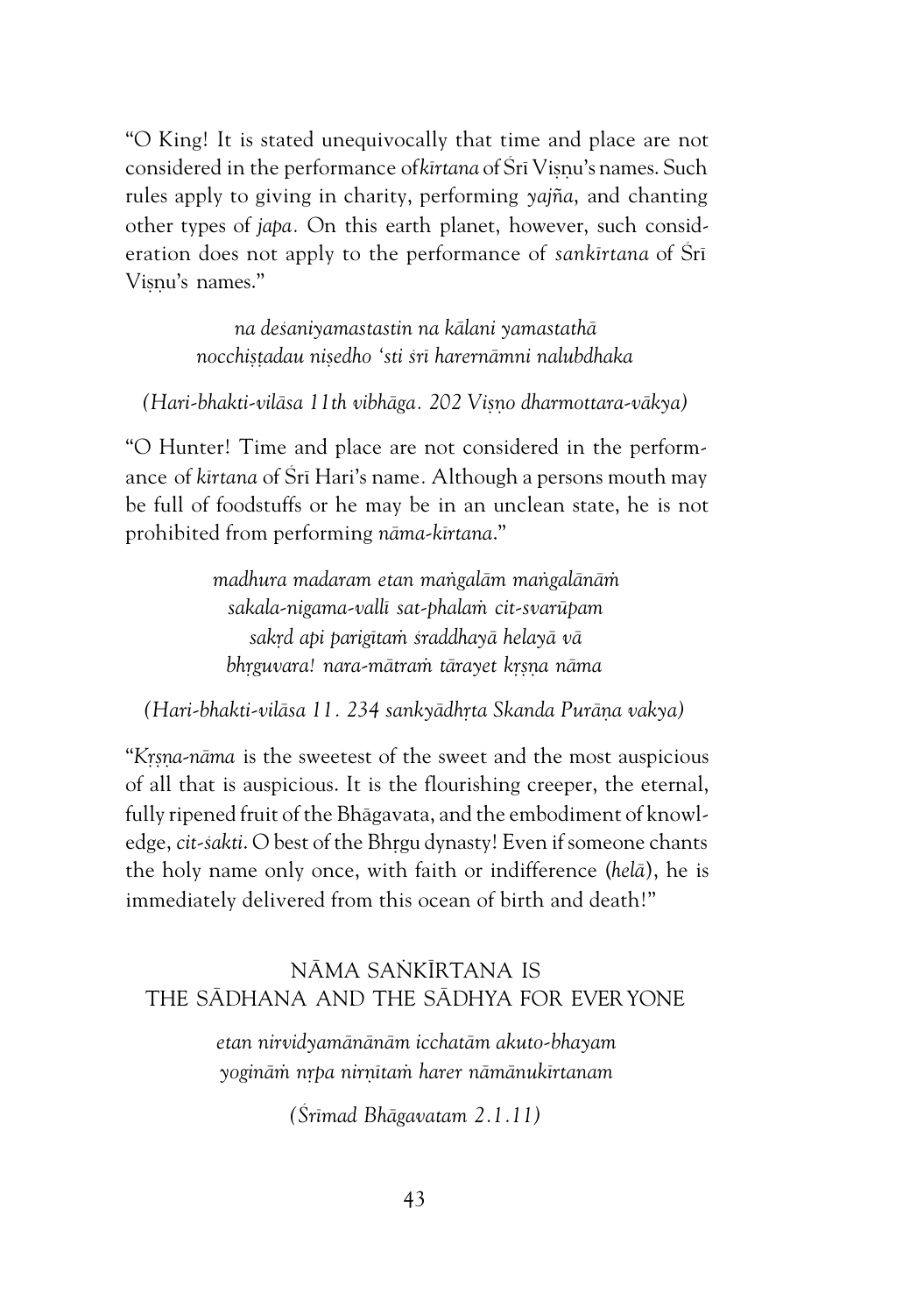"O King! Previous *äcäryas* have announced this *siddhänta*: chanting and remembering the name of Śrī Hari again and again is the primary *sädhana* and *sädhya* for those persons who desire to attain the heavenly planets, liberation, freedom from material desires, as well as for the self-satisfied *yogés*."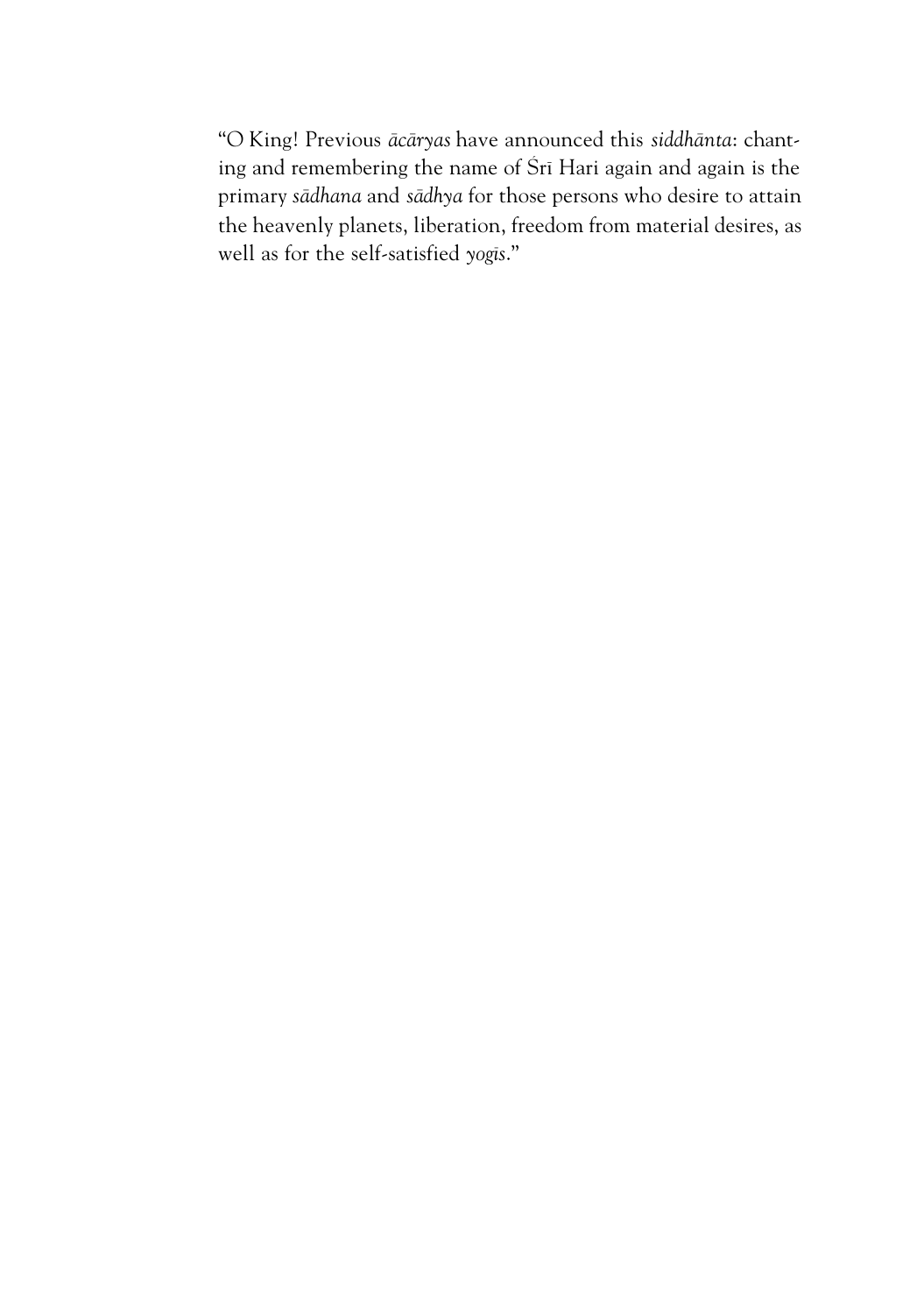### HARI-NÄMA

*by Çréla Bhaktivinoda Öhäkura*

The ocean of material existence is very difficult to cross without the mercy of Paramesvara. It is not only difficult, but impossible. Even though the *jévas* are superior to matter, they are by nature weak and dependent on Bhagavän as their sole protector, guardian and saviour. The *jéva* is *anu-caitanya,* an atomic particle. He is dependent on and the servant of Parama-Caitanya Bhagavän. In other words, Parama-Caitanya Bhagavän is the refuge of all *jévas*. This world of matter is created by *mäyä* and, therefore, the position of the *jéva* is the same as that of an offender who is in prison. The *jiva* wanders throughout this world as a result of his opposition to Bhagavän. Those *jévas* who are opposed to Bhagavän are called *baddha-jévas* (conditioned souls) because they are chained by *mäyä.* On the contrary, those *jévas* who follow Bhagavän are released from *mäyä* and are called *mukta-jévas* (liberated souls). This difference is due to the contrary conditions in which the unlimited *jévas* are situated. Hence, there are two divisions, *baddhajévas* and *mukta-jévas.*

By performing *sädhana,* the *baddha-jéva* attains the mercy of Bhagavän thus he becomes capable of breaking the powerful chains of *mäyä.* After lengthy contemplation, our great *maharñis* have established three types of *sädhana*: *karma, jïäna* and *bhakti.*

*Varëäçrama dharma*, *tapasyä, yajïa, däna*, *vrata* and *yoga* are mentioned in *çästras* as limbs of *karma* and their results are clearly described*.* By deeply understanding the distinct nature of these results, the primary effects of executing *karma* are revealed. They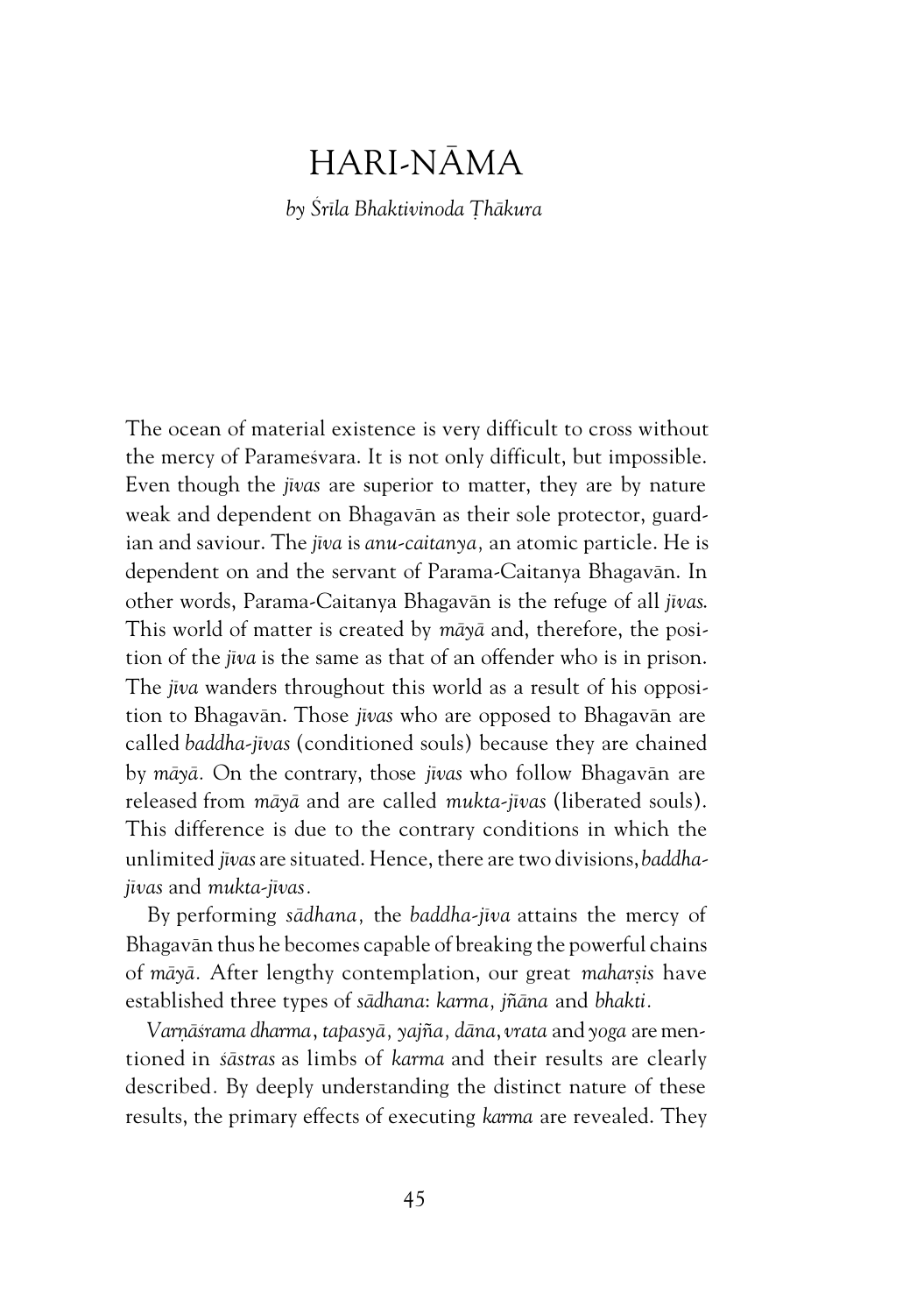are: 1) enjoyment on the earthly planets, 2) enjoyment of the heavenly planets, 3) relief from disease and 4) the knowledge that great fortune will arise by performing good *karma<sup>3</sup> .* If we separate the fourth effect—performance of good *karma* will result in great fortune—from the other three, it seems that the results of enjoying the heavenly planets, enjoying the earthly planets and curing disease, which the *jéva* acquires by performing *karma,* are all perishable. They will be destroyed in Śrī Bhagavān's wheel of time. It is not possible to become free from the bondage of *mäyä* by attaining these results. On the contrary, the desire to execute more *karma* will increase, and this will lead to further bondage to *mäyä.* The results of good *karma* are negligible if that *karma* is not performed in accordance with the rules and regulations of *çästra.*

In this regard, *Çrémad Bhägavatam* (1.2.8) states:

#### *dharmaù svanuñöhitaù puàsäà viñvaksena-kathäsu yaù notpädayed yadi ratià çrama eva hi kevalam*

"The main purpose of varnā *srama dharma* is to simplify the life of a person who is performing his natural occupational duty, so that he has sufficient time to hear *hari-kathä*. However, if an attraction for *hari-kathä* is not inspired, then all the religious activities he performs in accordance with *varnāśrama dharma* will be so much useless labour." The ocean of material existence cannot be crossed by *karma*. I will explain this briefly:

*Jïäna* is also considered a *sädhana* by which a high goal is achieved. The result of *jïäna* is *ätma-çuddhi* (purification of the soul). *Ãtmä* (soul) is beyond matter, but when a *jéva* forgets this reality and takes shelter of matter, he becomes lost on the path of *karma.*

By discussing *jïäna,* a person can understand that he is not composed of matter but is transcendental. This type of *jïäna* is generally called *naiskarmya* (self-realization). In the stage of *naiskarmya*, the *jéva* is only able to relish a limited amount of bliss (*änanda*). This stage is also called *ätmäräma* (in which one finds pleasure in the self, *ätmä,* alone). But when the *jéva* begins to realize his eter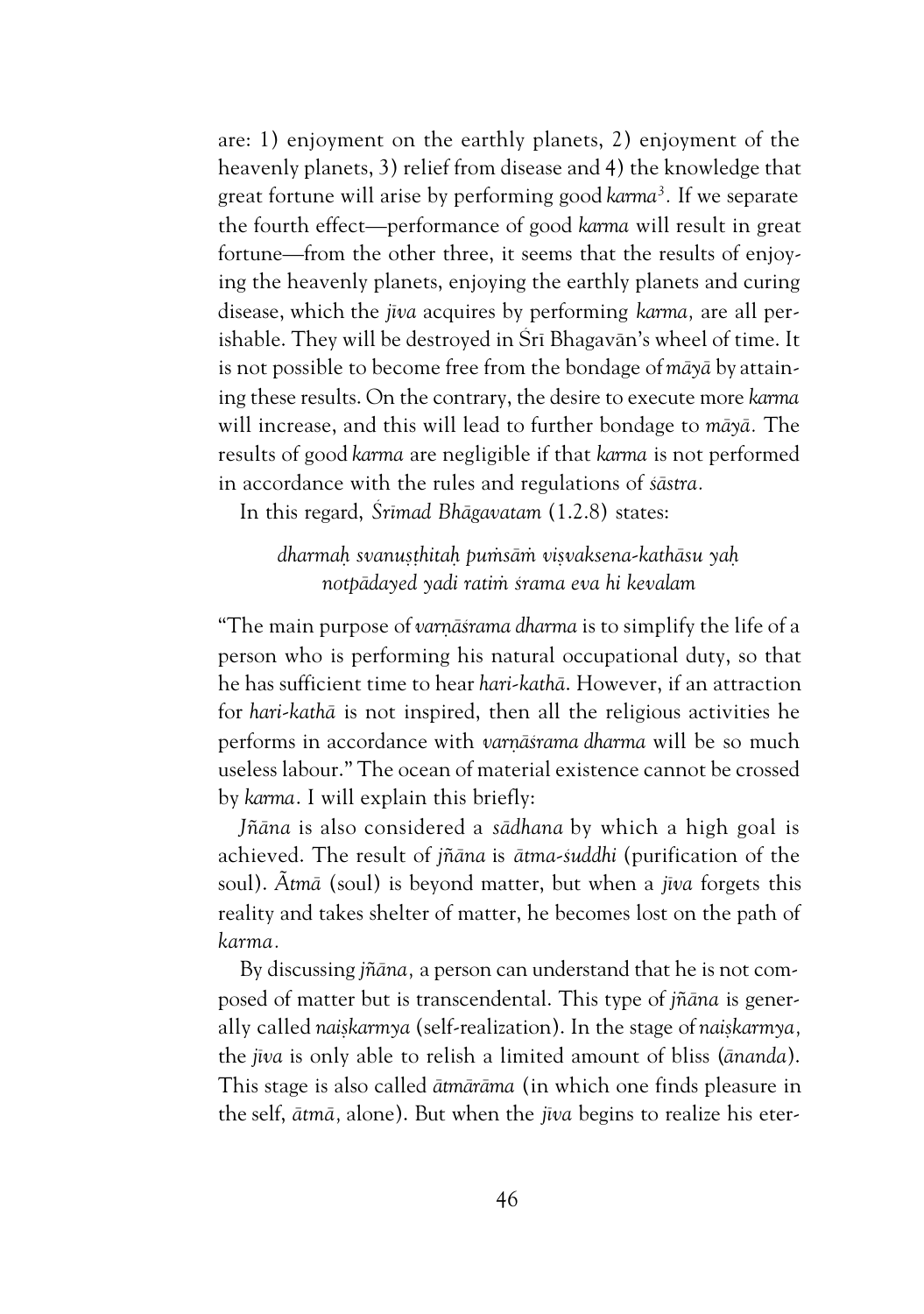nal nature, and starts to relish his relationship with Krsna, the stage of *naiskarmya*, or *ātmārāma*, becomes completely insignificant. For this reason Devarsi Nārada states in *Śrīmad Bhāgavatam* (1.5.12):

> *naiñkarmyam apy acyuta-bhäva-varjitaà na çobhate jïänam alaà niraïjanam*

"Although knowledge of self-realization is free from all material affinity, it is not befitting if devoid of a conception of Bhagavän." *Çrémad Bhägavatam* (1.7.10) also mentions:

> *ätmärämäç ca munayo nirgranthä apy urukrame kurvanty ahaitukéà bhaktim ittham-bhüta-guëo hariù*

"Parama-Caitanya Hari possesses one extraordinary quality: He attracts all varieties of persons who are *ätmäräma* and are thus free from all kinds of material bondage, to engage in *sevä* to Him."

Therefore, *jïäna* and *karma* can only be called limbs of *sädhana* when *karma,* by its effect, provides great fortune to perform increasingly improved *karma* and then *jïäna* renounces useless *karma*. This performance of good *karma* and the rejection of impersonal *jïäna* will lead us to *bhakti sädhana.* In and of themselves, *jïäna* and *karma* are not accepted as limbs of *sädhana* except when they lead us to *bhakti.* It is then that they have some significance. Therefore, only *bhakti* is called *sädhana*. When *karma* and *jïana* lead us to *bhakti,* they are considered a *sädhana*. Otherwise, *bhakti,* by its very nature, is the exclusive *svarüpa* (form) of *sädhana*.

The decision of *Çrémad Bhägavatam* (11.14.20) clearly explains this:

*na sädhayati mäà yogo na säìkhyaà dharma uddhava na svädhyäyas tapas tyägo yathä bhaktir mamorjitä*

"He Uddhava! *Karma yoga, sankhyā yoga or varnāśrama dharma* cannot please Me, nor can study of the *Vedas*, austerity or renunciation. Only the performance of pure *bhakti* actually pleases Me."

Performing *bhakti* is the only way to please Bhagavän. There is no other means*.* There are nine kinds of *sädhana bhakti*: *çravaëa* (hearing), *kértana* (chanting), *smaraëa* (remembering), *arcana* (wor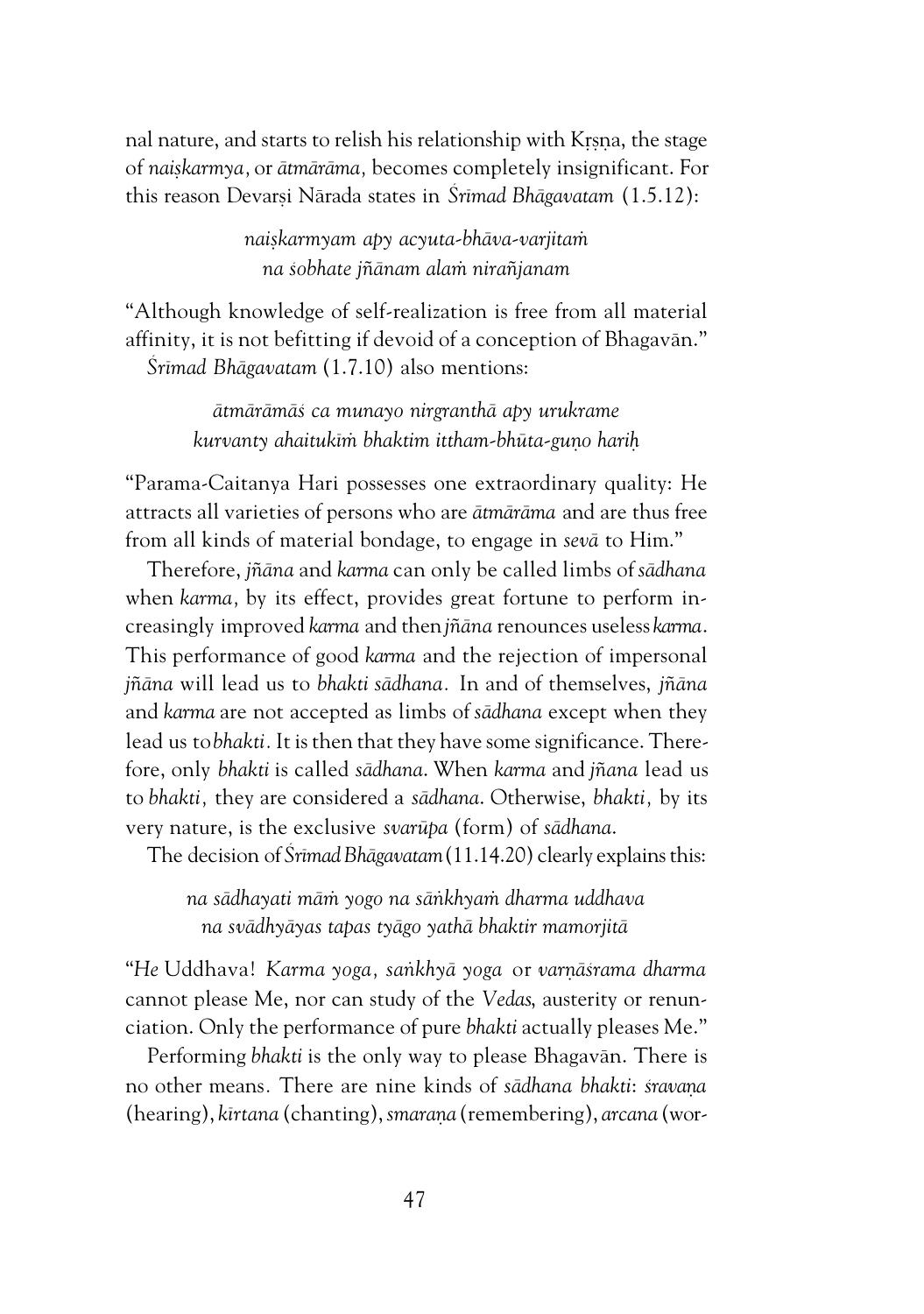shipping), *vandana* (praying), *päda-sevanam* (offering obeisances), *däsya* (service), *sakhya* (friendship) and *ätmä-nivedana* (full surrender). *Śravana, kirtana* and *smarana* are the primary limbs of *sädhana*. Çré Bhagavän's name, form, qualities and pastimes should be the object of a person's *śravana*, kirtana etc.

Çré Näma is the original seed *svarüpa* (*béja-svarüpa*). Thus, according to *çästra, hari-näma* is the root of all worship.

> *harer näma harer näma harer nämaiva kevalam kalau nästy eva nästy eva nästy eva gatir anyathä*

> > *(Båhad-näradiya Puräna 3.8.126)*

"In Kali-yuga there is no deliverance for the *jéva* except by the chanting of *hari-näma*."

The word *kalau* means that there is never a time when *harinäma* is not the way for deliverance. It is especially beneficial to take shelter of this all powerful *hari-näma*. All other *mantras* are weak.

In relation to *hari-nāma* the *Padma Purāna* states:

*näma cintämaëiù kåñëaç caitanya-rasa-vigrahaù pürëaù çuddho nitya-mukto 'bhinnatvän näma-näminoù*

Śrīla Jīva Gosvāmī writes in his commentary on the above *śloka*:

*ekameva sac-cid-änanda–rasädi rüpaà tattvaà*

"*Çré kåñëa-tattva* is the non-dual form of eternity, knowledge and bliss (*advaya sac-cid-änanda svarüpa*)." He has appeared in two forms: (1) *nämé*, the form of Çré Kåñëa *vigraha* and (2) *näma,* the form of His name.

The essence of *tattva* is that Krsna is *sarva-saktimān*, the posessor of all potencies. The splendour of the supreme *purusa* is the splendour of His *sakti*. Krsna's *sakti* takes shelter of Him, and without Krsna's *sakti* no one can understand Him. The effect of *sakti* manifests darsana of Krsna's form. The blissful effect of *krsna-näma* advertises itself. Thus *krsna-nāma* is *cintāmani-svarūpa*, *krsna-svarūpa*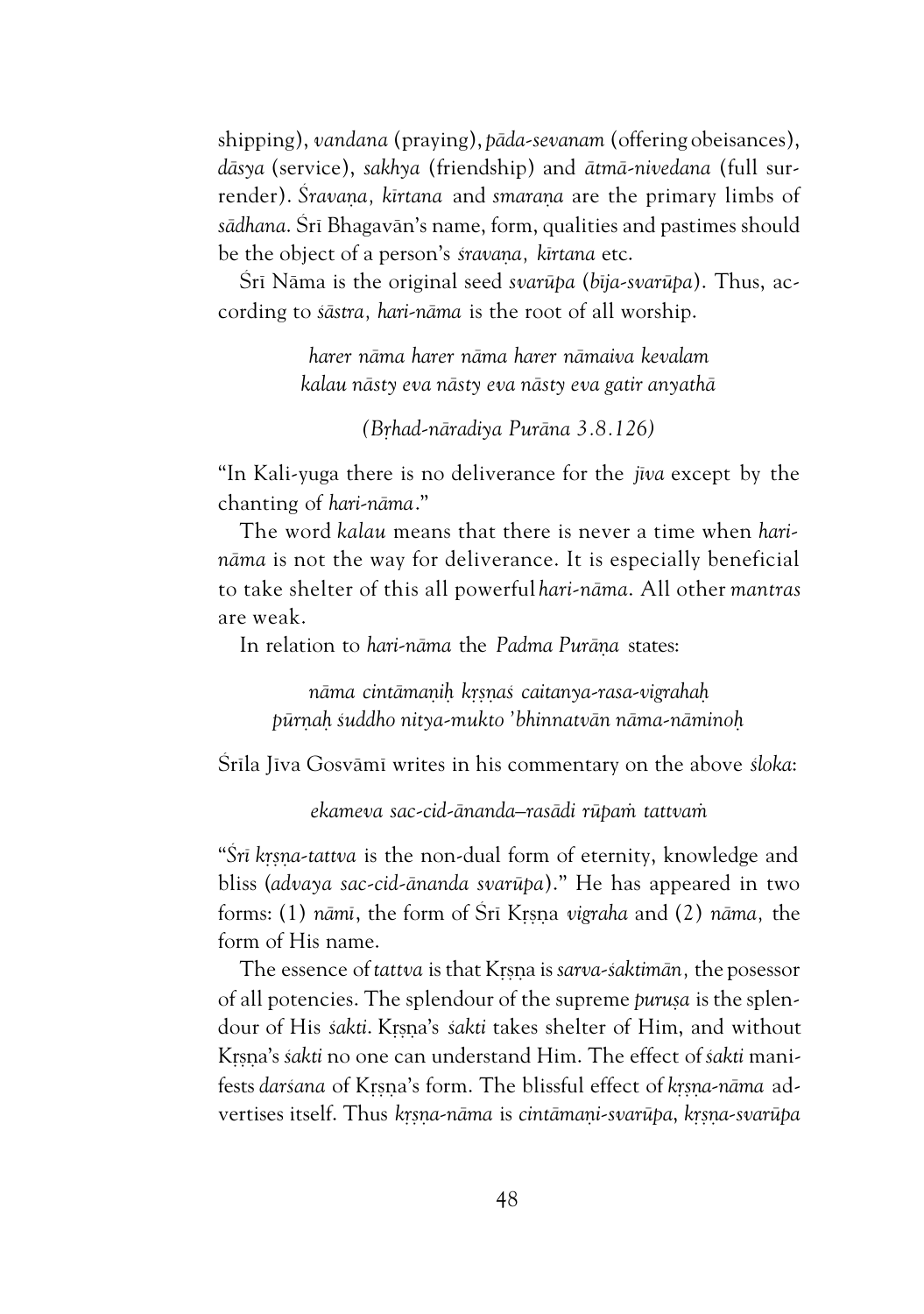and *caitanya-rāsa-svarūpa*. Just by chanting Śrī Krsna's name, *krsnarasa* rises spontaneously in the core of the heart. *Näma* is complete in itself. This means that it does not depend on the construction of *mantras*, such as *krsnāya* or *nārāyānāya*, which are formed by a combination of names*. Näma* is always transcendental—not lifeless like material syllables. Only *näma* is *caitanya-rasa*. *Näma* is ever liberated. It cannot be produced by the material tongue. Only a person who has tasted the mellow of *näma* can understand this explanation. One who imagines that *näma* is lifeless is not eligible to relish *caitanya-rasa,* nor is he satisfied with this explanation.

A person may say that *näma,* which we continuously chant, is dependent on material syllables, so how can it be said that *näma* is eternally liberated and not a material object? Śrīla Rūpa Gosvāmī responds to this adverse opinion as follows:

> *ataù çré-kåñëä-nämädi na bhaved grähyam indriyaiù sevonmukhe hi jihvädau svayam eva sphuraty adaù*

*(Bhakti-rasāmrta-sindhu Eastern Division 2/109)* 

"The material senses can perceive a material object. *Krsna-nāma* is transcendental, therefore, it can never be perceived by the material senses. The *näma* that then manifests on the tongue is only a result of a *sphūrti*—a pulsating of the transcendental senses of the soul. When devotees utter *krsna-näma* with this transcendental (*aprākrta*) tongue, the *parama-tattva* appears on their material (*prākrta*) tongues and begins to dance. Laughing as a result of bliss (*änanda),* weeping and lamentating with affection (*sneha*) and dancing out of love (*priti*) is how transcendental (*aprākrta*) rasa pervades the senses. Similarly, the *rasa* of *çré kåñëa-näma* pervades the tongue."

The *näma* practiced during *sädhana* is only *chaya näma* (a shadow of *näma*) or *nämäbhäsa* (chanting which is covered by clouds of ignorance and *anarthas*). It is not the real name. Continuous chanting of *nämabäsa* will eventually develop into a taste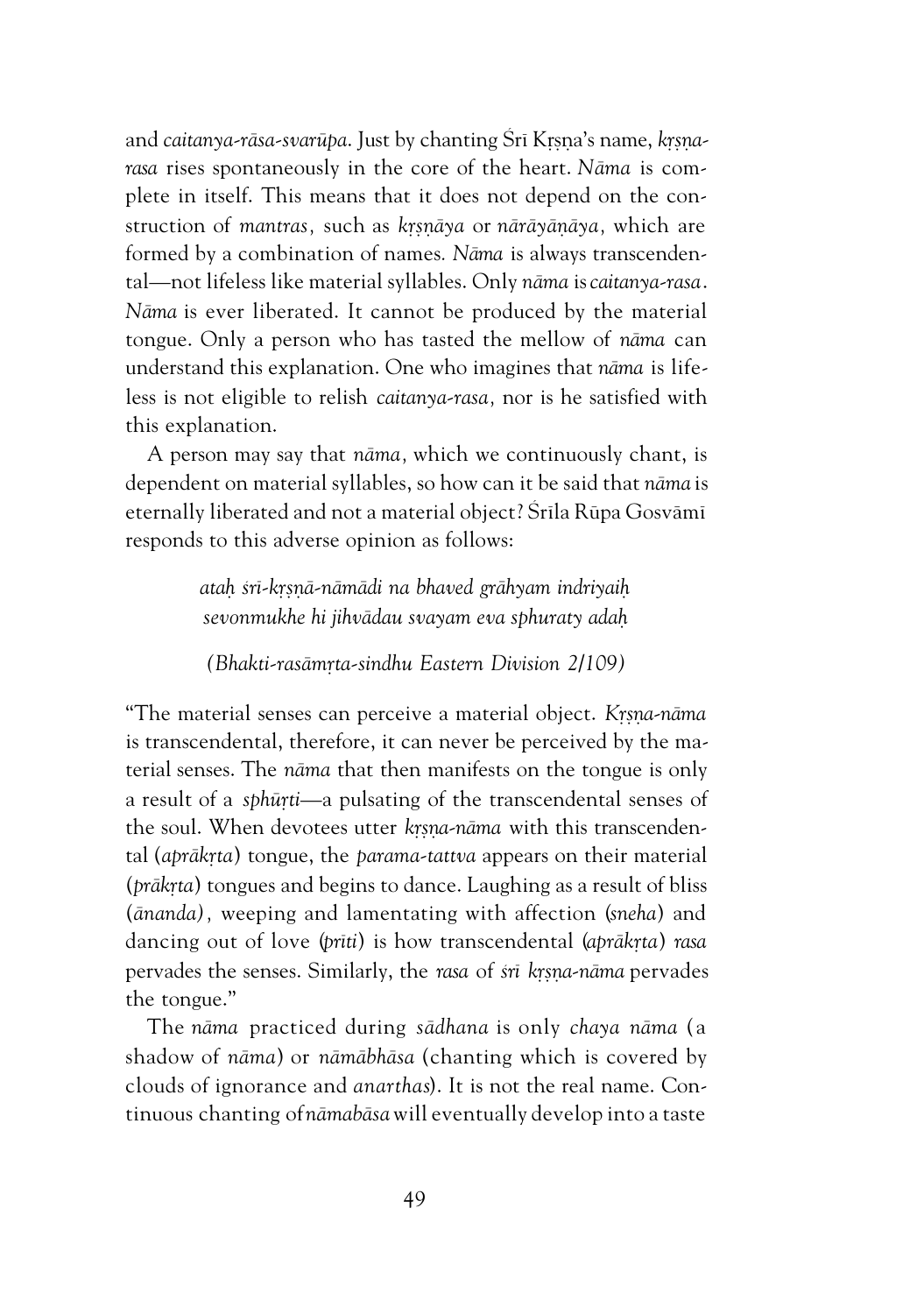in *aprākrta nāma.* Examples of this are evident in the lives of Vālmīki and Ajāmila.

The *jéva* has no taste in *näma* because of his offences. When the *jiva* chants *krsna-nāma* without offence, the *caitanya-rasa-vigraha* (the fully conscious reservior of all pleasure) transcendental *çré hari-näma* manifests Himself within his heart. At that time his heart becomes joyful, streams of tears flow from his eyes, and symptoms of *sättvika* ecstasy appear in his body. *Çrémad Bhägavatam* (2.3.24) thus states:

> *tad açma-säraà hådayaà vatedaà yad gåhyamäëair hari-näma-dheyaiù na vikriyetätha yadä vikäro netre jalaà gätra-ruheñu harñaù*

"When a *jéva* chants *hari-näma,* the following symptoms manifest: he experiences a change of heart, tears flow from his eyes and his bodily hairs stand erect. It is to be understood that when, despite chanting *krsna-nāma*, a person does not experience any of these symptoms, his heart has become hard due to offences."

The primary duty of a *sädhaka* is to chant *hari-näma* without offence. It is, therefore, necessary to know how many types of offences there are, and in this way one can save himself from committing them. *Çästra* refers to ten offences in relation to *hari-näma*:

- 1. To blaspheme devotees and saintly persons.
- 2. To consider demigods like Lord Śiva to be equal to Bhagavän or independent of Him.
- 3. To disobey Çré Guru, who reveals the truth about *hari-näma*.
- 4. To criticise *sat-çästra,* which describes the glories of *harinäma*.
- 5. To consider the glories of *hari-näma* to be an exaggeration.
- 6. To consider the excellences and divine qualities of *hari-näma*, as delineated in *çästra,* to be imaginary.
- 7. To commit sinful activities on the strength of chanting *harinäma.*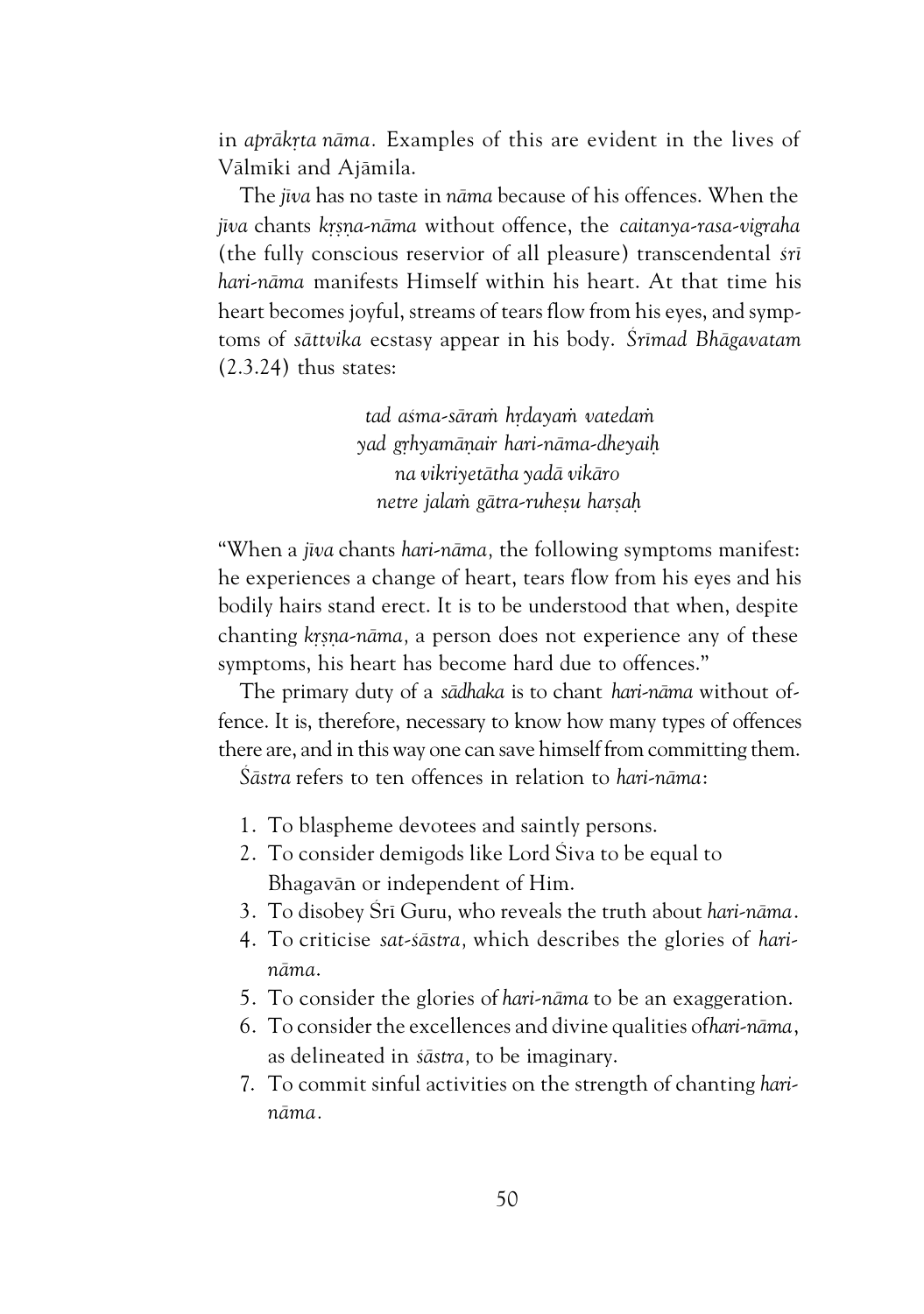- 8. To equate chanting of *hari-näma* with materially auspicious activities recommended in the *karma-kanda* sections of the *Vedas*.
- 9. To instruct faithless persons on the glories of *hari-näma.*
- 10. To not develop love for *krsna-nāma* after knowing His glories because of attachments to the body and things related to the body.

1) A person commits an offence to *hari-näma* if he disbelieves in the saintly *bhaktas* and blasphemes the *mahäjanas,* whose characters are spotless. Thus, one who accepts *hari-näma* must first reject with his whole heart the tendency to disrespect or disregard any Vaisnava. If a doubt arises about the activity of a Vaisnava, one should try to inquire about the cause of that behaviour and avoid criticising him. Our primary duty is to have faith (*çraddhä*) in the *sädhus.*

2) To consider demigods like Lord Çiva to be non-different from Bhagavän is *nämäparädha. Bhagavat-tattva* is one without a second. Demigods like Lord Śiva are not independent of Śrī Bhagavän's authority, nor are they separate from Him. If a person honours demigods like Çiva as *guëävataras* or as *bhaktas* of Bhagavän, he will not form the misconception that they are independent of Him. Those who consider Mahādeva (Śivjī) an independent and separate demigod worshipping him alongside Visnu, do not actually accept the elevated status of Mahädeva who himself is worshipping Visnu. They therefore become offensive to both Visnu and Śiva. Those who chant *hari-nāma* should reject this kind of misconception.

3) To disobey Çré Gurudeva is *nämäparädha.* He who gives the highest teachings of *näma-tattva* should be accepted as *äcärya,* and as that person who is most dear to Bhagavän. One can attain firm faith in *hari-näma* by cultivating staunch *bhakti* for Çré Guru.

4) The bona fide *çästras* should never be blasphemed. Revealed *çästras* like the *Vedas* describe *bhagavata-dharma* and detail the importance of ç*ré näma.* Therefore, to blaspheme these *çästras* is an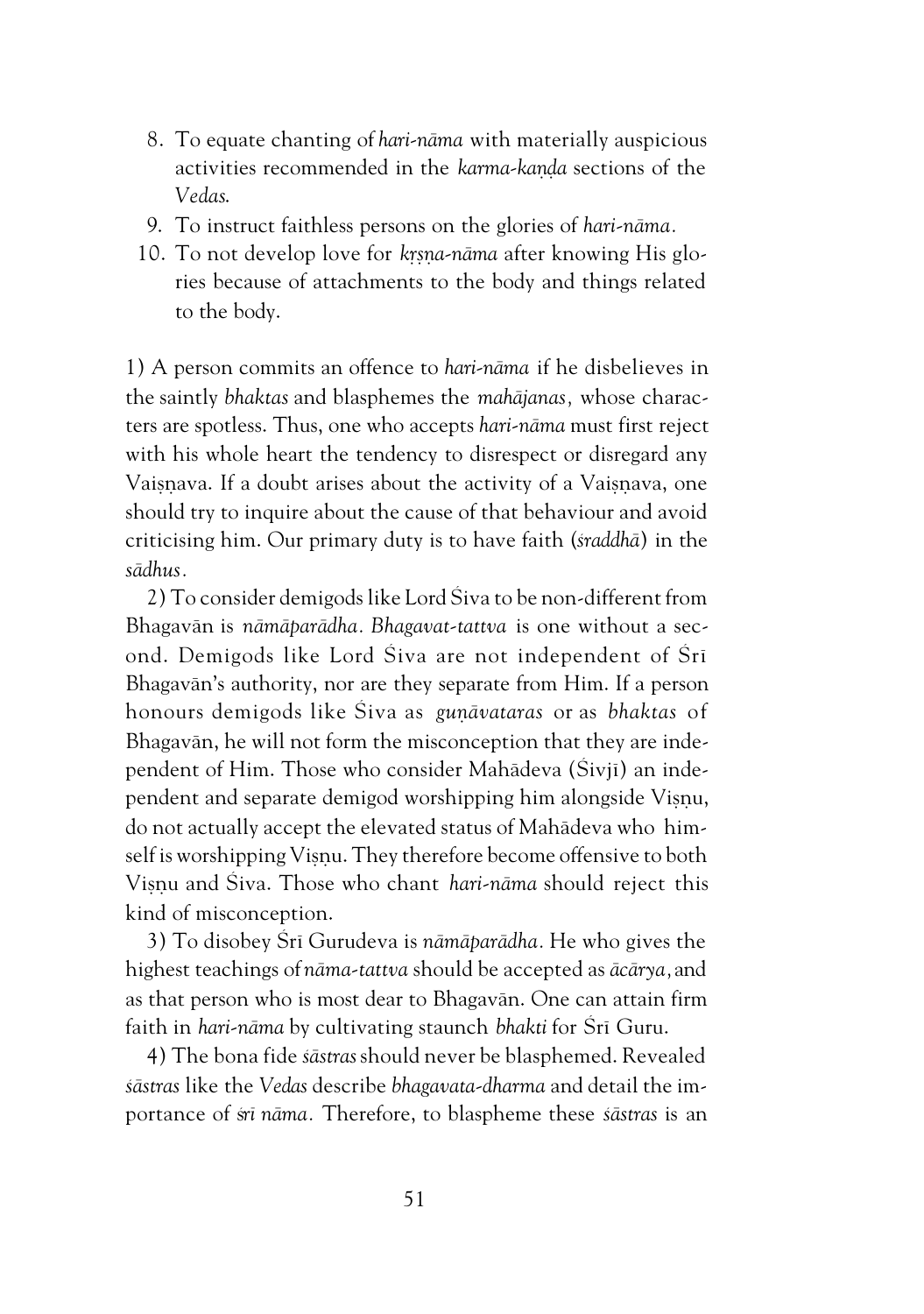offence to the holy name. The glories of *hari-näma* are described throughout the *Vedas*.

> *vede rämäyäne caiva puraìe bharate tathä ädävente ca madhya ca hariù sarvatra giyate*

> > *(C.c. Ãdi-lélä 7.131)*

"How can a person develop love for *hari-näma* if he blasphemes bona fide *çästras*? Some people consider the *çästras'* descriptions of the importance of *hari-näma* to be simply praise. It is *nämäparädha* to chant *hari-näma* with such an attitude, and those who do so will never achieve any tangible result. They conclude that *çästra* falsely praises the glories of *hari-näma,* as it falsely praises *karmakanda* just so that people will develop a taste in it. Those who think like this are unfortunate. On the other hand, *Çrémad Bhägavatam* (2.1.11) describes the faith of fortunate persons:

> *etan nirvidyamänänäm icchatäm akuto-bhayam yoginäà nåpa nirëétaà harer namänukértanam*

"A *yogé* thinks that by obtaining detachment from the world, he can become free from all fear, and concludes that his wholesale duty is to chant *hari-näma.* Persons who have such faith can achieve the result of *hari-näma.*"

5) Some people do not understand the difference between *nämäbhäsa* and *näma.* They believe that *näma* is only a combination of syllables that will definitely grant results whether one has faith or not. They use the life and character of Ajämila as an example, as well as *Çrémad Bhägavatam* (6.2.14):

> *säìketyaà pärihäsyaà vä stobhaà helanam eva vä* vaikuntha-nāma-grahanam asesāgha-haram viduh

"One who chants *hari-näma* is immediately freed from the reactions to unlimited sins*,* even if he chants indirectly (to indicate something else), jokingly, for musical entertainment, or neglectfully*.* This is concluded by all the learned scholars of the *çästras.*"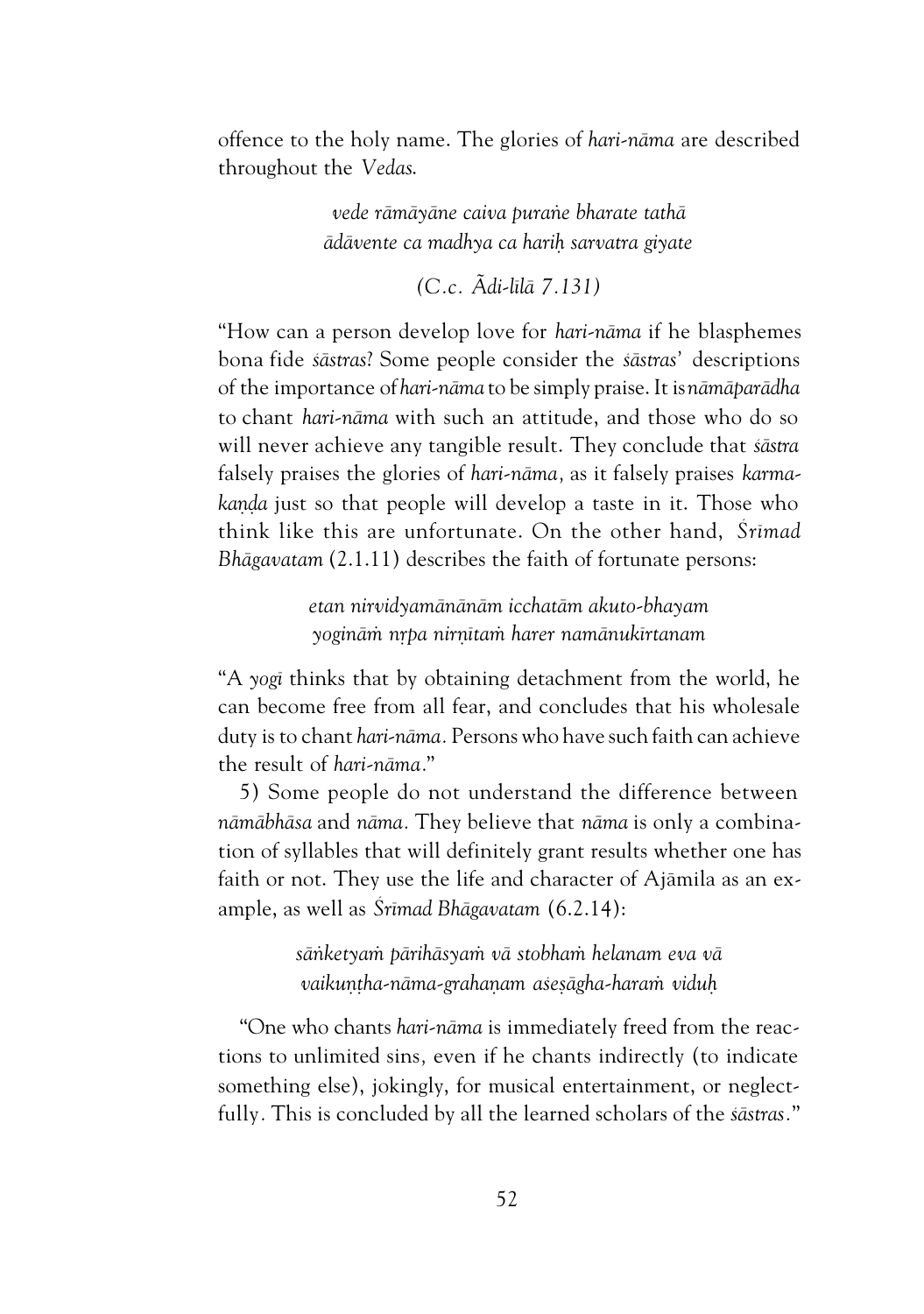6) Previously *hari-näma* has been described as *caitanya-rasavigraha,* which cannot be perceived by the material senses. This proves that it is not possible to achieve the results of chanting when one commits *nämäparädha.* He who chants without faith does not achieve the result of chanting; rather, within a few days he attains some faith in *näma.* Faithless persons who believe that *nāma* is a limb of *karma kānda* propagate that *nāma* is only a material syllable and, therefore, equal to other names. They are actually conditioned souls and *nāmāparādhīs*. Vaisnavas diligently endeavour to avoid this offence.

7) Some people believe that by taking shelter of *hari-näma,* they have attained a cheap remedy for the results of all their sins. With this idea they think that they can steal, perform acts of fraud, act illicitly, and then chant *hari-näma* to eradicate all their misdeeds. A person who believes this is certainly a *nämäparädhé* (offender to *näma*). One who has once tasted the transcendental mellows of *hari-näma* will never again become attached to temporary material activities.

8) Some believe in pious activities(*karma*), such as performing *yajïa,* giving in charity, behaving according to *dharma,* and visiting holy places. They also include the chanting of *näma* as a pious activity, therefore, they are *nämäparädhés. Näma* is always transcendental, whereas all pious activities are material. Anyone who considers *näma* to be equivalent to pious activities becomes indifferent to *näma* and cannot relish its mellows (*näma-rasa*)*.* There is a difference between diamonds and glass. Similarly, there is a vast difference between *hari-näma* and pious activity.

9) One who instructs faithless persons about *hari-näma* or gives them the *mantra* is also a *nämapäradhi*. It is useless to give a string of pearls to a hog. The hog will simply regard it as an insult or completely disregard them. Similarly, it is extremely improper to give instruction on *näma* to a faithless person. It is wise to first make an effort to develop his faith, and then instruct him on *harinäma*. Those who act as *guru* and give instructions on *hari-näma* to faithless persons will definitely fall down—because they are committing *nämäparädha.*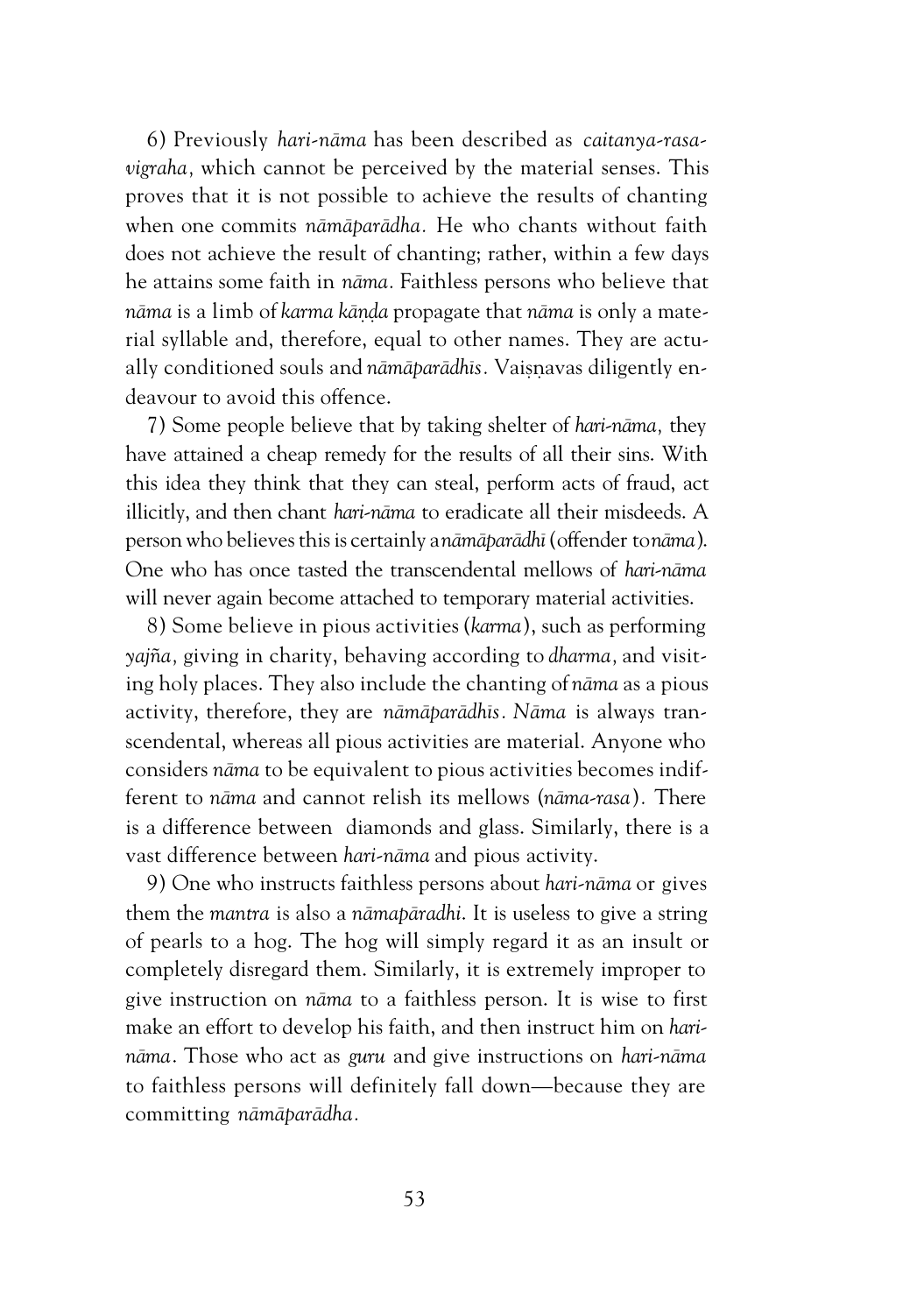10) If a person does not have complete faith in *hari-näma,* even after hearing its extensive glories, and if he is still attached to or dependent on *sädhanas* such as *karma*, *jïäna* or *yoga*, then he is a *nämapäradhé*.

In this way, *hari-nāma* will not arise unless we avoid *nāma pāradha*.

Upon seeing the miseries of the *jéva,* the deliverer of Kali-yuga, Śrī Caitanya Mahāprabhu, instructs us with a compassionate heart:

> *trnād api su-nīcena taror iva sahisnunā amäninä mäna-dena kértanéyaù sadä hariù*

> > *(Çré Çikñäñöaka: 3)*

"By thinking oneself to be even lower than the straw in the street, being more tolerant than a tree, not accepting honour but giving honour to everyone, a *jéva* becomes eligible to chant *hari-näma*."

The primary meaning of this *çloka* is that one is to chant *harinäma* with a pure attitude. One who considers himself insignificant never criticises *sädhus* nor disregards demigods like Lord Çiva. He differentiates, but with respect. He never disregards *guru*, blasphemes the bona fide *çästras,* or doubts the glories of *hari-näma*. He never combines false speculation with dry arguments to make the word 'Hari' equal with *nirguna brahma*, nor does he make offences on the strength of *näma*. He does not accept pious activities to be on an equal level with *hari-näma*. He never gives *hari-näma* to faithless persons, and he doesn't have a scent of disbelief in *näma.* He constantly endeavours to be aloof from the ten types of *nämaparädha*. He never follows those who either ridicule or are inimical to *näma*. Even though he works for the entire world, he does not possess any false ego of being the enjoyer or the doer. Thinking himself to be a servant of the world, he serves the whole world. The transcendental light of the spiritual world is situated in the core of his heart. When a qualified person chants *hari-näma,* this light radiates, thus keeping the darkness of *mäyä* far away from the *jéva*. Therefore, O *mahätmäs,* constantly perform *hari-näma kértana* without offence. There is no shelter for the *jévas* other than *hari-näma*.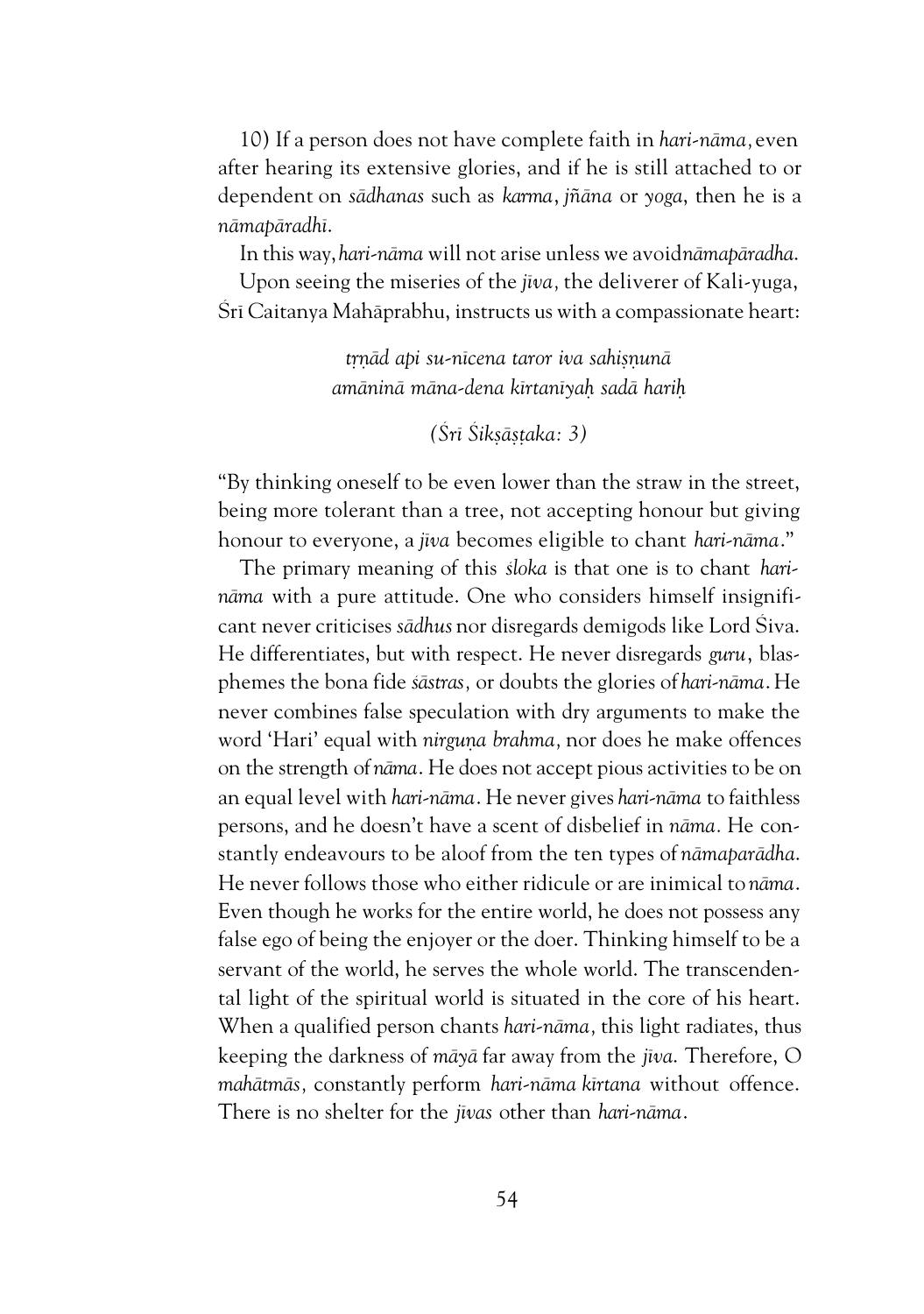Trying to save oneself from drowning in this ocean of material existence by taking shelter of *jïäna* and *karma* is as useless as taking shelter of a piece of straw to cross a great ocean. Therefore, accepting the shelter of the great ship of the *mahä-mantra,* cross this ocean of material existence.